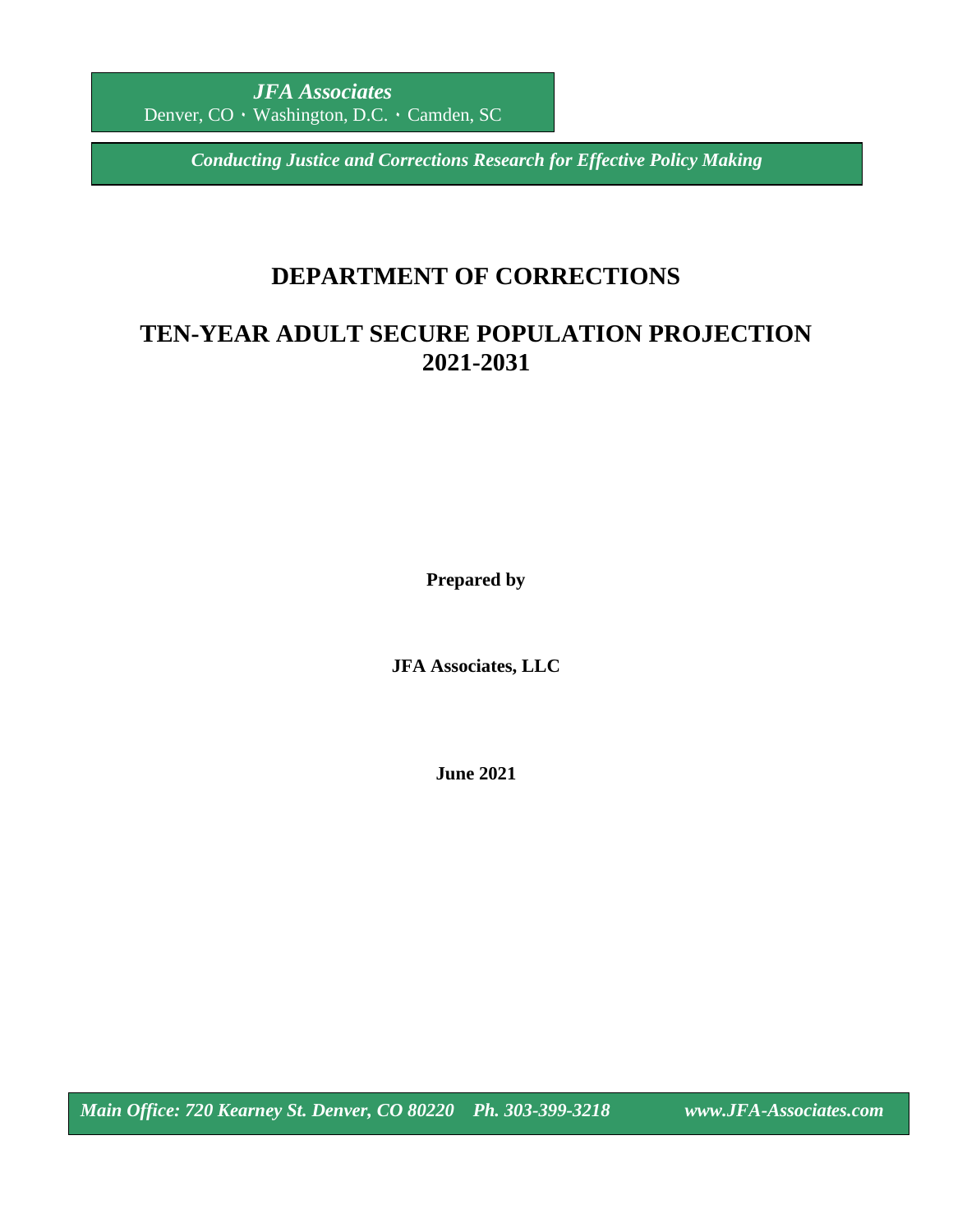| 39 |
|----|
|    |
|    |
|    |

# **TABLE OF CONTENTS**

í.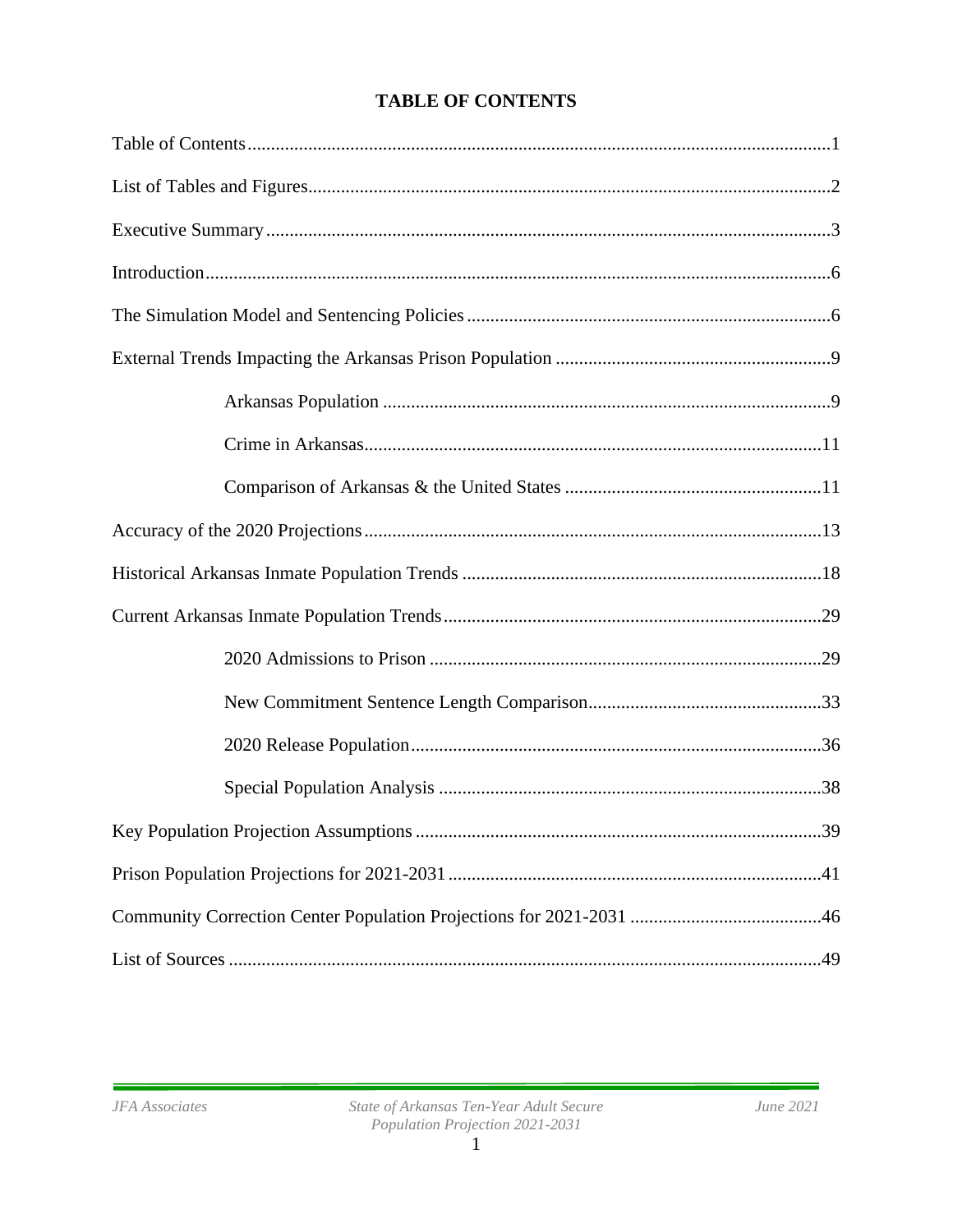# **LIST OF TABLES AND FIGURES**

| Table 1:  | Comparison of End-of-Year Prison Populations (2019 vs. 2020)                                         |
|-----------|------------------------------------------------------------------------------------------------------|
| Table 2:  | Arkansas Projected Population 2020-2030                                                              |
| Table 3:  | Historical Arkansas At-Risk Population 2010-2019                                                     |
| Table 4:  | Comparison Between United States and Arkansas on Key Population and Crime                            |
|           | Demographics                                                                                         |
| Table 5:  | EPA Releases 2010-2020                                                                               |
| Table 6:  | Accuracy of the 2020 Total Prison Population Forecast                                                |
| Table 7:  | Accuracy of the 2020 Female Prison Population Forecast                                               |
| Table 8:  | Accuracy of the 2020 Male Prison Population Forecast                                                 |
| Table 9:  | Historical Jurisdictional Admissions to the ADC by Gender 2010-2020                                  |
| Table 10: | Historical Jurisdictional Admissions to the ADC by Admission Type 2010-2020                          |
| Table 11: | Jurisdictional New Commitments Admitted to ADC 2018-2020                                             |
| Table 12: | Jurisdictional Parole Violators Admitted to ADC 2018-2020                                            |
| Table 13: | Historical End of Year Jurisdictional ADC Population 2010-2020                                       |
| Table 14: | Historical End of Year ADC In-House Population 2010-2020                                             |
| Table 15: | Historical Jurisdictional Releases from the ADC 2010-2020                                            |
| Table 16: | Historical 70 Percent Acts Admissions & Year End Counts 2010-2020                                    |
| Table 17: | ADC Admission Counts and Average Sentence by ID Group 2020                                           |
| Table 18: | Average Sentence of New Commitments by Seriousness Level 2016-2020                                   |
| Table 19: | Average Length of Stay and Release Type for ADC Releases in 2020                                     |
| Table 20: | Historical ADC Populations Ages 55 and Older 2016-2020                                               |
| Table 21: | ADC Inmates (Released via Discharge or Parole) Held Beyond Transfer                                  |
|           | Eligibility Date in 2019 $& 2020$                                                                    |
| Table 22: | Historical and Projected End of Year ADC Population 2010-2031                                        |
| Table 23: | Projected Total ADC Population by Month 2021-2031                                                    |
| Table 24: | Projected Total ADC Female Population by Month 2021-2031                                             |
| Table 25: | Projected Total ADC Male Population by Month 2021-2031                                               |
| Table 26: | Historical Community Correction Center Average Daily Population by Unit with                         |
|           | Peaking Factor 2010-2020                                                                             |
| Table 27  | Projections of CCC and SSC Populations 2021-2031                                                     |
| Figure 1: | Accuracy of 2020 Total ADC Population Forecast                                                       |
| Figure 2: | Accuracy of 2020 Male and Female Forecasts                                                           |
| Figure 3: | Historical ADC Jurisdictional Admissions 2010-2020                                                   |
| Figure 4: | Historical ADC Jurisdictional Population 2010-2020                                                   |
| Figure 5: | Average Monthly Parole Hearings and Revocations to ADC by Quarter January<br>2018 to March 2021      |
| Figure 6: | Average Sentence of ADC Admissions in 2020 by Gender, Seriousness Level and<br><b>Admission Type</b> |
| Figure 7: | Comparison of Average Sentence for New Commitments to ADC by Seriousness<br>Level 2016-2020          |
| Figure 8: | Historical Projected ADC Population 2010-2031                                                        |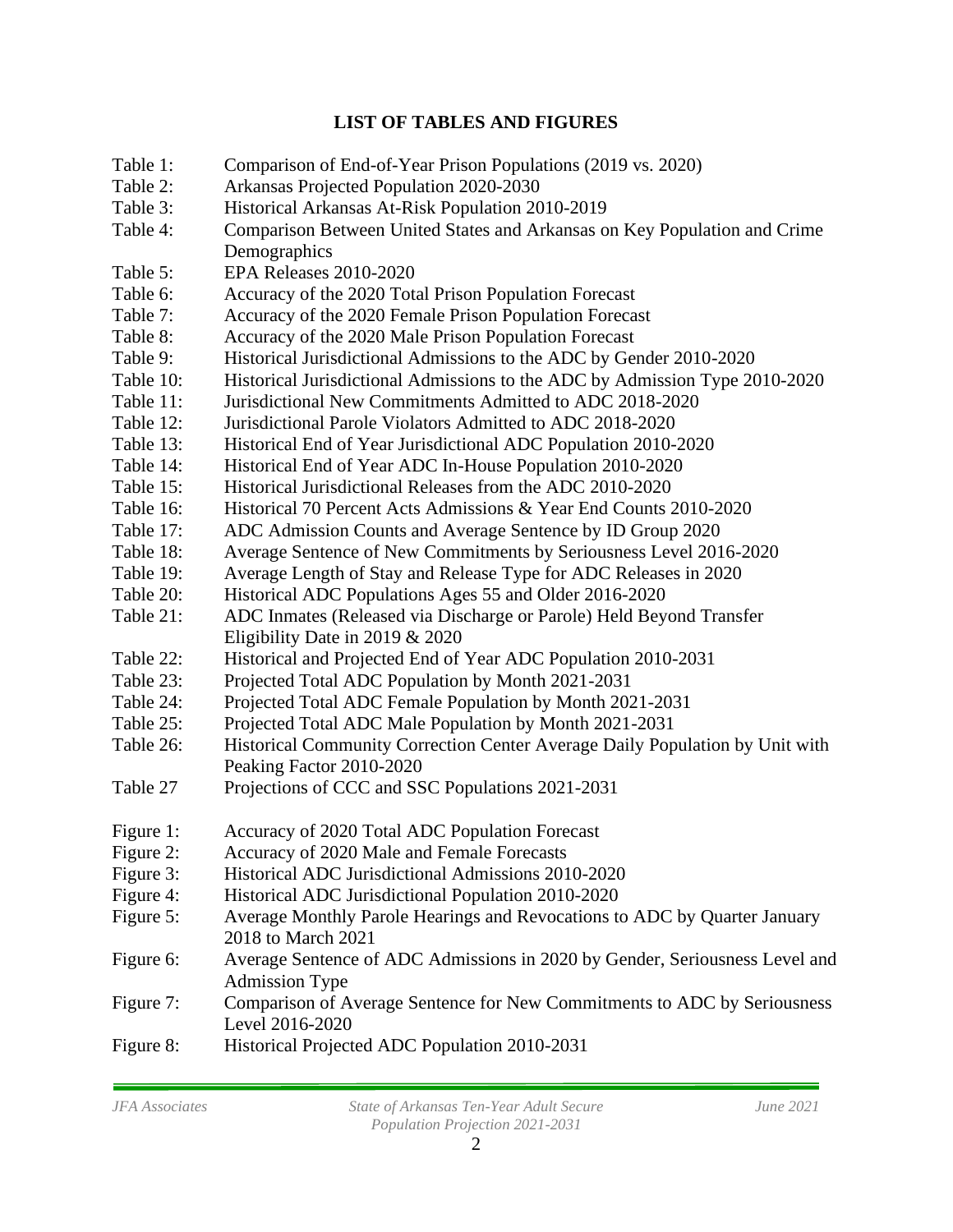### **EXECUTIVE SUMMARY**

- $\geq 2020$  saw a decrease in the Arkansas prison population because of the COVID-19 pandemic and related mitigation efforts. The December 2020 ADC population was 9.4 percent lower than in 2019. The decrease in the prison population was the largest oneyear decline in the past 10 years.
- $\triangleright$  The drop in the Arkansas prison population was fueled almost entirely by the reduction in new court commitments being admitted to prison. Male new court commitments declined 36.6 percent and female new court commitments declined 39.9 percent in 2020.
- $\triangleright$  Other driving factors in the prison population such as the number of parole violators returned, sentence lengths and transfer release rates were unchanged in 2020 and had no effect on the decline in the prison population. Admission due to a parole violation increased 3.5% in 2020.
- $\triangleright$  Assuming a rebound of the new court commitments by June 2022, the Arkansas prison population is projected to grow 1.4 percent per year to 18,100 in 2026 and 19,160 in 2031.
- $\triangleright$  Two legislative Acts (55 and 946) passed during the 2021 session have the potential to influence the future level of the Arkansas prison population. More data on court-level implementation and application is needed to refine these estimates.
- ➢ The average sentence among new commitments saw no appreciable changes between 2019 and 2020.
- ➢ Parole violator admissions had decreased in recent years prior to 2020. However, in 2020, parole violations grew, driven by a 4.5 percent increase in male parole violator admissions.
- $\triangleright$  The average length of stay in prison across all seriousness levels has also remained stable in recent years, 2020 being no exception.
- $\triangleright$  The rate at which offenders are being held beyond their transfer eligibility date remained mostly unchanged from 51.5 percent in 2019 to 48.3 percent in 2020. However, the volume of cases released and held decreased by over 17 percent, reflective of the decreased volume in admissions in 2020.The average time offenders were held beyond their eligibility date also saw little change.

### *The Impact of COVID-19 on the ADC Population*

 $\triangleright$  Due to expanded Emergency Powers Act (EPA) criteria and suspension of jury trial and court closures, the ADC population decreased from February to December 2020.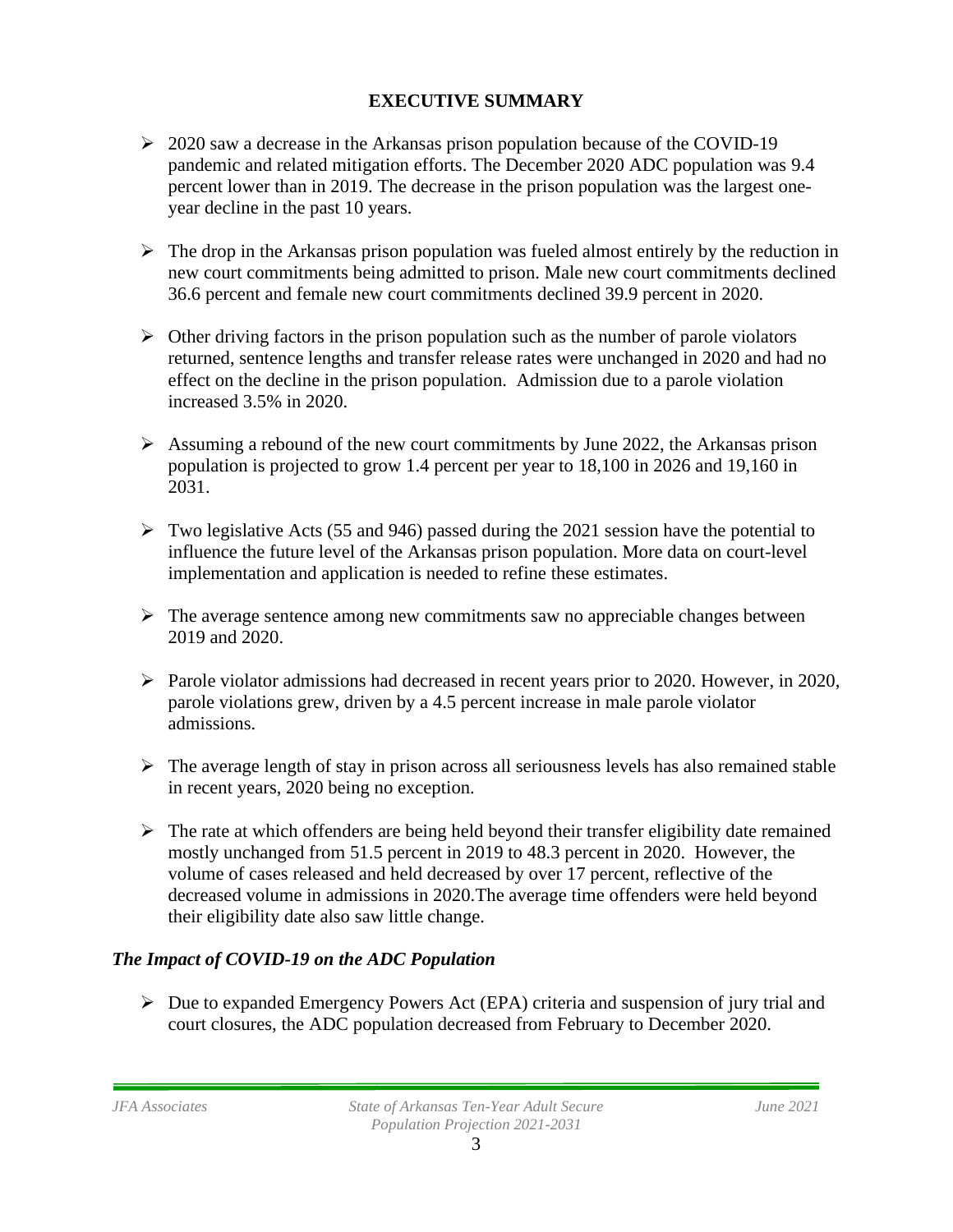➢ Table 1 provides a quick examination of how the ADC population has changed between year-end 2019 and 2020 using key attributes. The percentage of male offenders increased between 2019 and 2020. Similarly, offenders convicted of more serious offenses made up a larger portion of the ADC population in 2020 than in 2019.

|                                    | Dec. 2019     |                | Dec. 2020     |         | <b>Numeric</b> | <b>Percent</b> |
|------------------------------------|---------------|----------------|---------------|---------|----------------|----------------|
| <b>Attribute</b>                   | <b>Number</b> | <b>Percent</b> | <b>Number</b> | Percent | <b>Change</b>  | <b>Change</b>  |
| Total                              | 17,805        | 100.0%         | 16,122        | 100.0%  | $-1,683$       | $-9.5%$        |
| Gender                             |               |                |               |         |                |                |
| Female                             | 1,585         | 8.9%           | 1,320         | 8.2%    | $-265$         | $-16.7%$       |
| Male                               | 16,220        | 91.1%          | 14,802        | 91.8%   | $-1,418$       | $-8.7%$        |
| Race                               |               |                |               |         |                |                |
| <b>Black</b>                       | 7,291         | 40.9%          | 6,723         | 41.7%   | $-568$         | $-7.8%$        |
| White                              | 9,804         | 55.1%          | 8,719         | 54.1%   | $-1,085$       | $-11.1%$       |
| Other                              | 710           | 4.0%           | 680           | 4.2%    | $-30$          | $-4.2%$        |
| <b>Release Restricted Offenses</b> |               |                |               |         |                |                |
| Yes                                | 3,126         | 17.6%          | 3,049         | 18.9%   | $-77$          | $-2.5%$        |
| N <sub>o</sub>                     | 14,679        | 82.4%          | 13,073        | 81.1%   | $-1,606$       | $-10.9%$       |
| <b>Admission Reason</b>            |               |                |               |         |                |                |
| New commitment                     | 11,810        | 66.3%          | 10,693        | 66.3%   | $-1,117$       | $-9.5%$        |
| Parole violator                    | 5,995         | 33.7%          | 5,429         | 33.7%   | $-566$         | $-9.4%$        |
| Seriousness Level                  |               |                |               |         |                |                |
| $1 - 2$                            | 230           | 1.3%           | 197           | 1.2%    | $-33$          | $-14.3%$       |
| 3                                  | 1,656         | 9.3%           | 1,328         | 8.2%    | $-328$         | $-19.8%$       |
| $\overline{\mathcal{L}}$           | 1,340         | 7.5%           | 1,155         | 7.2%    | $-185$         | $-13.8%$       |
| $\overline{5}$                     | 1,405         | 7.9%           | 1,151         | 7.1%    | $-254$         | $-18.1%$       |
| 6                                  | 3,539         | 19.9%          | 3,058         | 19.0%   | $-481$         | $-13.6%$       |
| $\tau$                             | 1,962         | 11.0%          | 1,844         | 11.4%   | $-118$         | $-6.0\%$       |
| 8                                  | 3,550         | 19.9%          | 3,345         | 20.7%   | $-205$         | $-5.8%$        |
| $9-10$                             | 3,994         | 22.4%          | 3,952         | 24.5%   | -42            | $-1.1%$        |
| Unknown                            | 129           | 0.7%           | 92            | 0.6%    | $-37$          | $-28.7%$       |

**TABLE 1 COMPARISON OF END OF YEAR PRISON POPULATIONS (2019 VS. 2020)**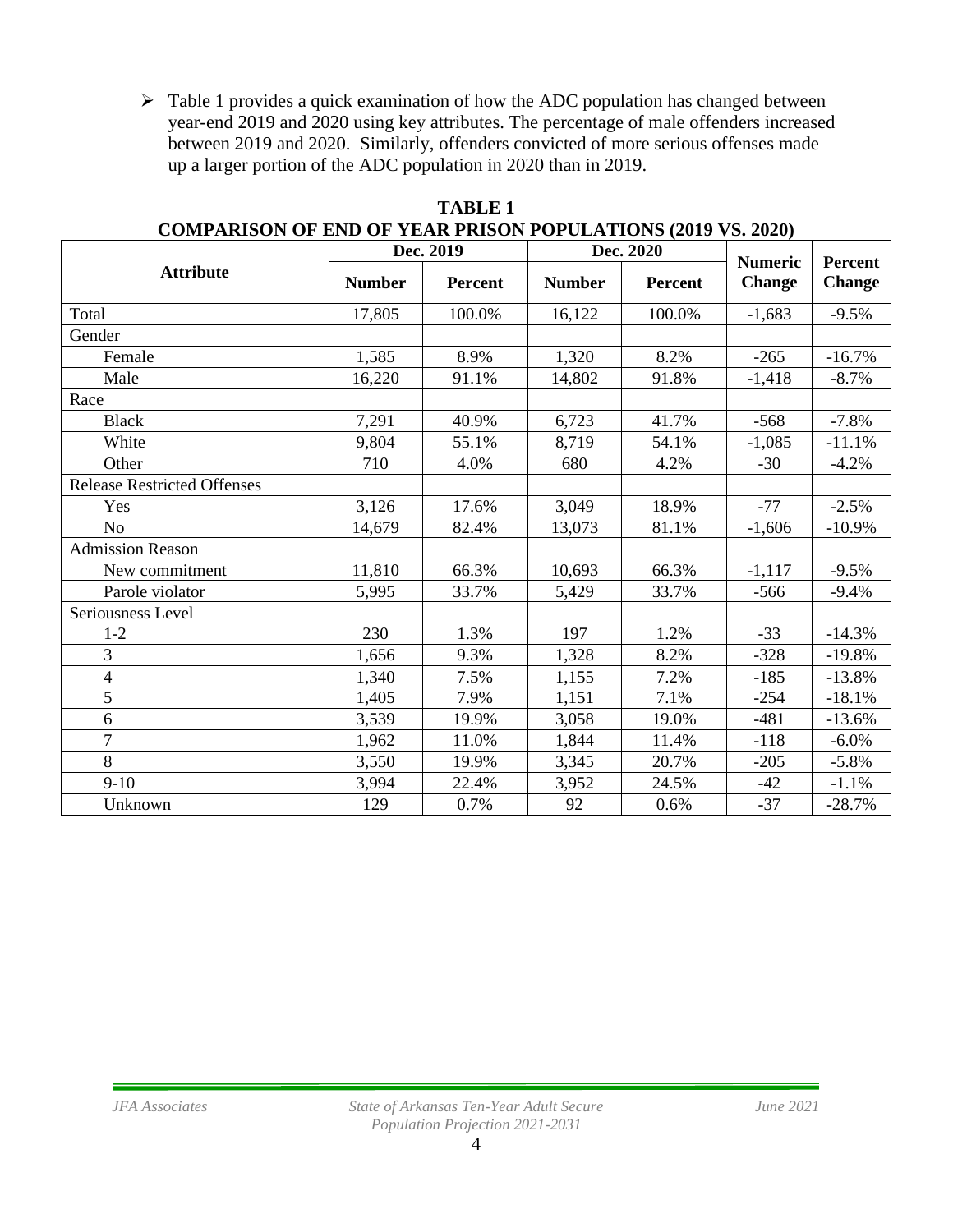#### *2021-2031 Prison Population Projections*

- $\triangleright$  At the end of December 2031, 19,160 offenders are projected to be under the jurisdiction of the Arkansas Division of Correction.
- $\triangleright$  At the end of 2020, the inmate prison population was 16,094. Under the projection, the population is projected to increase to 16,704 inmates at the end of 2021 and then to increase to 18,100 in 2026. The projected growth represents average annual increases of 1.4 percent per year through the year 2031.
- $\triangleright$  Under the projections, the male inmate population is projected to grow an annual average of 1.4 percent between 2021 and 2031 while the female inmate populations are projected to grow an average of 1.2 per year.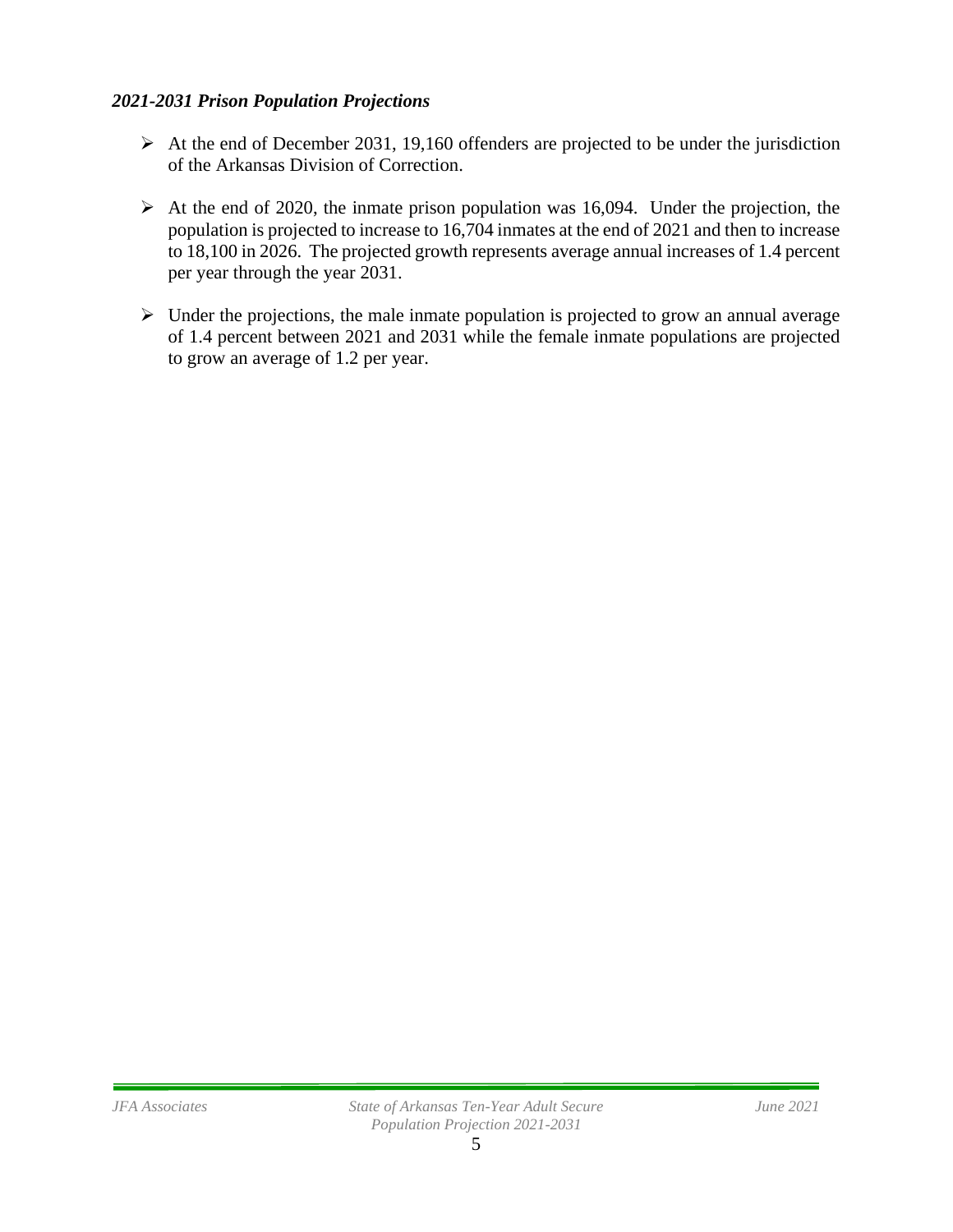### **ARKANSAS DEPARTMENT OF CORRECTIONS TEN-YEAR ADULT SECURE POPULATION PROJECTION**

# **I. INTRODUCTION**

The Arkansas Department of Corrections (DOC) requested continuing assistance to produce an independent and unbiased forecast of the state's inmate population. The JFA Associates has produced forecasts for Arkansas for over twenty years. This report presents an updated forecast for the 2021 – 2031 horizon as well as an update to the comprehensive analysis of all trends in the State's criminal justice system to include calendar year 2020 data. Statistics generated for this report reflect trends based on the categories used in the simulation model to produce a ten-year forecast. An explanation of these categories is presented in the next section. The data and associated trends in this report are presented only in the context of building the simulation model and forecast.

The forecasts updated in this report were completed by analysis of current inmate population trends and analyzing computer extract files provided by the DOC. The forecast presented in this document was produced using the DOC data from January to December 2020 but will rely on data provided for 2019 as well. Data from 2020have shown trends that are likely the direct result of the global pandemic. These data must be considered outliers from normal trends at this time.

This document contains monthly projections of male and female inmates, a summary of recent offender trends based on the simulation model categories, and an explanation of the primary assumptions on which the projections are based.

# **II. THE SIMULATION MODEL AND SENTENCING POLICIES**

The forecast of the correctional population in Arkansas was completed using the Wizard projection software. This simulation model mimics the movement of offenders through the state's prison system over a ten-year period and produces monthly projections. Any sentencing policies and legislative acts that were passed with a projectable impact have been incorporated into the model.

### **Factors the Wizard Model uses to Project the ADC Population**

A variety of factors support a correctional system's long-term projection. These factors can be separated into two major categories – external and internal.

*Internal* factors reflect the various decision points within the criminal justice system that cumulatively determine prison admissions and length of stay (LOS).

*External* factors reflect the interplay of demographic, socio-economic and crime trends that produce arrests, and offenders' initial entry into the criminal justice process. Criminologists have long noted that certain segments of the population have higher rates or chances of becoming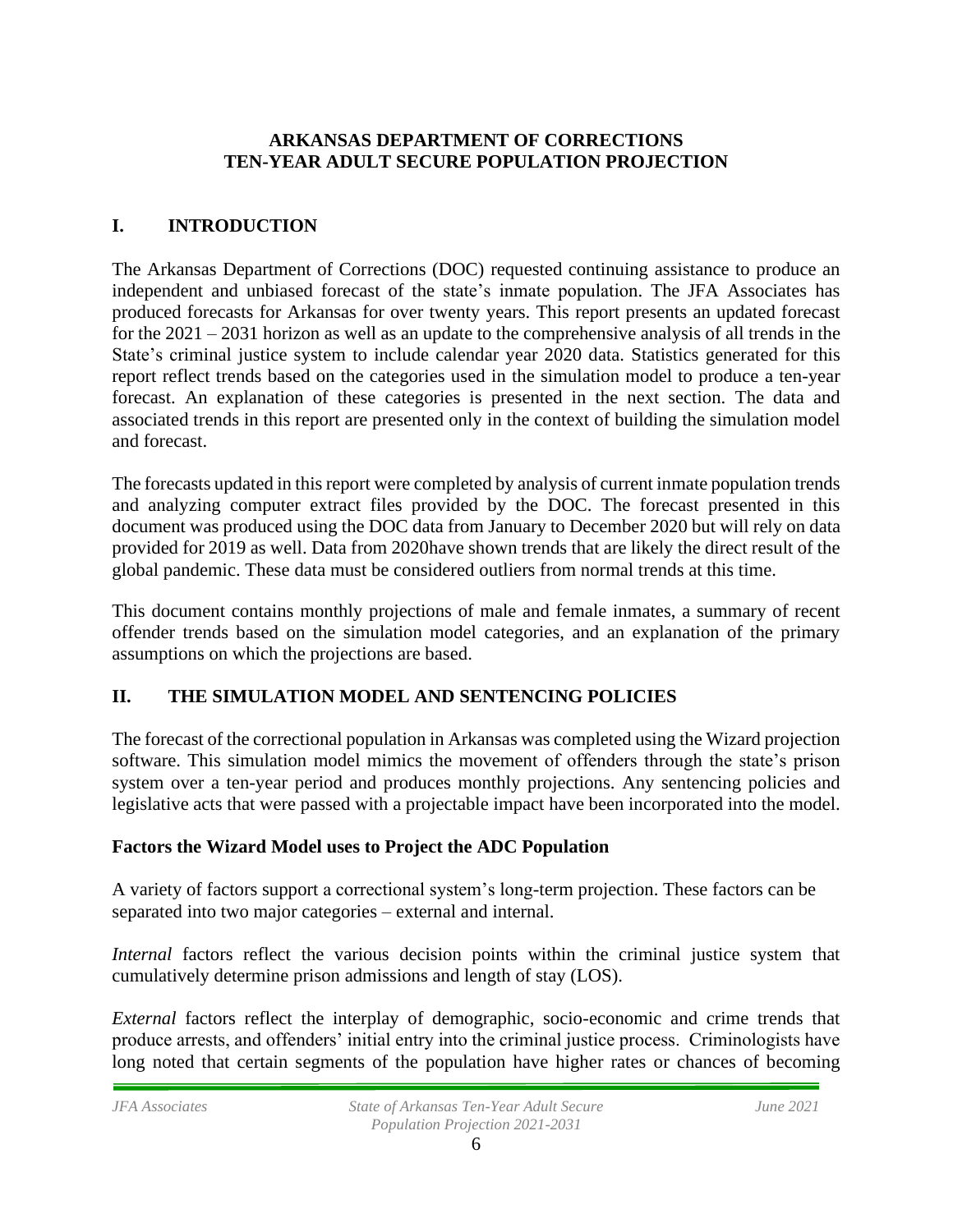involved in crime, being arrested, and being incarcerated. This is known as the "at-risk" population, which generally consists of younger males. The high crime rate ages are between 15 and 25, while the high adult incarceration rate is between the ages of 18 and 44. When the at-risk population is expected to increase in a jurisdiction, it can be expected to place some additional pressure on criminal justice resources.

People are sentenced to prison for three basic reasons: 1) they have been directly sentenced by the courts to a prison term (new court commitments); 2) they have failed to complete their term of probation and are now being sentenced to prison for a violation or new crime; or, 3) they have failed their term of parole (or post-release supervision) and are being returned to prison for a new crime or a technical violation. A projection model thus should have a "feedback loop" that captures the relative rate community supervision failures.

### **Sentencing in Arkansas**

Each state has a unique sentencing structure, the model developed for a particular state must consider that state's sentencing laws.

In the simulation model, particular care was taken to characterize accurately the elements of the Arkansas Sentencing Standards, subsequent criminal justice reforms and significant sentencing changes.

The Arkansas Sentencing Standards, adopted as part of Criminal Justice reform efforts 1993, are applicable to offenses committed on or after January 1, 1994, and provide a voluntary presumptive sentence for most felony offenses based on the seriousness level of the offense and the criminal history score of the defendant. Revisions in 2017 created a presumptive range for sentences to the ADC and realigned presumptive dispositions to allow for alternative sanctions in more grid cells. The most recent data report by the Sentencing Commission indicates a guidelines compliance rate of 80 percent. The Sentencing Order includes a place to provide a reason for departures from the guidelines. The most commonly provided reasons for upward departures from the guidelines are:

- Multiple concurrent sentences being entered at this time require a higher sentence.
- Sentence is higher as a result of other charges being dropped or merged.
- Policy on multiple offenses in a single course of conduct in offender's prior criminal history results in a sentence that is clearly too lenient.

For more information on the Arkansas Sentencing Standards, please contact the Arkansas Sentencing Commission.

Generally, Offenders convicted of a crime in seriousness levels 1 through 6 are eligible for supervised release after serving one-third of their sentence minus good time. Offenders convicted of a crime in seriousness levels 7 through 10 are eligible after serving one-half of their sentences minus good time. There are some exceptions, which are tracked separately. These exceptions include, but are not limited to:

➢ Offenses for which an inmate is sentence to Death, Life without Parole, or Life.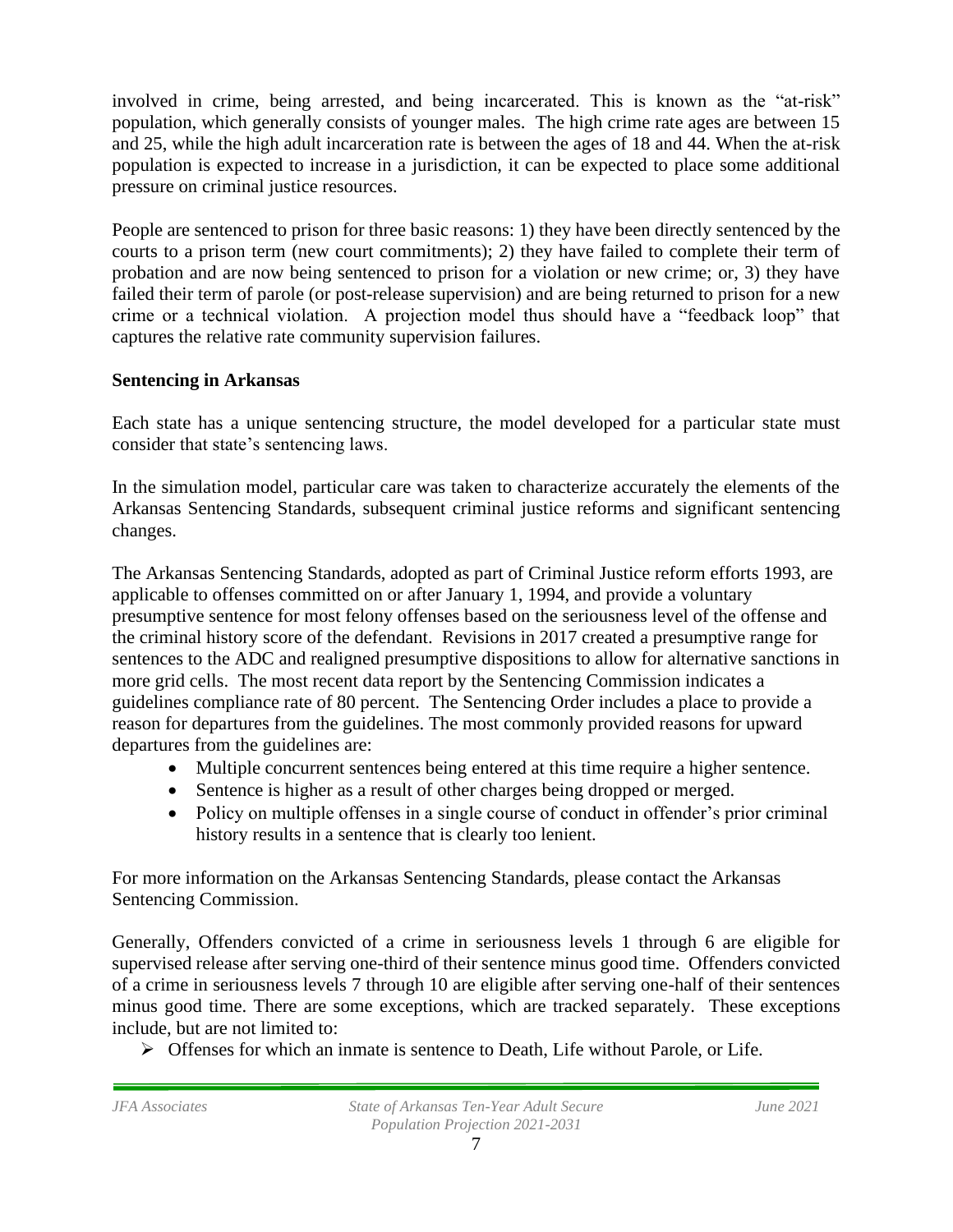- $\triangleright$  Offenses for which an inmate is ineligible for parole as codified in § 16-93-609.
	- o This includes offenders with multiple convictions for a "felony involving violence" as defined in § 5-4-501 (d)(2).
	- o Act 895 of 2015 added residential burglary to the list of offenses which constitute a "felony involving violence."
- ➢ Offenses for which an inmate is not eligible for parole until serving 70 percent of his or her sentence as codified in § 16-93-618.
	- o For most 70 percent crimes, the defendant is not eligible for good time until he or she has served 70 percent of his or her sentence.
	- $\circ$  If the 70 percent offense is a drug offense, the offender is eligible for good time, but he or she cannot be released prior to serving 50 percent of his or her sentence.

The Emergency Powers Act (EPA) gives the Arkansas Board of Corrections the ability to effect policy whereby measures can be taken if the prison population exceeds 98 percent of capacity or if the county jail backlog exceeds 500 inmates. The EPA has been tracked by this model for over a decade.

EPA releases are capacity driven and linked to an offender's transfer eligibility date or discharge date, decreasing their length of stay anywhere from 1 to 365 days. The simulation model's goal is to forecast the need for capacity and can only track the movement of offenders based on predicted trends. EPA releases are built into the model and assumed to remain at the previous year's level every year throughout the forecast horizon. In 2020, EPA releases counts were superseded by "Special COVID-19" releases and therefore could not be used to predict future levels. EPA release levels observed in 2019 were used for this year's simulation model. Future EPA levels should be watched very closely and tracked in this report in the 'Forecast Accuracy' section to gauge their impact more adequately.

In early 2017, Act 423, known as the Criminal Justice Efficiency and Safety Act of 2017, was passed. Parts of Act 423 seek to increase the effectiveness of monitoring probationers and parolees by the Division of Community Correction, to promote efficient staffing by the Division of Community Correction and to establish more efficient and effective sanctions for parolees and probationers who violate the terms and conditions of their supervision. The impact of this legislation on the number of parole and probation revocations to the ADC has been incorporated into the simulation model and the projections presented in this document.

The legislative session for 2021 saw the following legislative actions taken that could impact the future ADC population:

- $\triangleright$  [Act 878](https://www.arkleg.state.ar.us/Acts/FTPDocument?file=878&path=%2FACTS%2F2021R%2FPublic%2F&ddBienniumSession=2021%2F2021R&Search=) amended the eligibility for judicial transfer to a CCC as a sentencing option. Residential burglary offenders and a "catch-all" group of B felonies are no longer eligible for judicial transfer. Terroristic threatening with no firearm, endangering the welfare of a minor first degree, and leaving the scene of an accident resulting in death or injury are now eligible. Also, Class Y drug offenses, except trafficking, will be eligible.
- $\triangleright$  [Act 946](https://www.arkleg.state.ar.us/Acts/FTPDocument?path=%2FACTS%2F2021R%2FPublic%2F&file=946.pdf&ddBienniumSession=2021%2F2021R) mandated that class B felony possession of firearms by certain persons must serve 100 percent of sentence.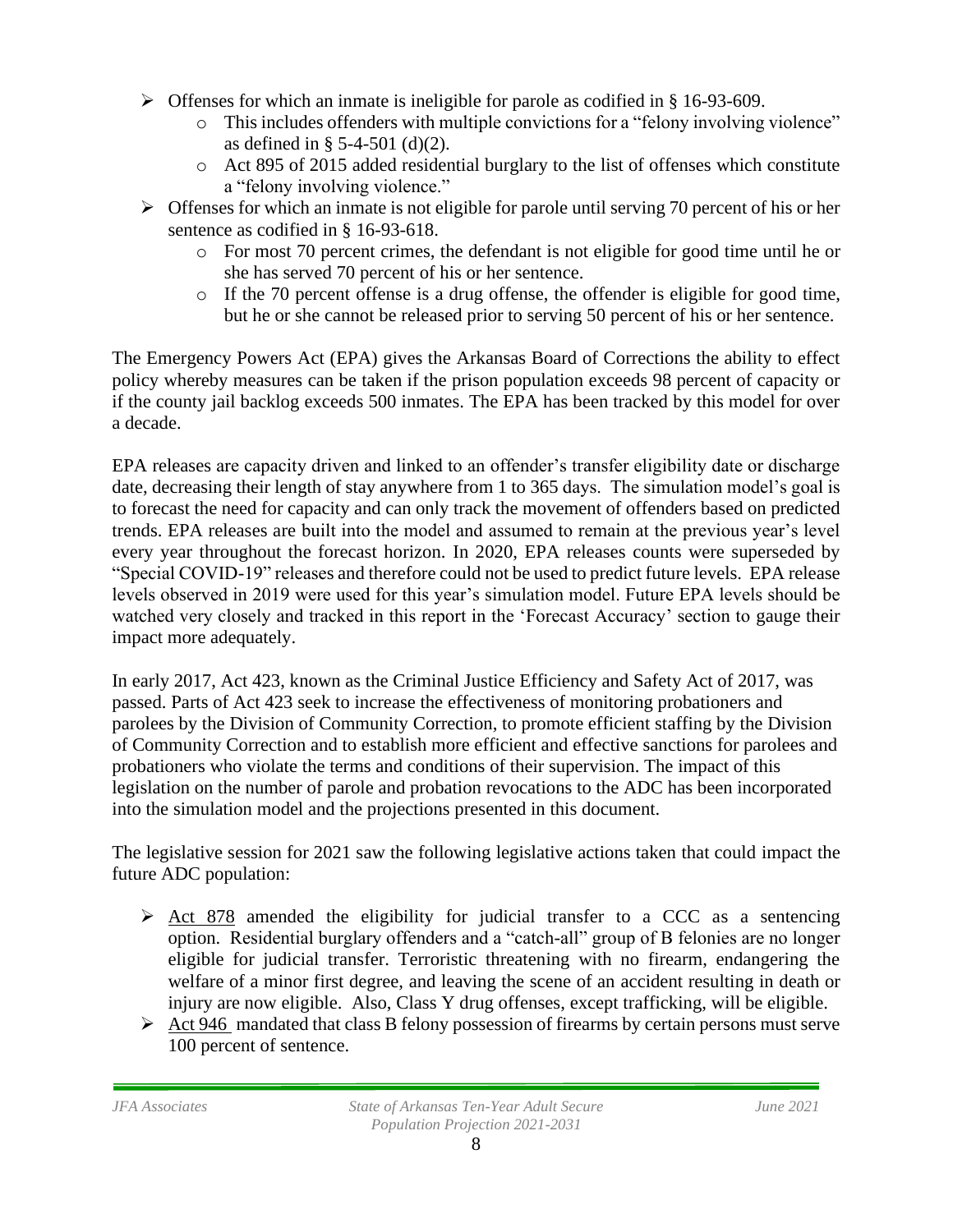- $\triangleright$  [Act 1102](https://www.arkleg.state.ar.us/Acts/FTPDocument?path=%2FACTS%2F2021R%2FPublic%2F&file=1102.pdf&ddBienniumSession=2021%2F2021R) increased the penalty for several sex offenses with child victims to a Class Y felony and created a sentence of mandatory Life without the possibility of parole if the victim is  $< 14$ .
- $\triangleright$  [Act 327](https://www.arkleg.state.ar.us/Acts/FTPDocument?file=327&path=%2FACTS%2F2021R%2FPublic%2F&ddBienniumSession=2021%2F2021R&Search=) made changes to the SSP sanctions (for parolees only). Sanctions for Serious conditions violators changed from 180 to 120 days (90/60 for program completion). Sanctions for Technical conditions violators changed from 90 to 60 days (45/30 for program completion). Absconding for more than 6 months is now a serious conditions violation, not a technical conditions violation.
- $\triangleright$  [Act 722](https://www.arkleg.state.ar.us/Acts/FTPDocument?path=%2FACTS%2F2021R%2FPublic%2F&file=722.pdf&ddBienniumSession=2021%2F2021R) increased the felony class for fleeing by means of vehicle or conveyance.
- $\triangleright$  Act 55 makes a qualified offender eligible for administrative transfer to a Community Correction Center unless the court expressly disallows the transfer on the Sentencing Order. Previously, an offender was only eligible for administrative transfer if specifically authorized by the court. This could allow for better utilization of bedspace between Divisions of the DOC for those offenders who meet eligibility requirements for Community Corrections Centers.

# **III. EXTERNAL TRENDS IMPACTING THE ARKANSAS PRISON POPULATION**

### **Arkansas Resident Population**

Growth in a state's population can indirectly impact its criminal justice system, particularly growth in a state's "at-risk" population. As discussed previously, the at-risk population is defined as the portion of the resident population most likely to be incarcerated. Here, this demographic group is defined as all males between the ages of 18 and 44. In previous iterations of this report, the "atrisk" population was limited to males ages 18 to 35, however recent indicators for national trends shows that the prison population, overall, is aging and that the age range of persons serving prison time for their first incarceration has lengthened. Thus the "at-risk" age range has been expanded.

Since 2000, Arkansas's population has grown at a moderate pace. Between 2000 and 2004 the population grew by an average annual rate of 0.6 percent. Between 2005 and 2010 it grew an average annual rate of 1.0 percent. Using the 2010 census as a base, the University of Arkansas Institute for Economic Advancement has projected the population of Arkansas will grow from the 2020 mid-July estimate of 3,030,522 to 3,217,462 in 2030 (an increase of 6.2 percent overall). These data are listed in Table 2. It should be noted that the historical and projected population for Arkansas is dramatically outpaced by the growth in both prison admissions and prison population indicating Arkansas is increasing its per-capita incarceration rate.

Previous versions of this document have included the projected growth of the state's at-risk population. Unfortunately, the US Census Bureau has not updated these projections for the states using the 2010 census base data. As an alternative, this brief presents available historical estimates for 2010 through 2019 (the most recent data since the last decennial census) in Table 3. During this time, the at-risk population has increased by only 0.2 percent per year and by only 1.8 percent overall. Near future growth in this population will most likely mimic these trends.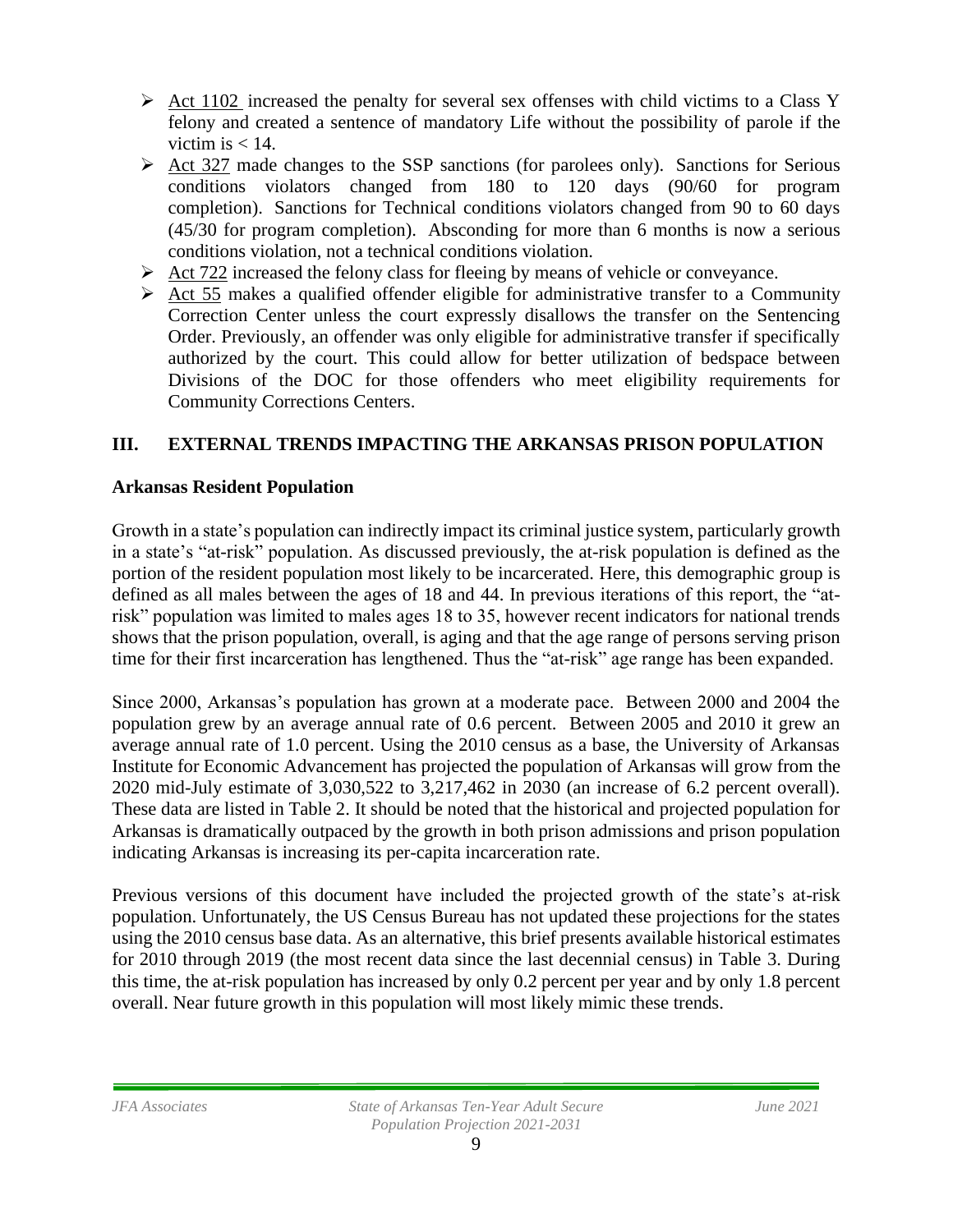| Year                                         | <b>Total Population</b> | Annual<br><b>Percent</b><br><b>Change</b> |
|----------------------------------------------|-------------------------|-------------------------------------------|
| Actual 2020                                  | 3,030,522               |                                           |
| 2021                                         | 3,092,955               | 2.1%                                      |
| 2022                                         | 3,107,234               | 0.5%                                      |
| 2023                                         | 3,121,147               | 0.4%                                      |
| 2024                                         | 3,134,930               | 0.4%                                      |
| 2025                                         | 3,148,708               | 0.4%                                      |
| 2026                                         | 3,162,491               | 0.4%                                      |
| 2027                                         | 3,176,202               | 0.4%                                      |
| 2028                                         | 3,189,914               | 0.4%                                      |
| 2029                                         | 3,203,630               | 0.4%                                      |
| 2030                                         | 3,217,462               | 0.4%                                      |
| Average<br>Projected<br>Change 2020-<br>2030 |                         | 0.6%                                      |

#### **TABLE 2 ARKANSAS PROJECTED POPULATION 2020 – 2030**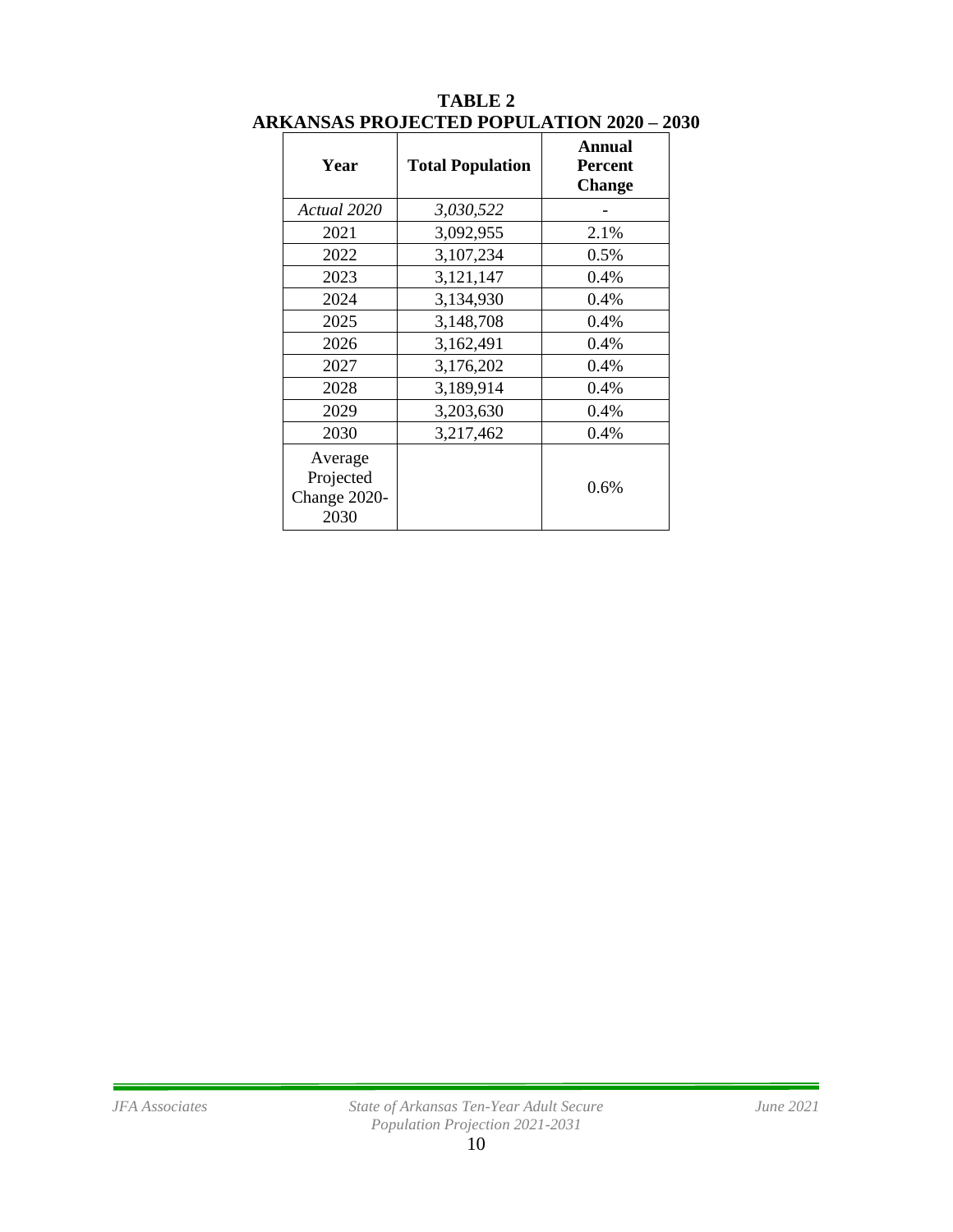| Year                                | <b>Estimated Male</b><br><b>Resident</b><br><b>Population Ages</b><br>18-44 |
|-------------------------------------|-----------------------------------------------------------------------------|
| 2010                                | 516,169                                                                     |
| 2011                                | 519,614                                                                     |
| 2012                                | 521,186                                                                     |
| 2013                                | 522,025                                                                     |
| 2014                                | 522,167                                                                     |
| 2015                                | 522,152                                                                     |
| 2016                                | 522,682                                                                     |
| 2017                                | 523,795                                                                     |
| 2018                                | 524,692                                                                     |
| 2019                                | 525,650                                                                     |
| Percent Average<br>Change 2010-2019 | $0.2\%$                                                                     |

**TABLE 3 HISTORICAL ARKANSAS AT-RISK POPULATION 2010 – 2019**

#### **Crime in Arkansas**

Note: Crimes mentioned in this report are a reference to reported crime tracked by the FBI's UCR initiative. Although no statistical significance is attributed to the impact of crime rates on prison admissions, observing these rates can provide some anecdotal insight into state prison admission trends and, in some cases, a lower level of guidance in projecting future admissions to prison.

The total number of crimes reported in Arkansas has declined an average of 1.4 percent per year between 2010 and 2019. This decline has been driven by decreases in property crime. Total numbers of reported violent crime have seen an average annual increase between 2010 and 2019 (2.2 percent). These increases in the number of violent crimes have occurred primarily over the past 5 years. During this same time frame, the ADC population increased an average of 1.2 percent per year. In 2019, the number of UCR reported crimes per 100,000 residents in Arkansas was 3,442.6.

#### **Comparison of Arkansas and the United States**

In the discussion above, the population and crime data are observed in terms of changes over time within Arkansas. In Table 4, Arkansas's population and crime data are presented in comparison to the national levels and trends. Arkansas has seen slower growth in its population than the nation over the past decade, growing by 3.7 percent compared to 6.8 percent for the United States. Crime in the nation has decreased by a far larger percentage when compared to Arkansas. From 2009 to 2019, reported crime in the U.S. decreased by 28.6 percent while Arkansas saw a 19.8 percent decrease in reported crime.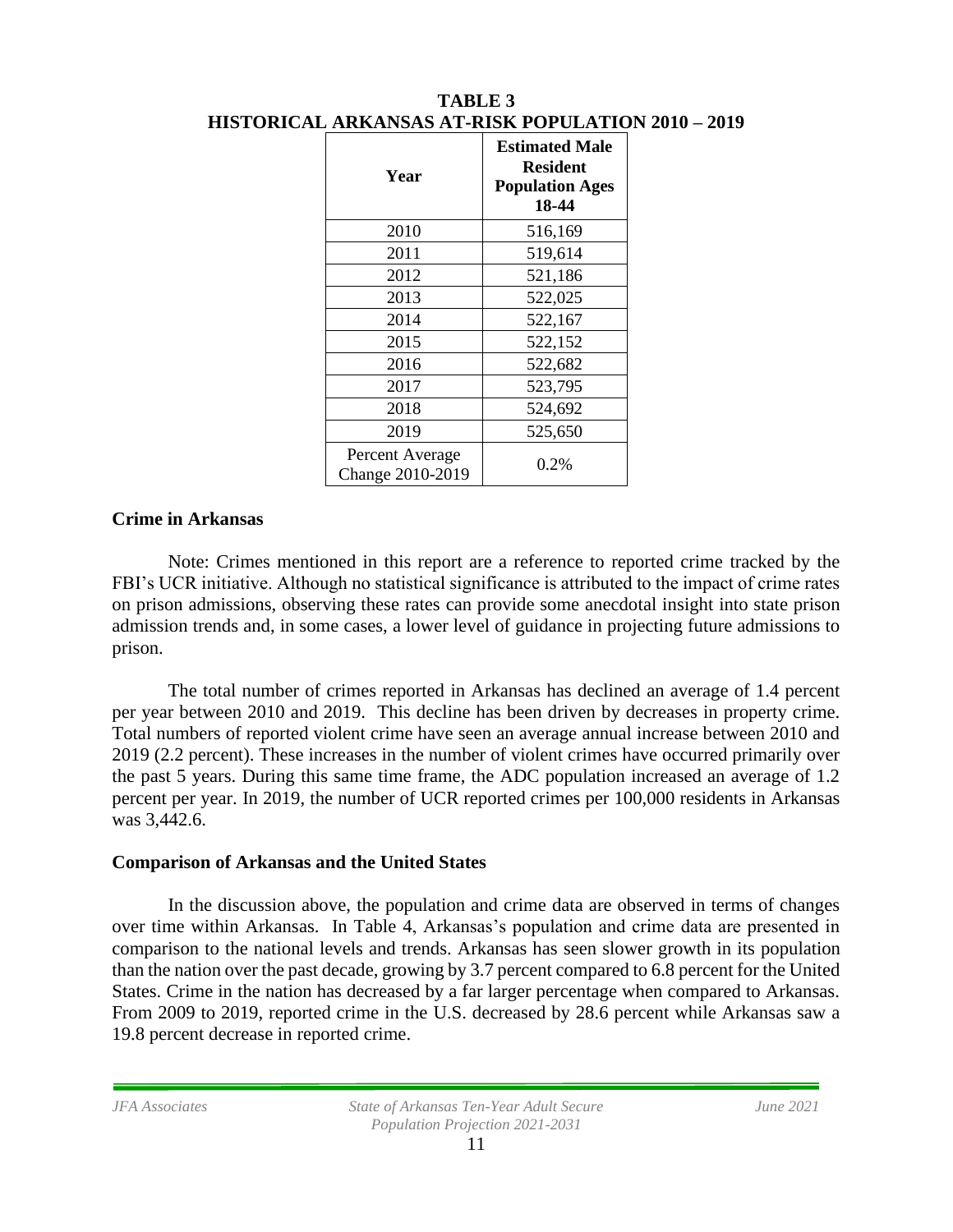In terms of state prison populations, up until 2020, Arkansas had seen significant growth while the national prison population was shrinking. Arkansas grew by 17.1 percent overall between 2010 and 2019. This is compared to a 10.8 percent decrease nationally between 2010 and 2019. The unprecedented impact of the COVID-19 pandemic in 2020 has significantly changed this trend. The ADC population at the end of 2020 was 0.5 percent lower than the year end population of 2010, driven by a one-year decrease of 9.4 percent.

According to the Bureau of Justice Statistics, Arkansas's adult incarceration rate in 2019 was 762 prisoners per 100,000 state residents. The Arkansas rate exceeded the national rate of 477. Note: the national incarceration rate used for this report is based on offenders held in state prisons only and does not include federal prisoners or persons held in jails.

|                                                  | <b>United States</b> | <b>Arkansas</b> |
|--------------------------------------------------|----------------------|-----------------|
| <b>POPULATION</b>                                |                      |                 |
| Total Population (7/1/120)                       | 329,484,123          | 3,030,522       |
| Change in Population                             |                      |                 |
| 1-year change $(7/1/19 - 7/1/20)$                | 0.4%                 | 0.4%            |
| 10-year change $(7/1/10 - 7/1/20)$               | 6.8%                 | 3.7%            |
| <b>CRIME RATE</b> (Rate per 100,000 inhabitants) |                      |                 |
| UCR Part I Reported Crime Rates (2019)           |                      |                 |
| Total                                            | 2,476.6              | 3,442.6         |
| Violent                                          | 306.7                | 584.6           |
| Property                                         | 2,109.9              | 2,858.0         |
| Change in Total Reported Crime Rate              |                      |                 |
| 1-year change (2018-2019)                        | $-3.6%$              | $-0.4%$         |
| 10-year change (2009-2019)                       | $-28.6%$             | $-19.8%$        |
| PRISON POPULATION                                |                      |                 |
| Total Inmates (State Prisons Only) 2020*         | 1,255,689            | 16,094          |
| 1-year change (2019-2020)                        | $-2.2%$              | $-9.4%$         |
| 10-year change (2010-2020)                       | $-10.8%$             | $-0.5%$         |
| Average annual change (2010-2020)                | $-1.1%$              | 0.2%            |
| State Incarceration Rate (per 100,000 residents) | 477                  | 762             |

### **TABLE 4 COMPARISON BETWEEN UNITED STATES AND ARKANSAS ON KEY POPULATION AND CRIME DEMOGRAPHICS**

*\*Year end 2019 is the latest data available for the U.S., data is for States only, federal cases excluded.*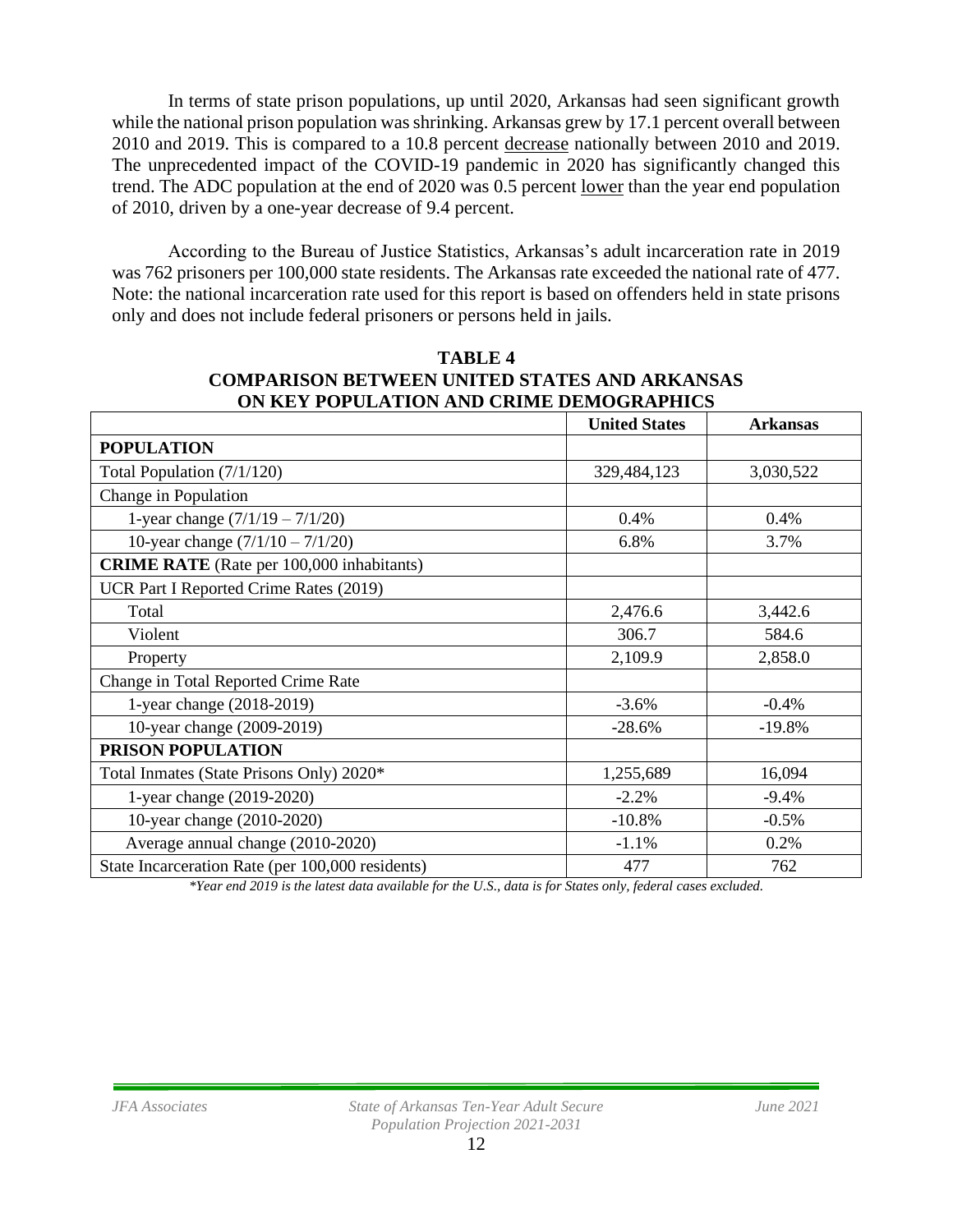### **IV. ACCURACY OF THE JUNE 2020 PROJECTIONS**

The previous inmate population forecast for the Department of Corrections was released in June 2020. Tracking the accuracy of the previous projections helps JFA Associates determine how well the Wizard model is simulating the Arkansas prison system. Per DOC request, accuracy of forecasts are now tracked by absolute difference (meaning the difference regardless of the value being positive or negative) beginning with this iteration of the forecast report.

*Significant Finding: The projections model error for the male ADC population averaged 4.7 percent per month from June 2020 to May 2021. The female projections error averaged 3.6 percent per month. A significant proportion of these errors are likely a result of the model assumptions anticipating an earlier rebound in the prison population after the large declines seen in response to the COVID-19 pandemic.* 

*Significant Finding: The ADC continued to exercise the Emergency Powers Act in 2020, allowing early release for prisoners throughout the year when over-crowding conditions were at their peak. EPA releases may hamper the simulation model's ability to estimate the inmate population monthly by offsetting length of stay trends. In 2020, 2,357 offenders were released via the Emergency Powers Act, the majority of whom were released via special COVID-19 mitigation measures.* 

Tables 6 through 8 and Figures 1 and 2 present the accuracy of projections generated in June of 2020. Accuracy of the projections were tracked from June 2020 to May 2021 by comparing projected totals with the actual counts of male and female inmates.

- Through the most recent 12 months, the projected female population averaged a 3.6 percent difference from actual totals. On average, the 2020 simulation model averaged a difference from actual female counts of 47 per month.
- The forecasted counts of male inmates erred from the actual population a maximum of 1,032 (April 2021) and a minimum of 61 (June 2020).
- The total prison population forecast had an average percent difference of 4.6 percent per month during the entire tracking period. National standards set acceptable error at 2.0 percent.

As mentioned previously, EPA releases are tracked by JFA Associates to monitor and mitigate their impact on the simulation model. The EPA was utilized every month in 2020. Table 5 details EPA releases since 2010. Over the past decade, an annual average of 2,516 persons per year were released via this method.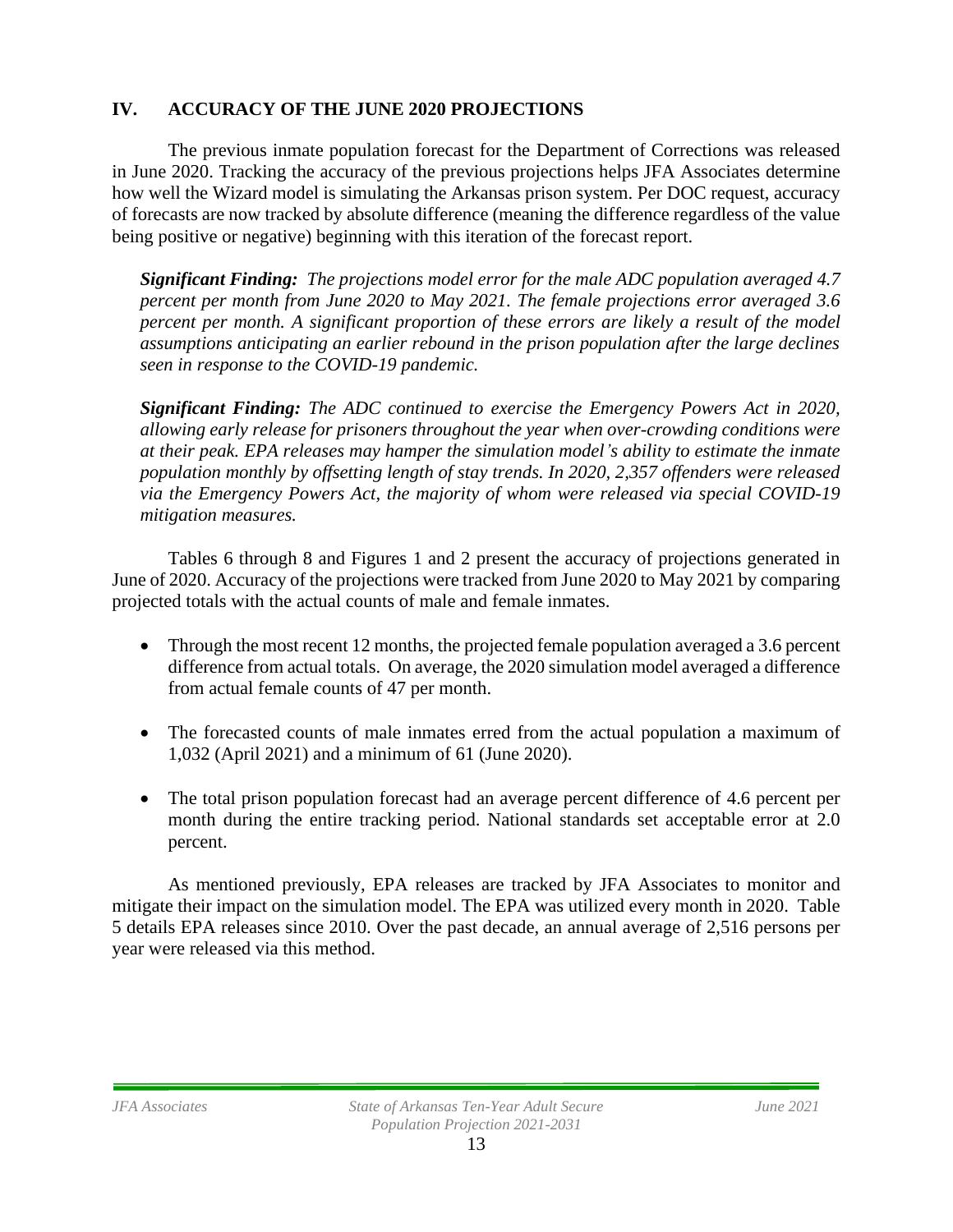| Year              | Act<br>1721 | Act<br>418 | <b>Special</b><br><b>COVID-</b><br>19 | <b>Total</b> |
|-------------------|-------------|------------|---------------------------------------|--------------|
| 2010              | 319         | 1,853      |                                       | 2,172        |
| 2011              | 319         | 2,023      |                                       | 2,342        |
| 2012              | 169         | 2,478      |                                       | 2,647        |
| 2013              | 201         | 2,672      |                                       | 2,873        |
| 2014              | 437         | 2,470      |                                       | 2,907        |
| 2015              | 368         | 2,380      |                                       | 2,748        |
| 2016              | 311         | 2,458      |                                       | 2,769        |
| 2017              | 203         | 2,178      |                                       | 2,381        |
| 2018              | 177         | 2,074      |                                       | 2,251        |
| 2019              | 181         | 2,095      |                                       | 2,276        |
| <b>Total 2020</b> | 250         | 859        | 1,248                                 | 2,357        |

**TABLE 5 EPA RELEASES 2010-2020**

**TABLE 6 ACCURACY OF THE 2020 TOTAL PRISON POPULATION FORECAST**

| Month-<br>Year | Projected | <b>Actual</b> | <b>Absolute</b><br><b>Numeric</b><br><b>Difference</b> | <b>Absolute</b><br>Percent<br><b>Difference</b> |
|----------------|-----------|---------------|--------------------------------------------------------|-------------------------------------------------|
| $Jun-20$       | 16,588    | 16,552        | 36                                                     | 0.2%                                            |
| $Jul-20$       | 16,607    | 16,511        | 96                                                     | $0.6\%$                                         |
| Aug- $20$      | 16,714    | 16,367        | 347                                                    | 2.1%                                            |
| $Sep-20$       | 16,828    | 16,215        | 613                                                    | 3.8%                                            |
| $Oct-20$       | 16,878    | 16,311        | 567                                                    | 3.5%                                            |
| $Nov-20$       | 16,909    | 16,165        | 744                                                    | 4.6%                                            |
| $Dec-20$       | 17,069    | 16,094        | 975                                                    | 6.1%                                            |
| $Jan-21$       | 17,117    | 16,119        | 998                                                    | 6.2%                                            |
| $Feb-21$       | 17,207    | 16,120        | 1,087                                                  | 6.7%                                            |
| $Mar-21$       | 17,283    | 16,085        | 1,198                                                  | 7.4%                                            |
| Apr-21         | 17,367    | 16,250        | 1,117                                                  | 6.9%                                            |
| $May-21$       | 17,402    | 16,313        | 1,089                                                  | 6.7%                                            |
| Average        |           |               | 739                                                    | 4.6%                                            |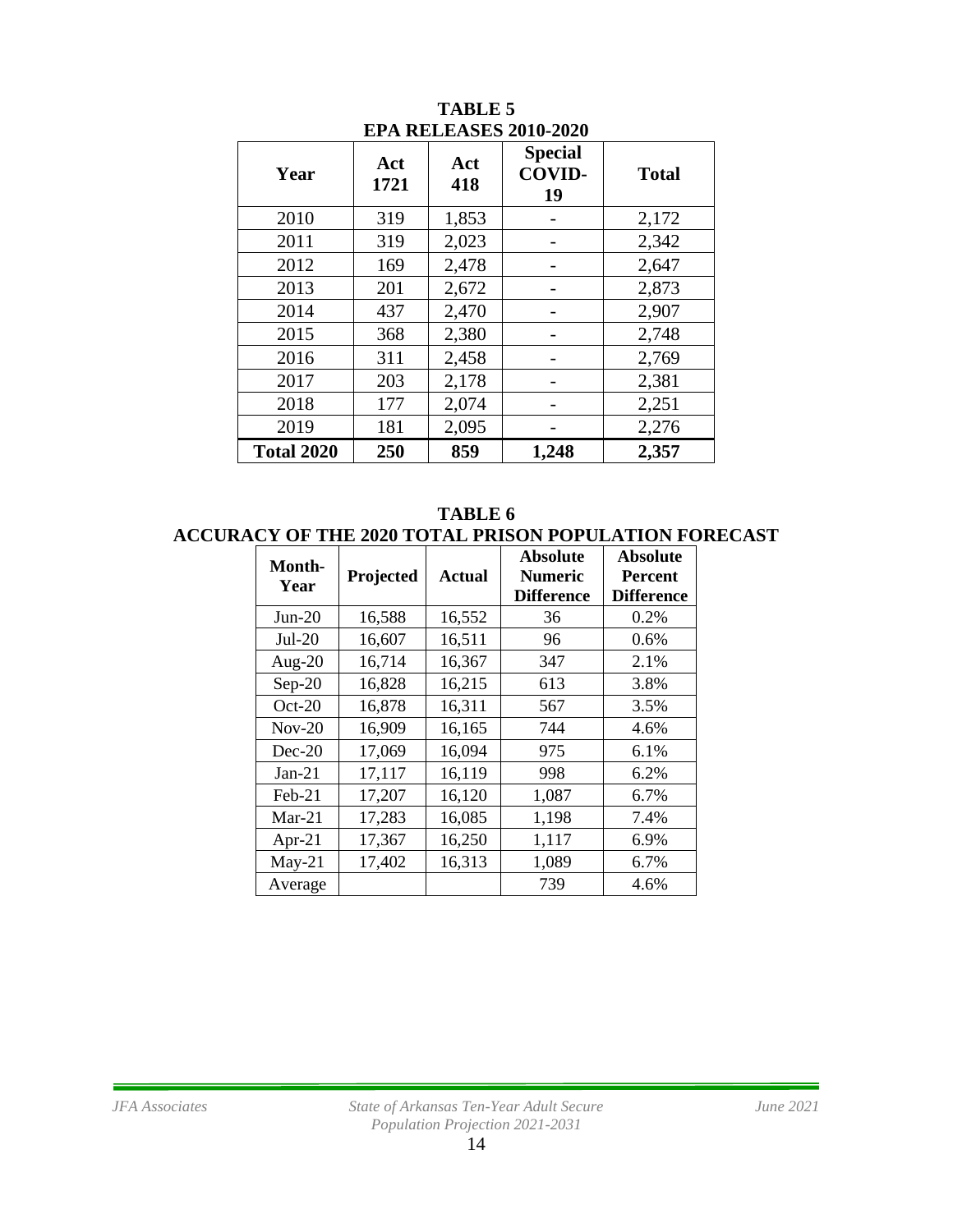

**FIGURE 1 ACCURACY OF THE 2020 TOTAL PRISON POPULATION FORECAST**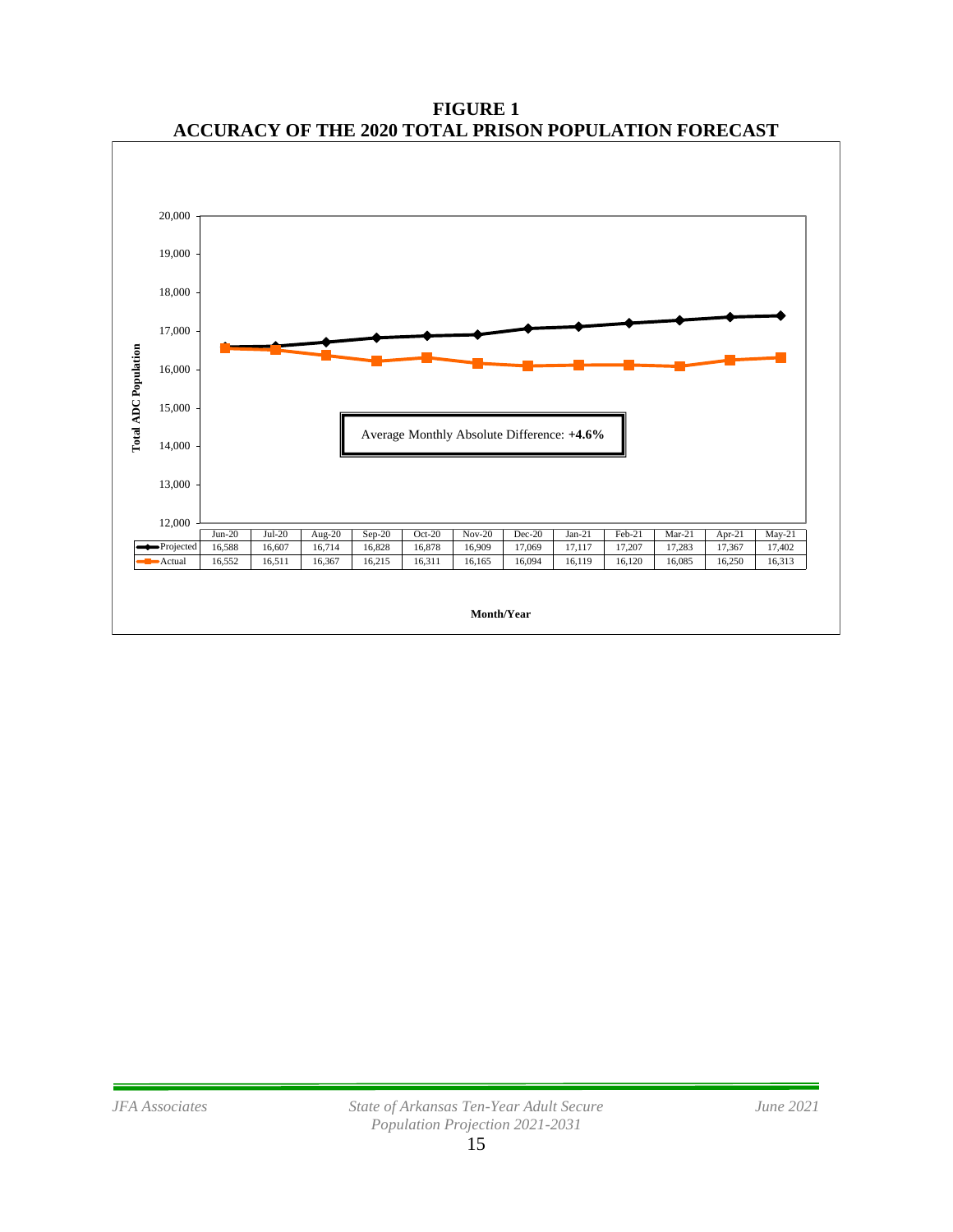| Month-<br>Year | Projected | <b>Actual</b> | <b>Absolute</b><br><b>Numeric</b><br><b>Difference</b> | <b>Absolute</b><br><b>Percent</b><br><b>Difference</b> |
|----------------|-----------|---------------|--------------------------------------------------------|--------------------------------------------------------|
| $Jun-20$       | 1,310     | 1,335         | 25                                                     | 1.9%                                                   |
| $Jul-20$       | 1,323     | 1,344         | 21                                                     | 1.6%                                                   |
| Aug- $20$      | 1,337     | 1,344         | 7                                                      | 0.5%                                                   |
| $Sep-20$       | 1,340     | 1,280         | 60                                                     | 4.7%                                                   |
| $Oct-20$       | 1,338     | 1,320         | 18                                                     | 1.4%                                                   |
| $Nov-20$       | 1,340     | 1,301         | 39                                                     | 3.0%                                                   |
| $Dec-20$       | 1,346     | 1,313         | 33                                                     | 2.5%                                                   |
| $Jan-21$       | 1,361     | 1,324         | 37                                                     | 2.8%                                                   |
| $Feb-21$       | 1,407     | 1,341         | 66                                                     | 4.9%                                                   |
| $Mar-21$       | 1,432     | 1,339         | 93                                                     | 6.9%                                                   |
| Apr-21         | 1,441     | 1,356         | 85                                                     | 6.3%                                                   |
| $May-21$       | 1,445     | 1,360         | 85                                                     | 6.3%                                                   |
| Average        |           |               | 47                                                     | 3.6%                                                   |

#### **TABLE 7 ACCURACY OF THE 2020 FEMALE PRISON POPULATION FORECAST**

**TABLE 8 ACCURACY OF THE 2020 MALE PRISON POPULATION FORECAST**

| <b>Month-</b> |           |        | <b>Absolute</b>   | <b>Absolute</b>   |
|---------------|-----------|--------|-------------------|-------------------|
| Year          | Projected | Actual | <b>Numeric</b>    | <b>Percent</b>    |
|               |           |        | <b>Difference</b> | <b>Difference</b> |
| $Jun-20$      | 15,278    | 15,217 | 61                | 0.4%              |
| $Jul-20$      | 15,284    | 15,167 | 117               | 0.8%              |
| Aug- $20$     | 15,377    | 15,023 | 354               | 2.4%              |
| $Sep-20$      | 15,488    | 14,935 | 553               | 3.7%              |
| $Oct-20$      | 15,540    | 14,991 | 549               | 3.7%              |
| $Nov-20$      | 15,569    | 14,864 | 705               | 4.7%              |
| $Dec-20$      | 15,723    | 14,781 | 942               | 6.4%              |
| $Jan-21$      | 15,756    | 14,795 | 961               | 6.5%              |
| Feb-21        | 15,800    | 14,779 | 1,021             | 6.9%              |
| $Mar-21$      | 15,851    | 14,746 | 1,105             | 7.5%              |
| Apr-21        | 15,926    | 14,894 | 1,032             | 6.9%              |
| $May-21$      | 15,957    | 14,953 | 1,004             | 6.7%              |
| Average       |           |        | 700               | 4.7%              |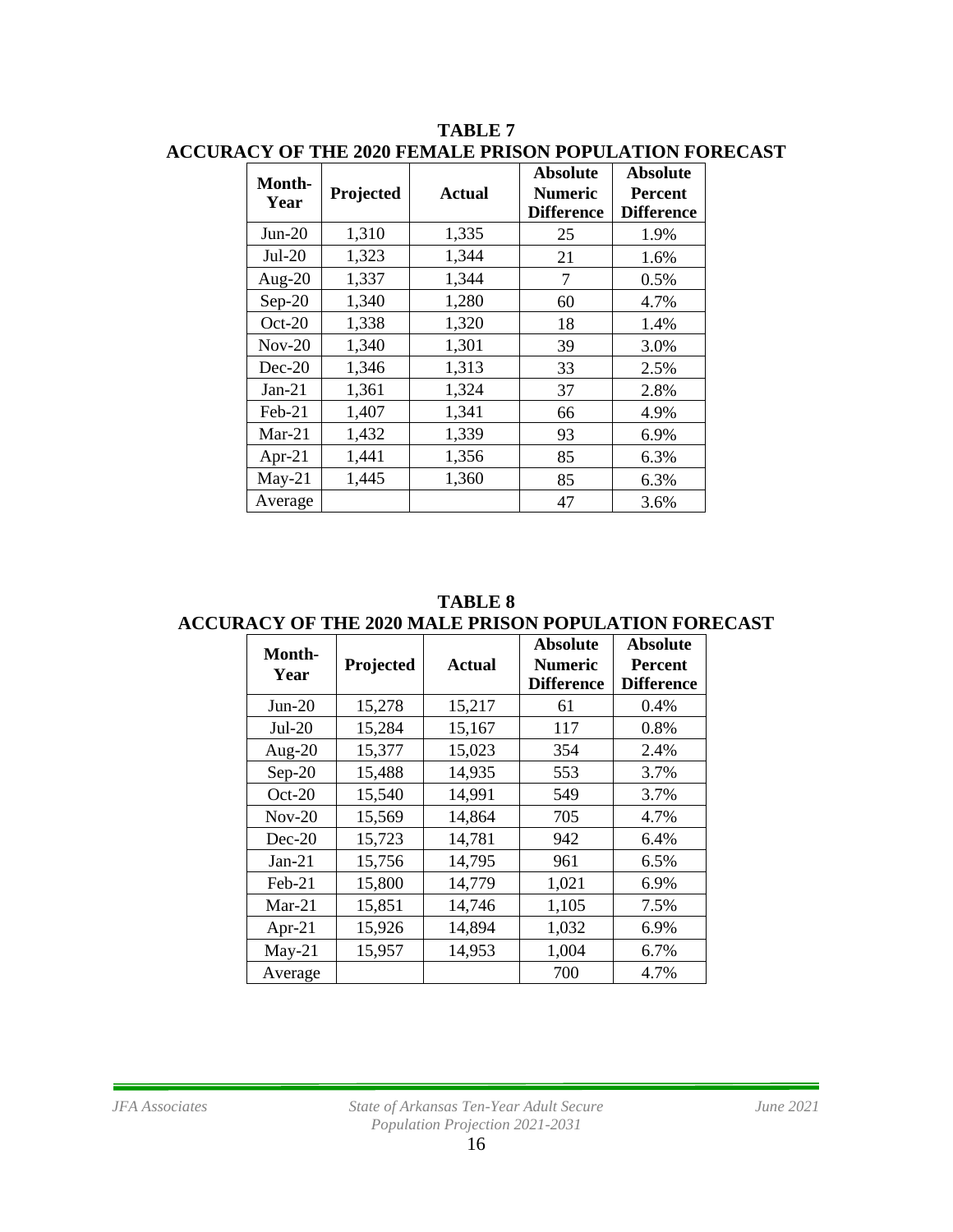

### **FIGURE 2: ACCURACY OF 2020 MALE AND FEMALE FORECASTS JUNE 2020 THRU MAY 2021**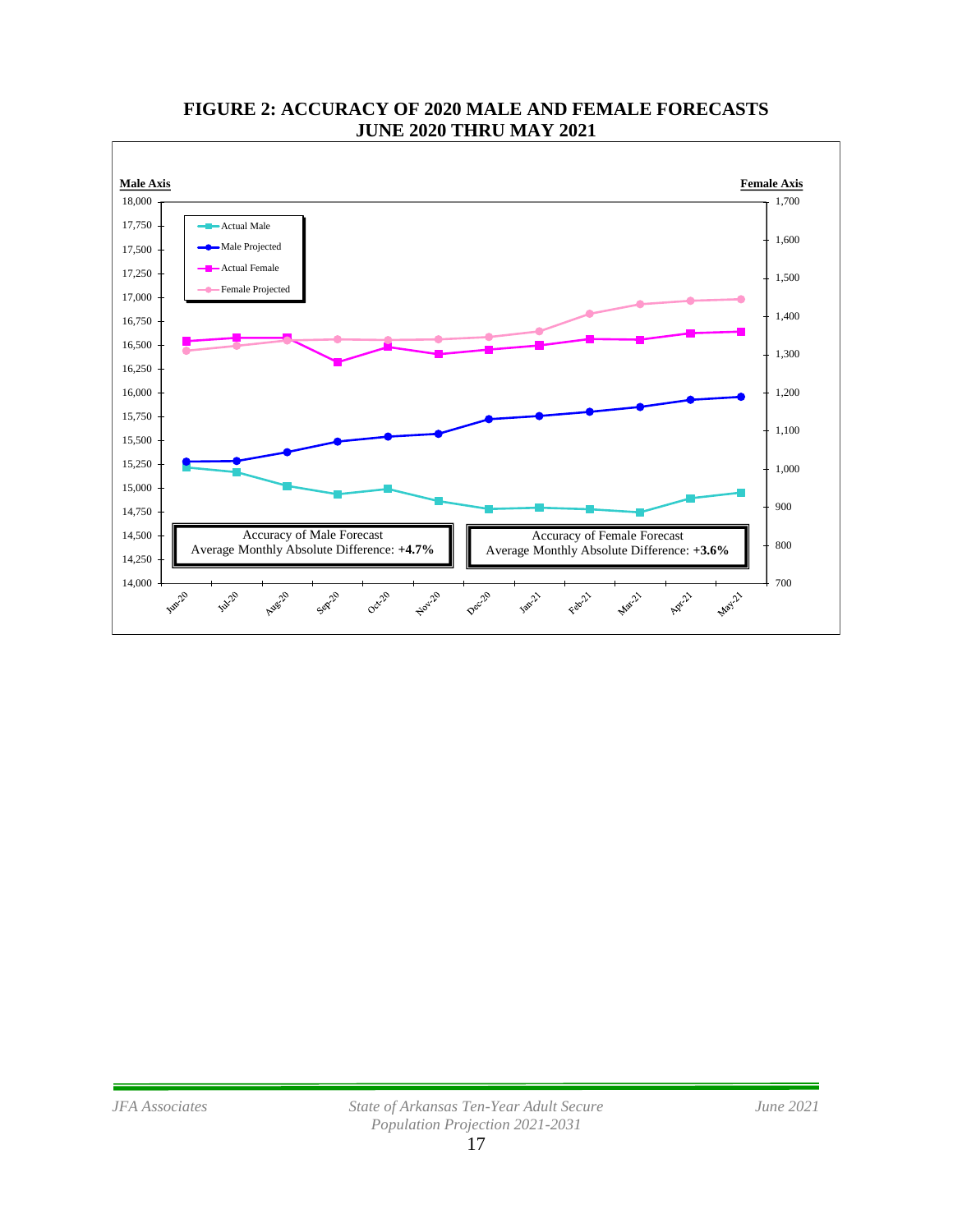### **V. HISTORICAL ARKANSAS INMATE POPULATION TRENDS**

*Significant Finding: 2020 saw a 16.6 percent decrease in the number of admissions to the ADC compared to 2019 (See Table 9).* 

*Significant Finding: Total male admissions to prison decreased by 14.7 percent between 2019 and 2020, while total female admissions decreased by 27.1 percent (See Table 9).*

*Significant Finding: The year-end ADC jurisdictional population fell by 9.4 percent between 2019 and 2020 (Table 13).*

Tables 9 through 15 provide historical trends for prison admissions, year-end population, and releases in Arkansas from 2010 to 2020. These trends may be disaggregated by gender and/or admission reason. These data reflect numbers taken directly from ADC extract data. The majority of these tables provide data on the ADC jurisdictional population. The jurisdictional population is defined as all ADC responsible inmates in both prison facilities and held in county jail back-up. Table 14 alone provides counts on the year-end in-house population (inmates held in prisons only).

### *Significant Trends:*

#### *New commitment admissions*

- The reduction in court processing caused by the COVID-19 pandemic reduced the number of new commitment females admitted in 2020 by 39.9 percent compared to 2019. Male new commitments saw a 36.6 percent decrease. It is unlikely that this low volume of admissions will continue as court services slowly increase in 2021. The degree and speed to which the rebound impacts ADC admissions is difficult to predict. These data are shown in Table 10 and Figure 3.
- The number of new commitments declined across all seriousness levels between 2019 and 2020. These data are shown in Table 11.

### *Parole violator admissions*

- While the number of male new court commitments fell dramatically in 2020, the number of male parole violators admitted to prison increased by 4.5 percent when compared to 2019. These data are shown in Table 10.
- As seen in Figure 5, the volume of hearings and waivers resulting in a revocation for  $\geq 6$ months has remained low over the last several quarters.
- In previous iterations of this report, trends in the number of parole technical violators versus the number of parole new charge violators admitted to prison were examined using ADC extract data. These data have reflected a different proportion of technical versus new charge violators compared to data reported by ACC. The ACC data reflect violator information at a later stage of the revocation process than the ADC data The DOC has requested that violator data reported by ACC be used beginning with this iteration of the forecast report. As seen in Table 12, the vast majority of parole violators admitted to the ADC in 2020 were new charge violators. This proportion is different from the ADC data used to report 2018 and 2019 trends and results should not be compared across years. The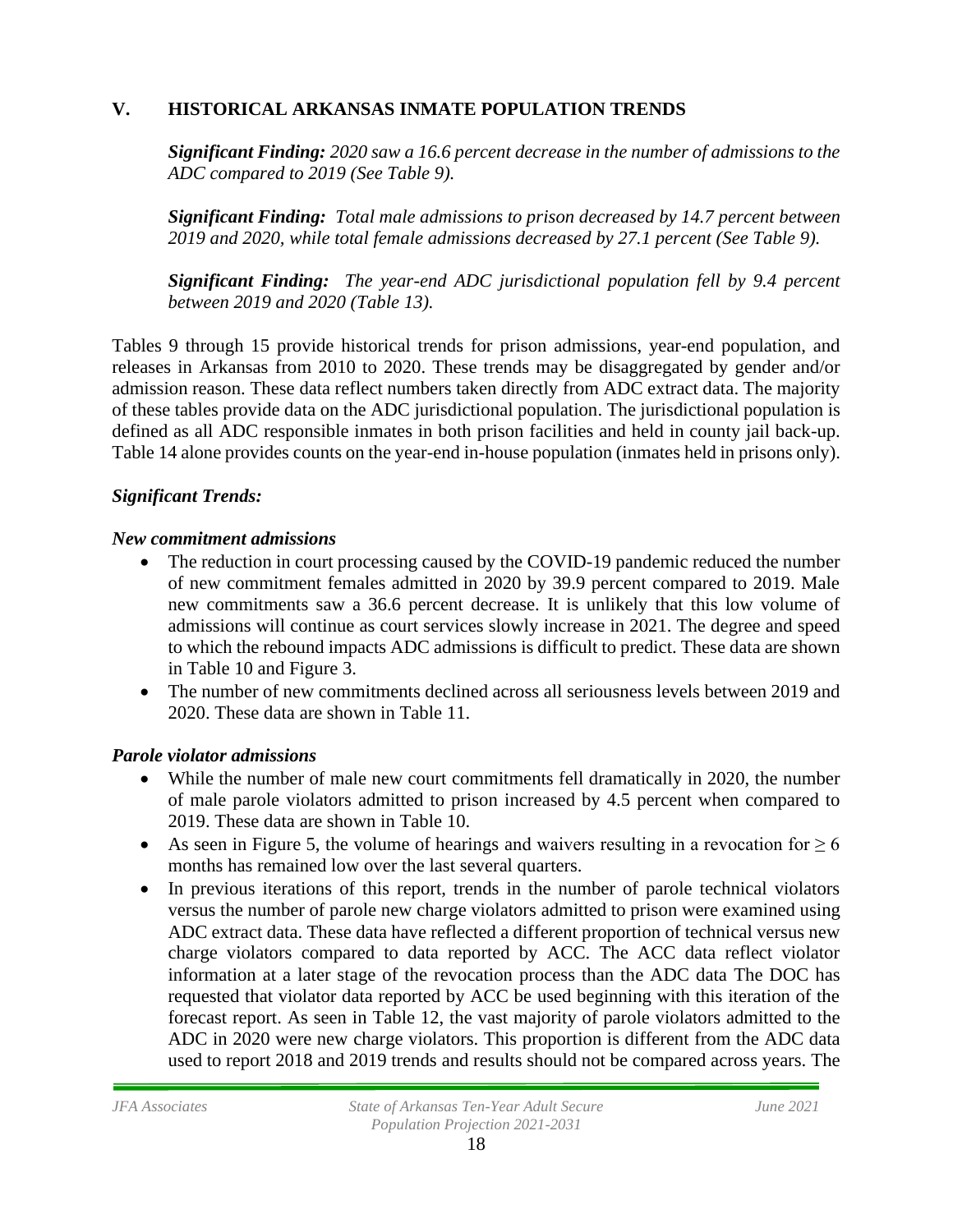numbers reported here mirror closely those reported in the ACC forecasting brief. Parole violator new charge cases differ between data sets less than 0.1 percent and parole violator technical cases by only 1.4 percent (6 persons).

### *Releases*

• As seen in Table 15, the number of releases from the ADC in 2020 decreased by 1.0 percent compared to 2019. While the number of releases decreased year-to-year, the total number of releases vastly outpaced the total number of admissions in 2020, fueling the 9.4 percent decrease in the year-end ADC population.

## *Year-end prison population*

- As shown in Table 13 and Figure 4, the prison population decreased 9.4 percent in 2020 primarily due to the impact of COVID-19 mitigation measures. Changes in the number of ADC inmates in 2021 should be closely monitored to ascertain to what degree a rebound may occur.
- The female prison population decreased by 16.4 percent in 2020. This is the largest single year decrease in the female ADC population in the past decade.
- At year-end 2020, the total Arkansas prison population was 16,094, which was only 0.5 percent smaller than the total prison population at year end 2010.
- As of mid- May 2021, the total prison population was 16,313, a decrease of 10.3 percent from pre-COVID-19 count of 18,181 (February 2020).
- The Arkansas prison population (ADC) growth has stabilized in the years following the unprecedented one-year increase of 17.7 percent in 2013. The Arkansas prison population decreased in the pre-COVID-19 years of 2018 and 2019 by -1.5 percent and -0.2 percent respectively.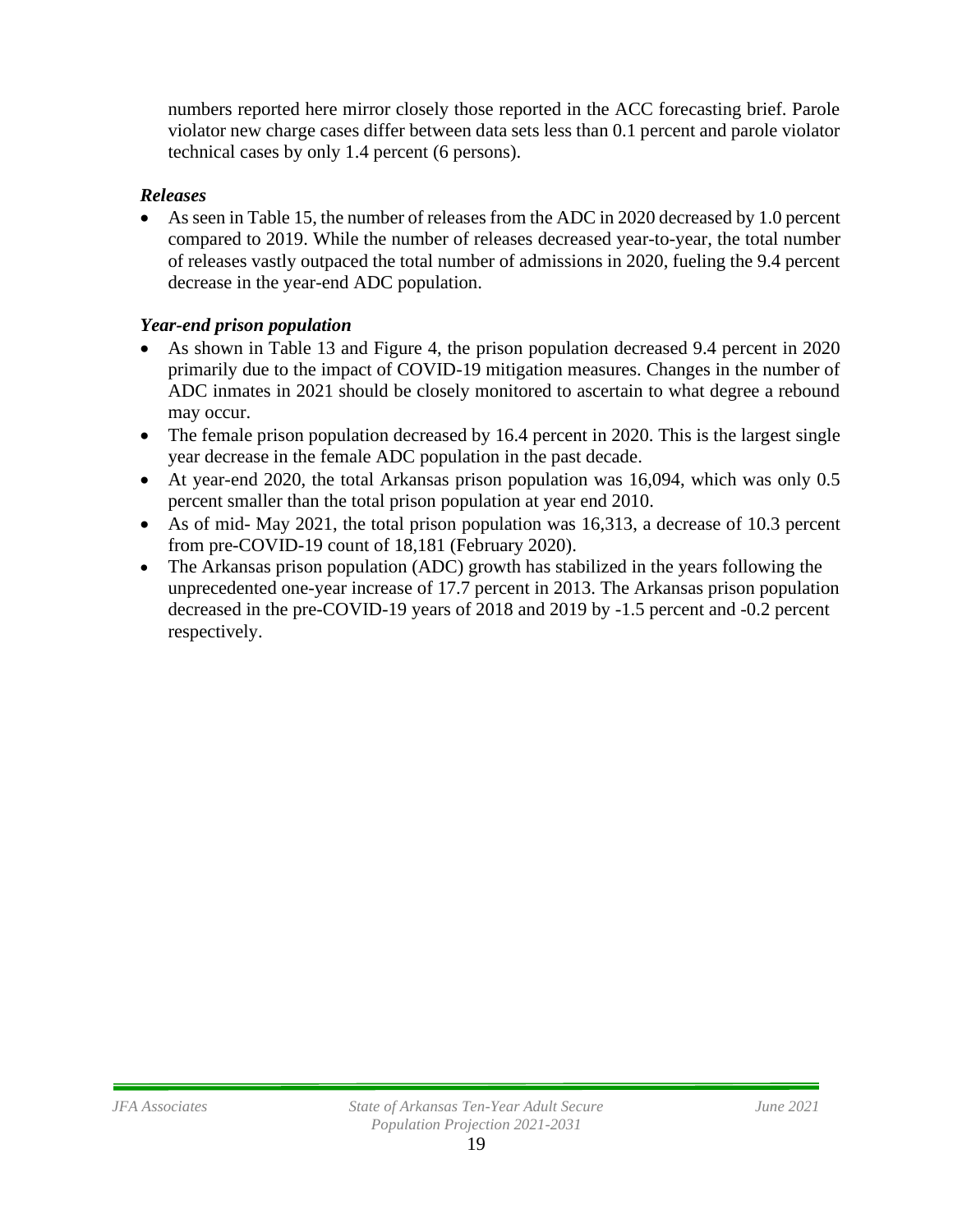| Year                                              | <b>Males</b> | <b>Females</b> | <b>Total</b> |
|---------------------------------------------------|--------------|----------------|--------------|
| 2010                                              | 6,854        | 813            | 7,667        |
| 2011                                              | 6,293        | 717            | 7,010        |
| 2012                                              | 5,547        | 616            | 6,163        |
| 2013                                              | 8,152        | 1,067          | 9,219        |
| 2014                                              | 8,486        | 1,173          | 9,659        |
| 2015                                              | 9,206        | 1,400          | 10,606       |
| 2016                                              | 9,226        | 1,419          | 10,645       |
| 2017                                              | 8,988        | 1,457          | 10,445       |
| 2018                                              | 8,853        | 1,451          | 10,304       |
| 2019                                              | 8,751        | 1,570          | 10,321       |
| 2020                                              | 7,462        | 1,145          | 8,607        |
| Numeric Change<br>$2010 - 2020$                   | 608          | 332            | 940          |
| Percent Change<br>$2010 - 2020$                   | 8.9%         | 40.8%          | 12.3%        |
| Average Annual<br>Percent Change<br>$2010 - 2020$ | 2.0%         | 6.1%           | 2.4%         |
| Percent Change<br>$2019 - 2020$                   | $-14.7%$     | $-27.1%$       | $-16.6%$     |

**TABLE 9 HISTORICAL JURISDICTIONAL ADMISSIONS TO THE ADC BY GENDER 2010-2020**

*Note: 2016 - 2020 data were generated using new extract file coding.*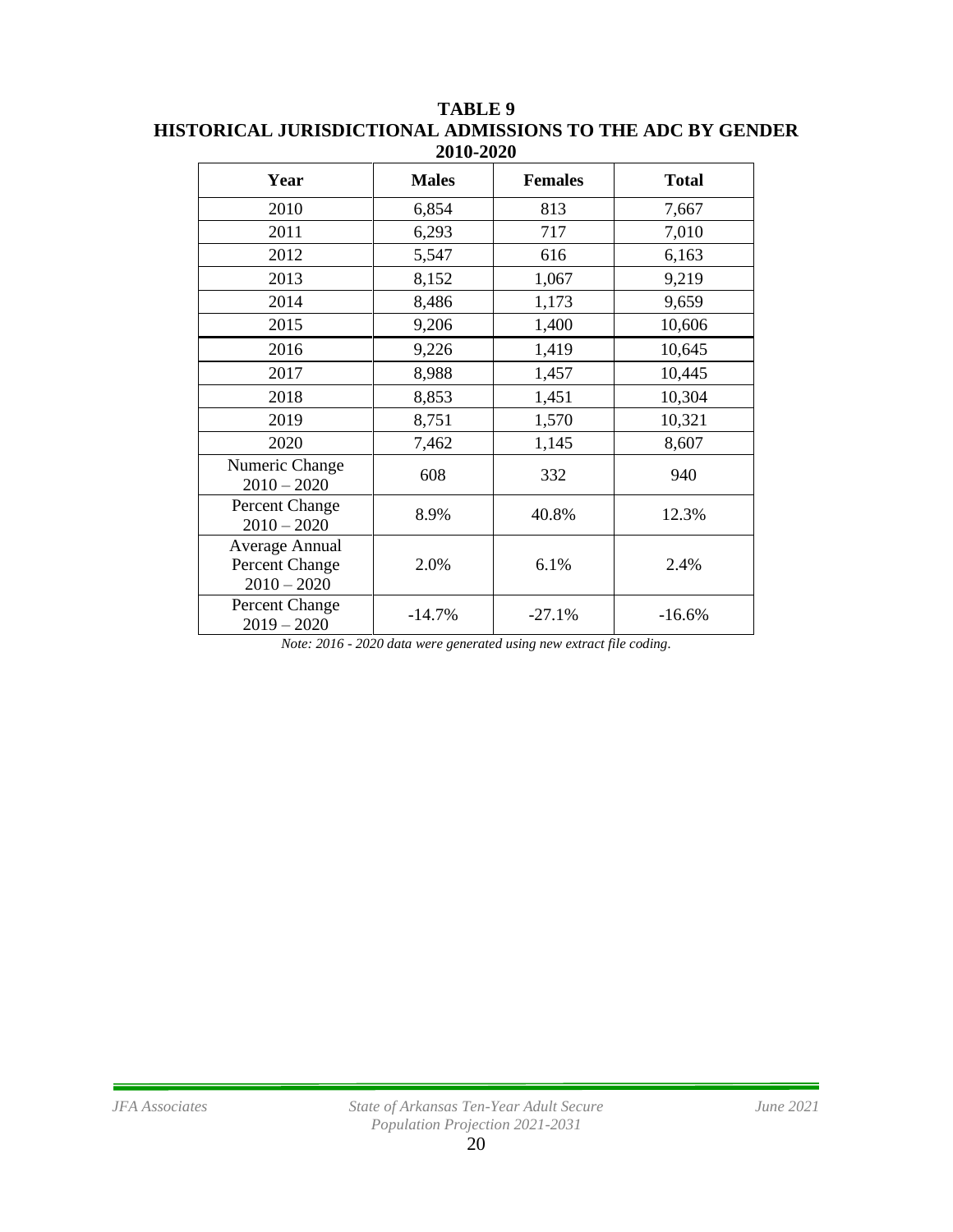

#### **FIGURE 3: HISTORICAL ADC JURISDICTIONAL ADMISSIONS 2010-2020**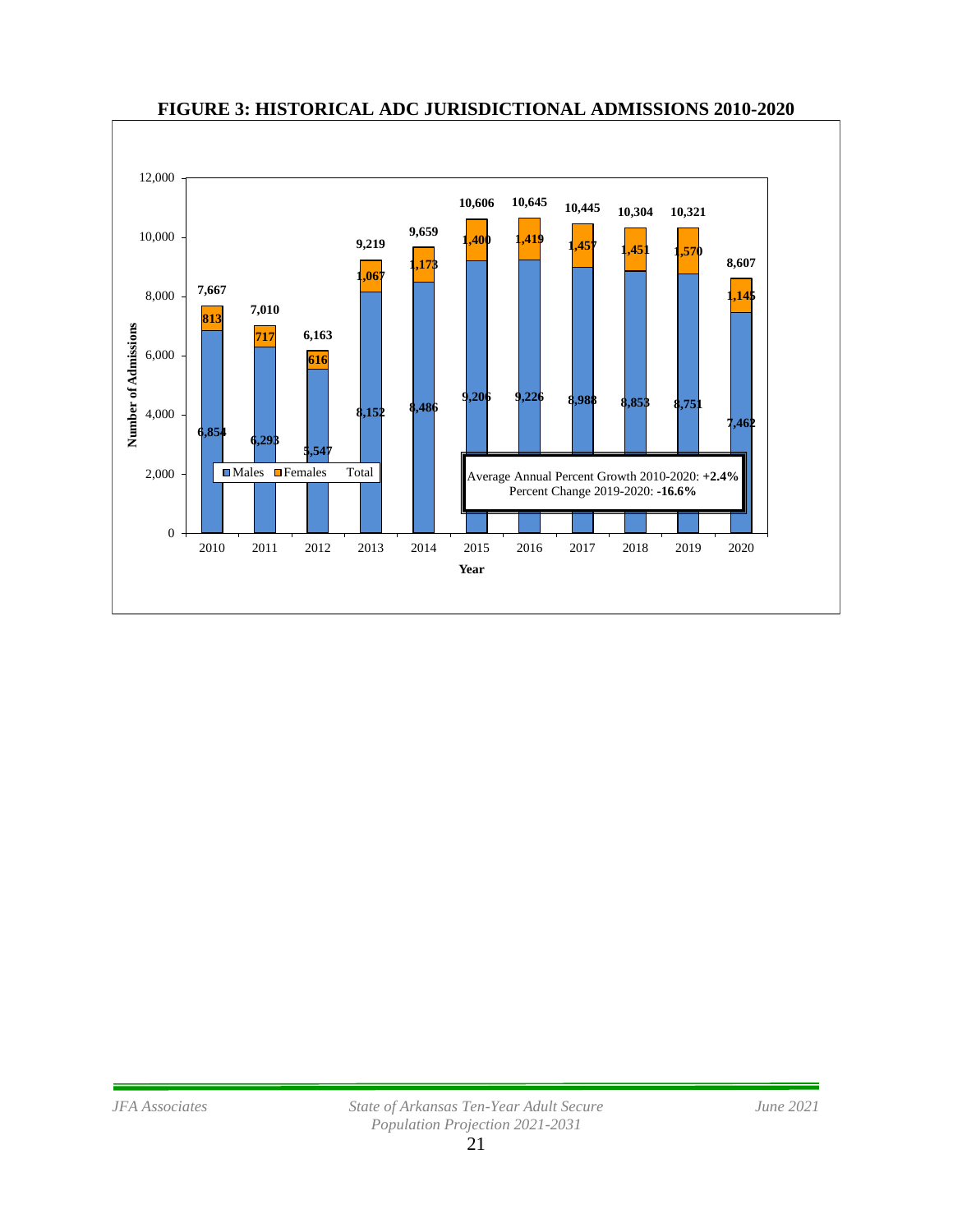| 2010-2020                                  |             |                    |                        |         |  |
|--------------------------------------------|-------------|--------------------|------------------------|---------|--|
| Year                                       |             | <b>New Commits</b> | <b>Parole Violator</b> |         |  |
|                                            | <b>Male</b> | <b>Female</b>      | Male                   | Female  |  |
| 2010                                       | 4,370       | 606                | 2,484                  | 207     |  |
| 2011                                       | 4,540       | 577                | 1,753                  | 140     |  |
| 2012                                       | 3,914       | 523                | 1,633                  | 93      |  |
| 2013                                       | 4,481       | 733                | 3,671                  | 334     |  |
| 2014                                       | 4,347       | 822                | 4,139                  | 351     |  |
| 2015                                       | 4,593       | 931                | 4,613                  | 469     |  |
| 2016                                       | 4,045       | 816                | 5,181                  | 603     |  |
| 2017                                       | 4,024       | 925                | 4,964                  | 532     |  |
| 2018                                       | 4,076       | 899                | 4,777                  | 552     |  |
| 2019                                       | 4,094       | 1,003              | 4,657                  | 567     |  |
| 2020                                       | 2,596       | 603                | 4,866                  | 542     |  |
| Average<br>Percent<br>Change 2010-<br>2020 | $-4.0\%$    | 2.1%               | 11.9%                  | 25.1%   |  |
| Percent<br>change 2019-<br>2020            | $-36.6%$    | $-39.9%$           | 4.5%                   | $-4.4%$ |  |

#### **TABLE 10 HISTORICAL JURISDICTIONAL ADMISSIONS TO THE ADC BY ADMISSION TYPE 2010-2020**

*Note: Counts differ slightly from Table 17 as they include lifers, 70 percenters and 'unknowns' (unknowns are cases in the extract files for which seriousness level cannot be identified, this is less than 2.0 percent of admissions in any given year). Note: 2016 - 2020 data were generated using new extract file coding.*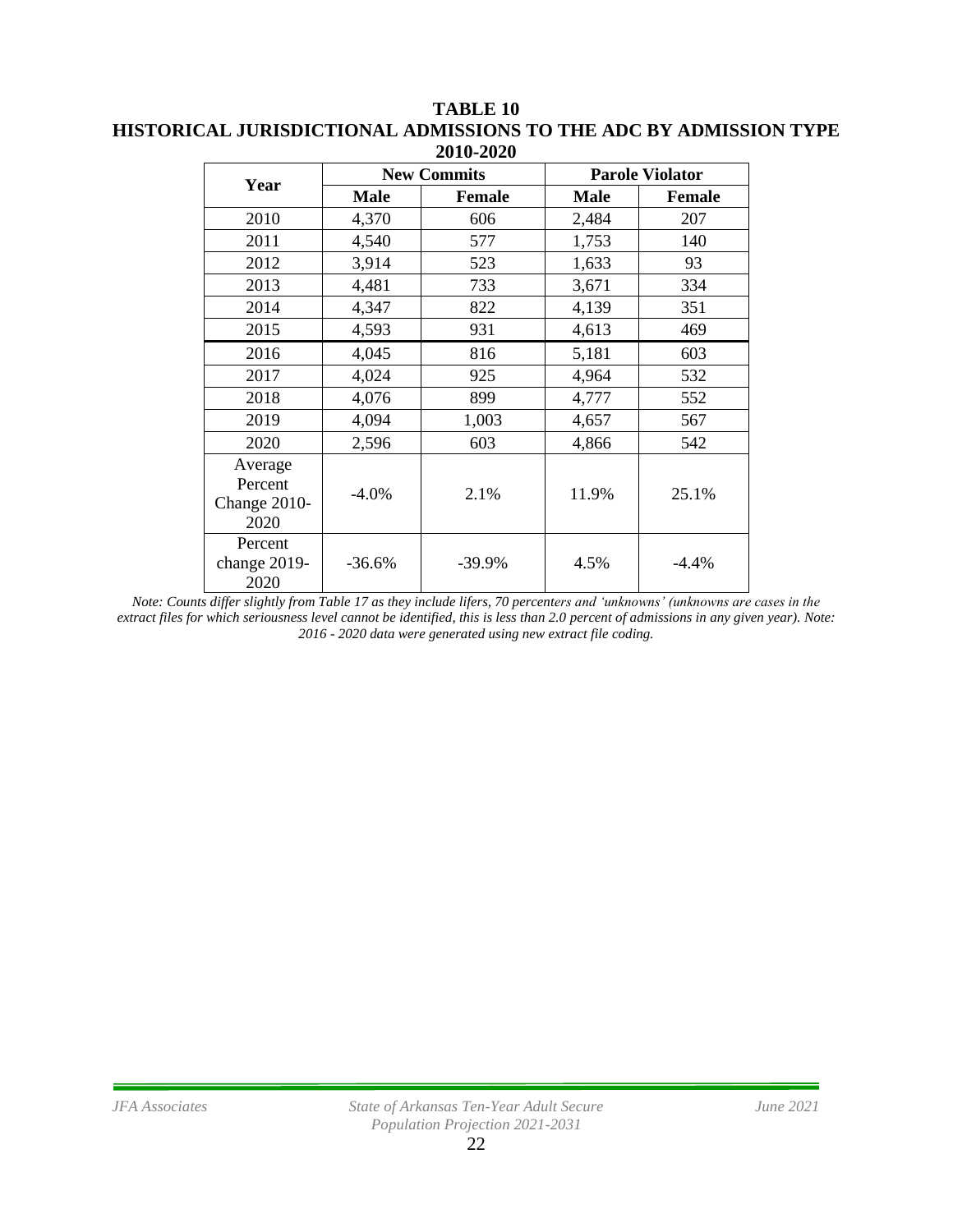| <b>Seriousness Level</b> | <b>New Commitments</b> |       |          |  |  |
|--------------------------|------------------------|-------|----------|--|--|
|                          | 2018                   | 2019  | 2020     |  |  |
| 1                        | 0                      | 3     | $\Omega$ |  |  |
| 2                        | 236                    | 239   | 153      |  |  |
| 3                        | 1,389                  | 1,550 | 985      |  |  |
| 4                        | 609                    | 678   | 425      |  |  |
| 5                        | 598                    | 699   | 421      |  |  |
| 6                        | 1,028                  | 919   | 572      |  |  |
| 7                        | 484                    | 420   | 288      |  |  |
| 8                        | 373                    | 345   | 204      |  |  |
| 9                        | 140                    | 128   | 81       |  |  |
| 10                       | 58                     | 48    | 37       |  |  |
| Other                    | 60                     | 68    | 33       |  |  |
| Total                    | 4,975                  | 5,097 | 3,199    |  |  |

#### **TABLE 11 JURISDICTIONAL NEW COMMITMENTS ADMITTED TO ADC 2018 – 2020**

*Note: cases with an unknown seriousness level are included in 'Other'.*

**TABLE 12 JURISDICTIONAL PAROLE VIOLATORS ADMITTED TO ADC 2018 – 2020**

| <b>Seriousness</b><br><b>Level Group</b>   | 2018<br><b>Parole</b><br><b>Violator</b><br><b>New</b><br><b>Charge</b> | 2018<br>Parole<br><b>Violator</b><br><b>Technical</b> | 2018<br><b>Parole</b><br><b>Violator</b><br><b>Total</b> | 2019<br><b>Parole</b><br><b>Violator</b><br><b>New</b><br><b>Charge</b> | 2019<br>Parole<br><b>Violator</b><br><b>Technical</b> | 2019<br><b>Parole</b><br><b>Violator</b><br><b>Total</b> | 2020<br><b>Parole</b><br><b>Violator</b><br><b>New</b><br>Charge | 2020<br>Parole<br><b>Violator</b><br><b>Technical</b> | 2020<br>Parole<br><b>Violator</b><br><b>Total</b> |
|--------------------------------------------|-------------------------------------------------------------------------|-------------------------------------------------------|----------------------------------------------------------|-------------------------------------------------------------------------|-------------------------------------------------------|----------------------------------------------------------|------------------------------------------------------------------|-------------------------------------------------------|---------------------------------------------------|
| Males                                      | 1,982                                                                   | 2,795                                                 | 4,777                                                    | 1,690                                                                   | 2,967                                                 | 4,657                                                    | 4,479                                                            | 387                                                   | 4,866                                             |
| $SL$ 1-6                                   | 1,385                                                                   | 1,985                                                 | 3,370                                                    | 1,171                                                                   | 2,153                                                 | 3,324                                                    | 3,316                                                            | 300                                                   | 3,616                                             |
| SL 7-10                                    | 537                                                                     | 677                                                   | 1,214                                                    | 479                                                                     | 727                                                   | 1,206                                                    | 1031                                                             | 79                                                    | 1,110                                             |
| Restricted<br>Release/Unknown<br>SL        | 60                                                                      | 133                                                   | 193                                                      | 40                                                                      | 87                                                    | 127                                                      | 132                                                              | 8                                                     | 140                                               |
| Females                                    | 214                                                                     | 338                                                   | 552                                                      | 261                                                                     | 306                                                   | 567                                                      | 504                                                              | 38                                                    | 542                                               |
| $SL$ 1-6                                   | 155                                                                     | 280                                                   | 435                                                      | 194                                                                     | 248                                                   | 442                                                      | 404                                                              | 32                                                    | 436                                               |
| SL 7-10                                    | 55                                                                      | 53                                                    | 108                                                      | 63                                                                      | 53                                                    | 116                                                      | 92                                                               | 4                                                     | 96                                                |
| Restricted<br>Release/Unknown<br><b>SL</b> | 4                                                                       | 5                                                     | 9                                                        | $\overline{4}$                                                          | 5                                                     | 9                                                        | 8                                                                | $\overline{2}$                                        | 10                                                |
| Total                                      | 2,196                                                                   | 3,133                                                 | 5,329                                                    | 1,951                                                                   | 3,273                                                 | 5,224                                                    | 4,983                                                            | 425                                                   | 5,408                                             |

*Note: 2020 data uses updated criteria for determining whether a violator is technical or due to new charge*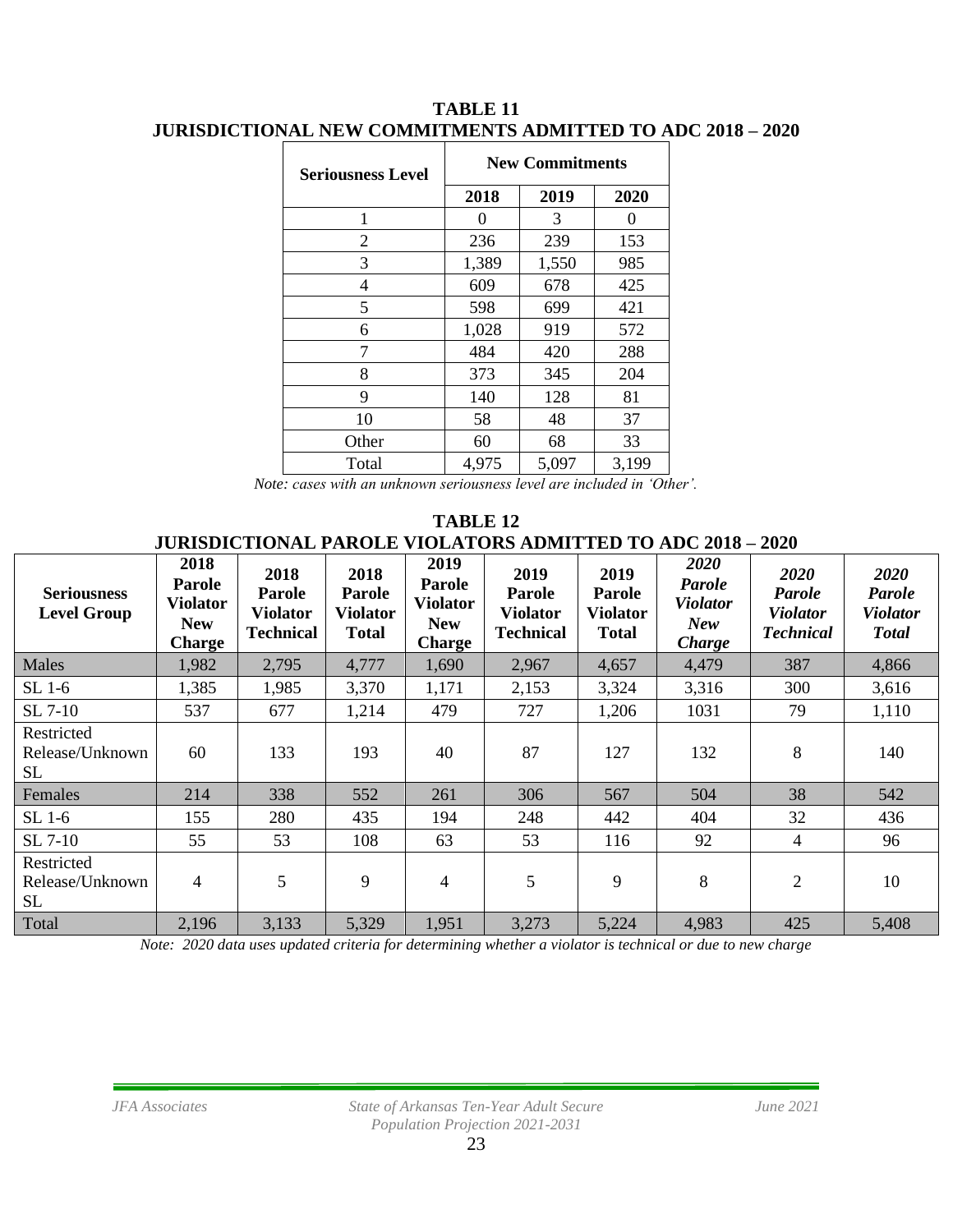| Year                                                     | <b>Male</b> | <b>Female</b> | <b>Total</b> |
|----------------------------------------------------------|-------------|---------------|--------------|
| 2010                                                     | 15,013      | 1,163         | 16,176       |
| 2011                                                     | 13,948      | 1,087         | 15,035       |
| 2012                                                     | 13,568      | 1,059         | 14,627       |
| 2013                                                     | 15,881      | 1,330         | 17,211       |
| 2014                                                     | 16,453      | 1,397         | 17,850       |
| 2015                                                     | 16,282      | 1,402         | 17,684       |
| 2016                                                     | 16,161      | 1,376         | 17,537       |
| 2017                                                     | 16,665      | 1,413         | 18,078       |
| 2018                                                     | 16,396      | 1,403         | 17,799       |
| 2019                                                     | 16,188      | 1,571         | 17,759       |
| 2020                                                     | 14,781      | 1,313         | 16,094       |
| Numeric Change<br>$2010 - 2020$                          | $-232$      | 150           | $-82$        |
| Percent Change<br>$2010 - 2020$                          | $-1.5%$     | 12.9%         | $-0.5%$      |
| <b>Average Annual Percent</b><br>Change<br>$2010 - 2020$ | 0.1%        | 1.8%          | 0.2%         |
| Percent Change<br>$2019 - 2020$                          | $-8.7\%$    | $-16.4%$      | $-9.4%$      |

**TABLE 13 HISTORICAL END OF YEAR JURISDICTIONAL ADC POPULATION 2010 - 2020**

*Note: population as of September2021 was 16,698.*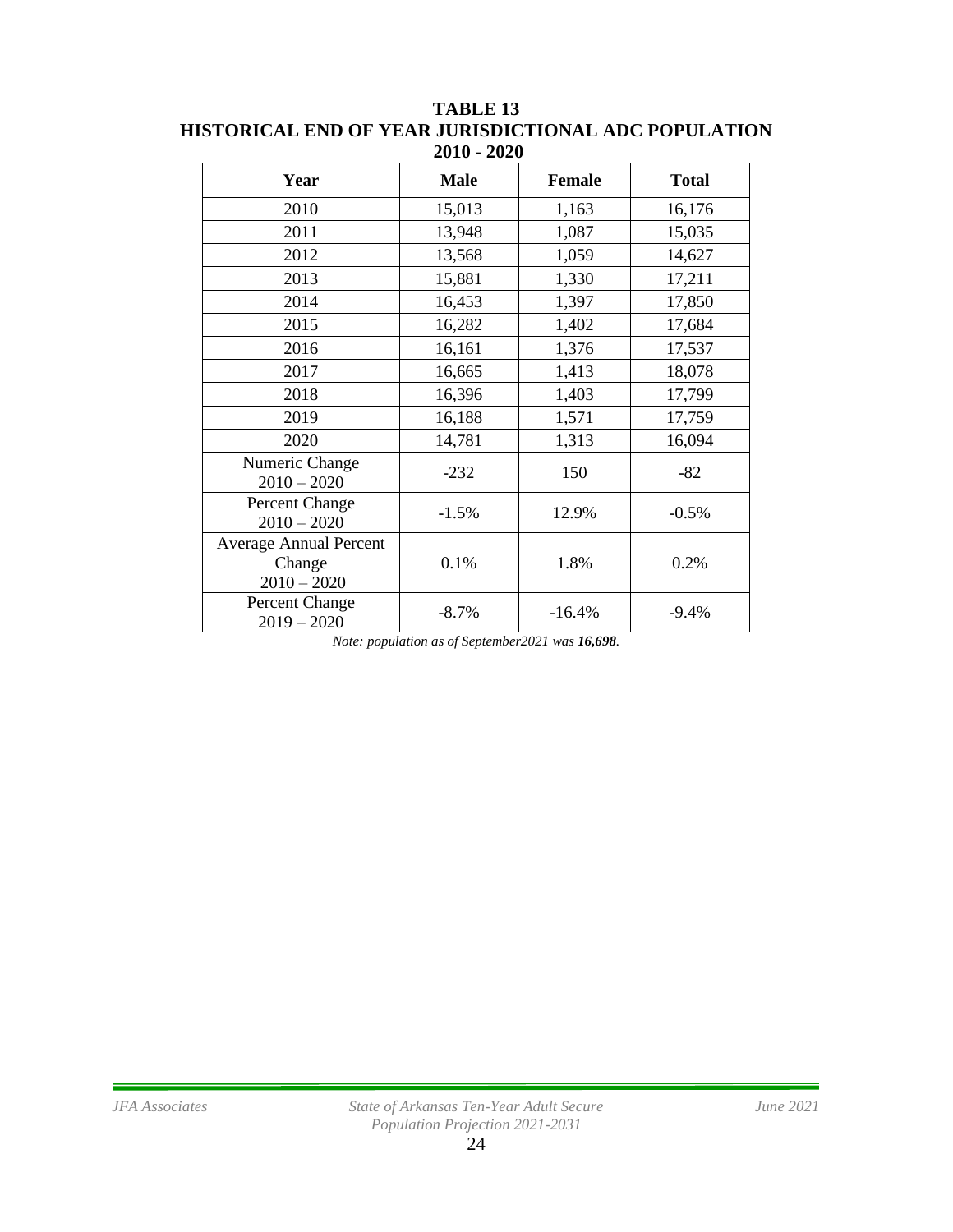

#### **FIGURE 4: HISTORICAL ADC JURISDICTIONAL POPULATION 2010-2020**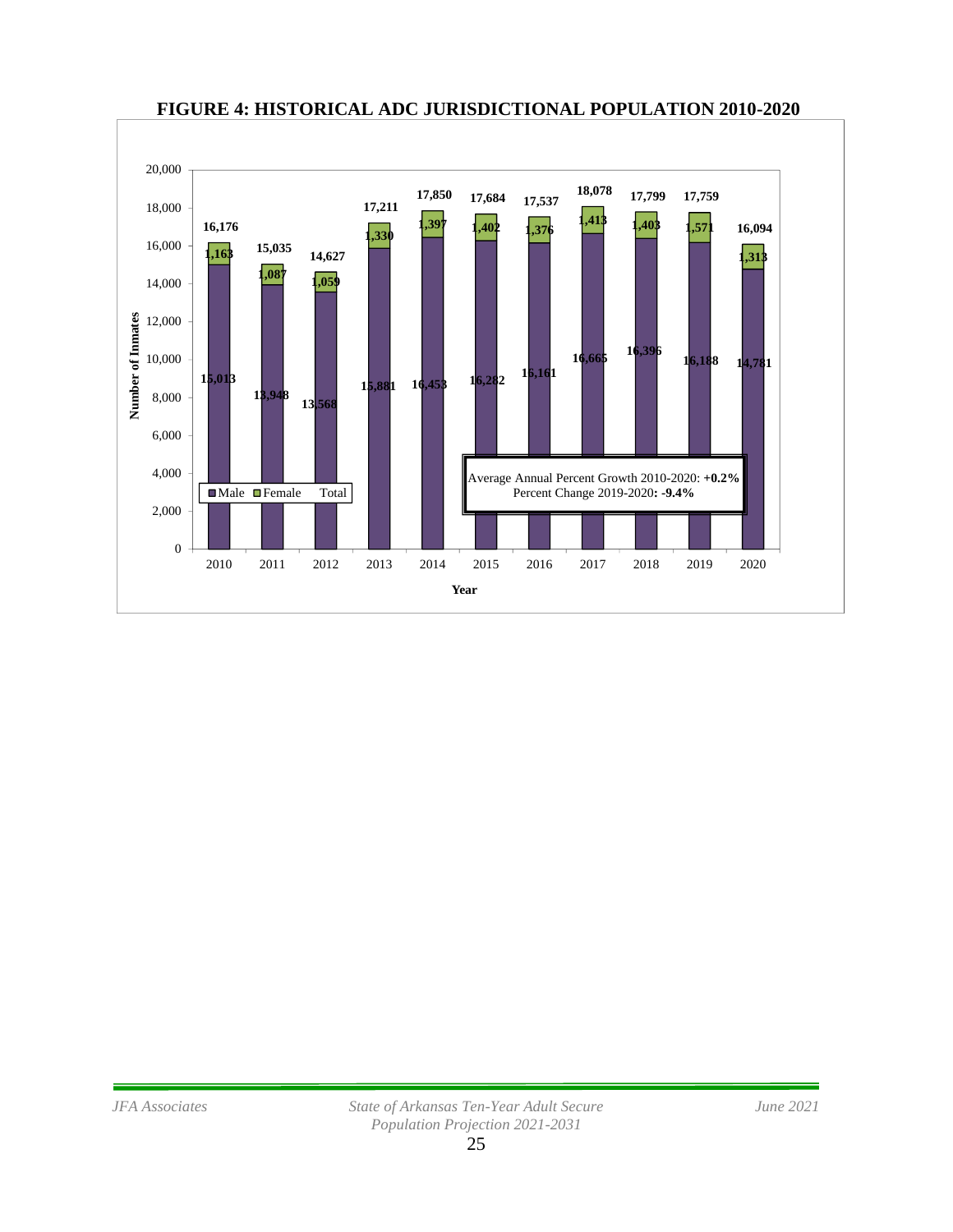| Year                                              | <b>Males</b> | <b>Females</b> | <b>Total</b> |
|---------------------------------------------------|--------------|----------------|--------------|
| 2010                                              | 13,094       | 1,098          | 14,192       |
| 2011                                              | 13,049       | 1,041          | 14,090       |
| 2012                                              | 13,041       | 1,002          | 14,043       |
| 2013                                              | 13,181       | 1,114          | 14,295       |
| 2014                                              | 14,021       | 1,229          | 15,250       |
| 2015                                              | 14,432       | 1,352          | 15,784       |
| 2016                                              | 14,502       | 1,331          | 15,833       |
| 2017                                              | 14,574       | 1,316          | 15,890       |
| 2018                                              | 14,329       | 1,249          | 15,578       |
| 2019                                              | 14,373       | 1,369          | 15,742       |
| 2020                                              | 12,805       | 1,009          | 13,814       |
| Numeric Change<br>$2010 - 2020$                   | $-289$       | $-89$          | $-378$       |
| Percent Change<br>$2010 - 2020$                   | $-2.2%$      | $-8.1%$        | $-2.7%$      |
| Average Annual<br>Percent Change<br>$2010 - 2020$ | $-0.1%$      | $-0.2%$        | $-0.2%$      |
| Percent Change<br>$2019 - 2020$                   | $-10.9%$     | $-26.3%$       | $-12.2%$     |

**TABLE 14 HISTORICAL END OF YEAR ADC IN-HOUSE POPULATION 2010-2020**

*See page 18 for difference between in-house & jurisdictional count.*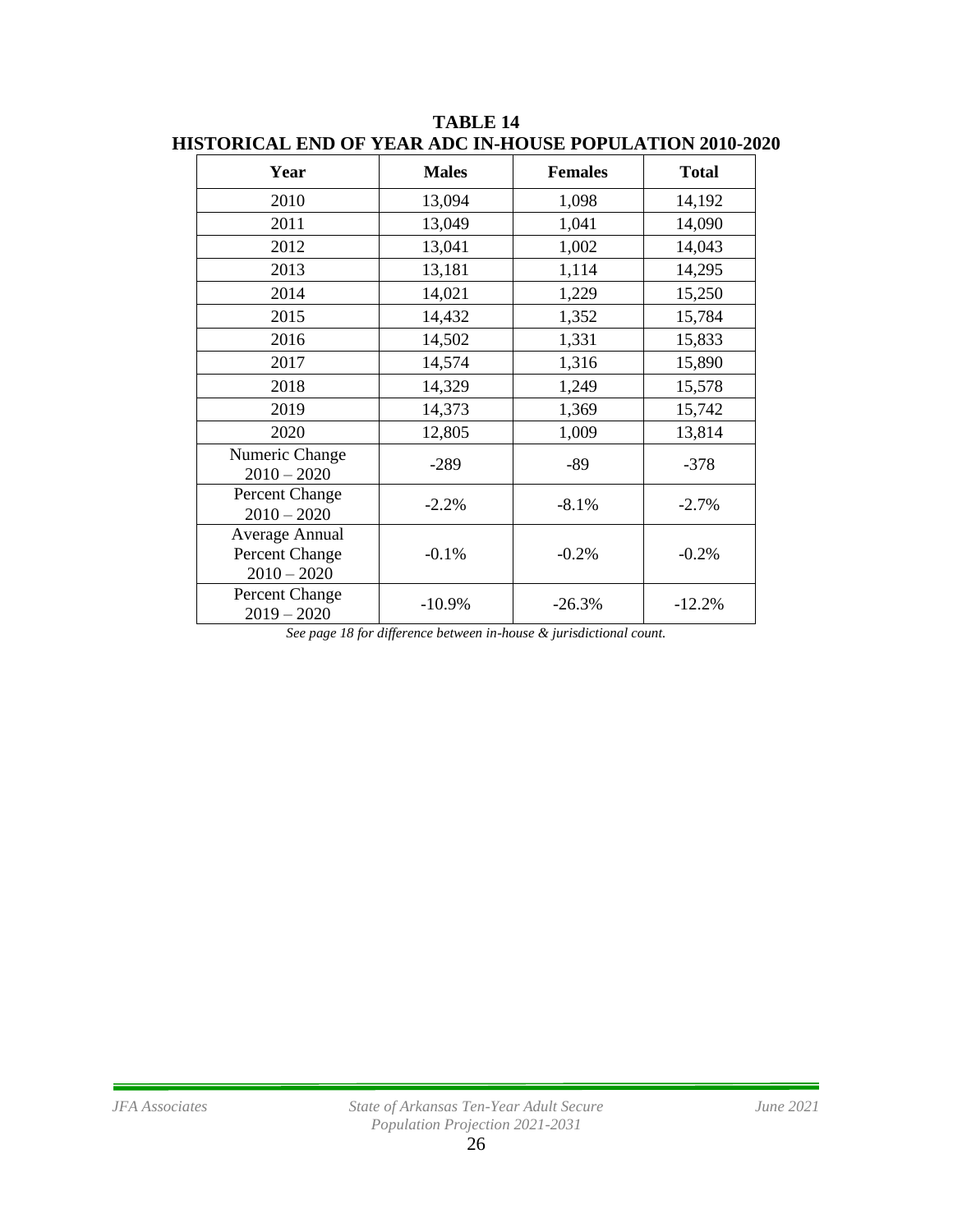**FIGURE 5: AVERAGE MONTHLY PAROLE HEARINGS AND REVOCATIONS TO ADC BY QUARTER JANUARY 2018 – MARCH 2021**



*Note: numbers above do NOT include Administrative Revocations which completed for parolees who receive New ADC Time due to a recent conviction. These do not require a revocation hearing.*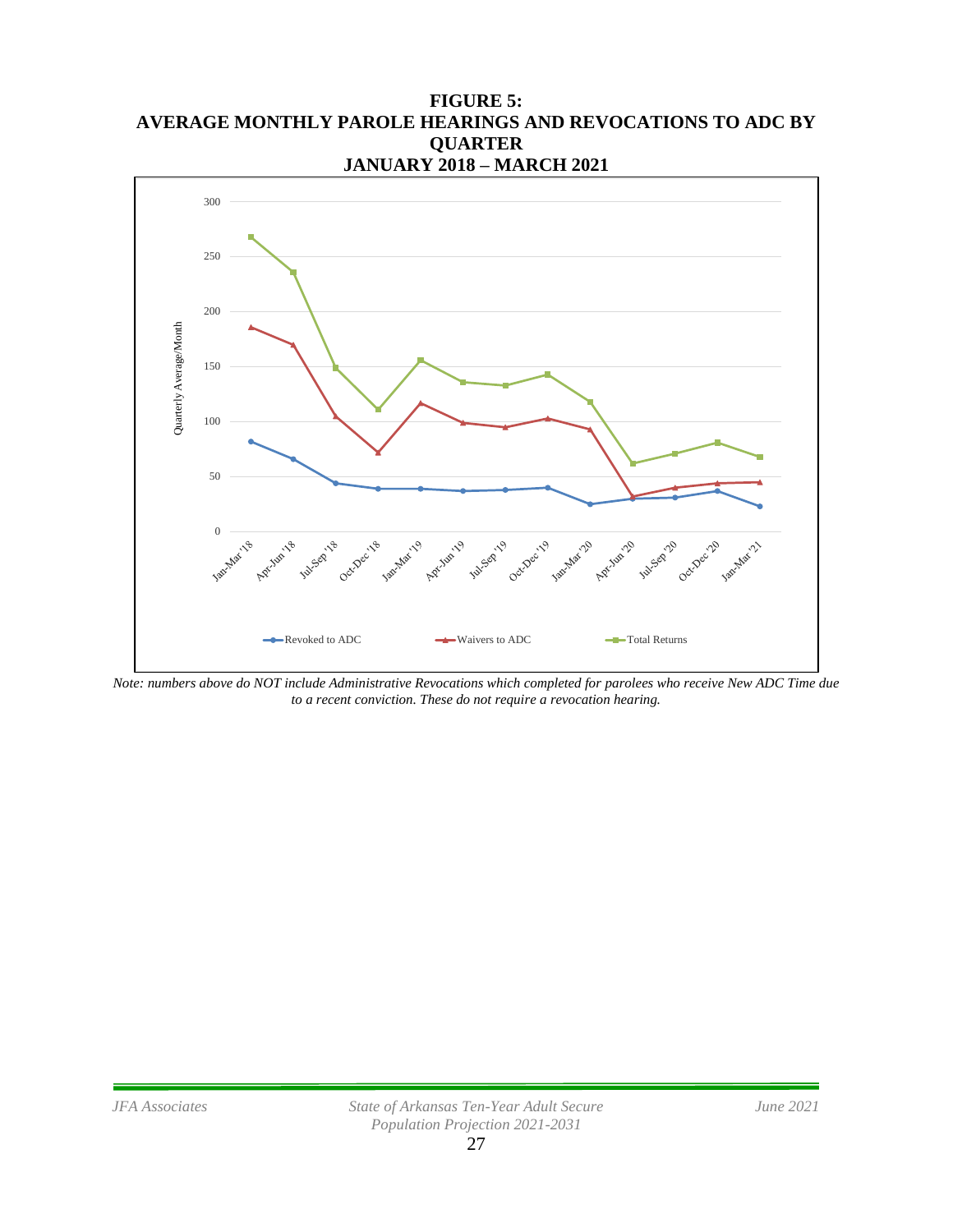| Year                                              | <b>Males</b> | <b>Females</b> | <b>Total</b> |
|---------------------------------------------------|--------------|----------------|--------------|
| 2010                                              | 5,952        | 712            | 6,664        |
| 2011                                              | 6,612        | 692            | 7,304        |
| 2012                                              | 5,647        | 652            | 6,299        |
| 2013                                              | 5,755        | 789            | 6,544        |
| 2014                                              | 7,762        | 1,053          | 8,815        |
| 2015                                              | 9,360        | 1,400          | 10,760       |
| 2016                                              | 9,162        | 1,402          | 10,564       |
| 2017                                              | 8,632        | 1,420          | 10,052       |
| 2018                                              | 9,069        | 1,469          | 10,538       |
| 2019                                              | 8,970        | 1,392          | 10,362       |
| 2020                                              | 8,853        | 1,403          | 10,256       |
| Numeric Change<br>$2010 - 2020$                   | 2,901        | 691            | 3,592        |
| Percent Change<br>$2010 - 2020$                   | 48.7%        | 97.1%          | 53.9%        |
| Average Annual<br>Percent Change<br>$2010 - 2020$ | 4.9%         | 7.9%           | 5.2%         |
| Percent Change<br>$2019 - 2020$                   | $-1.3%$      | 0.8%           | $-1.0%$      |

#### **TABLE 15 HISTORICAL JURISDICTIONAL RELEASES FROM THE ADC 2010-2020**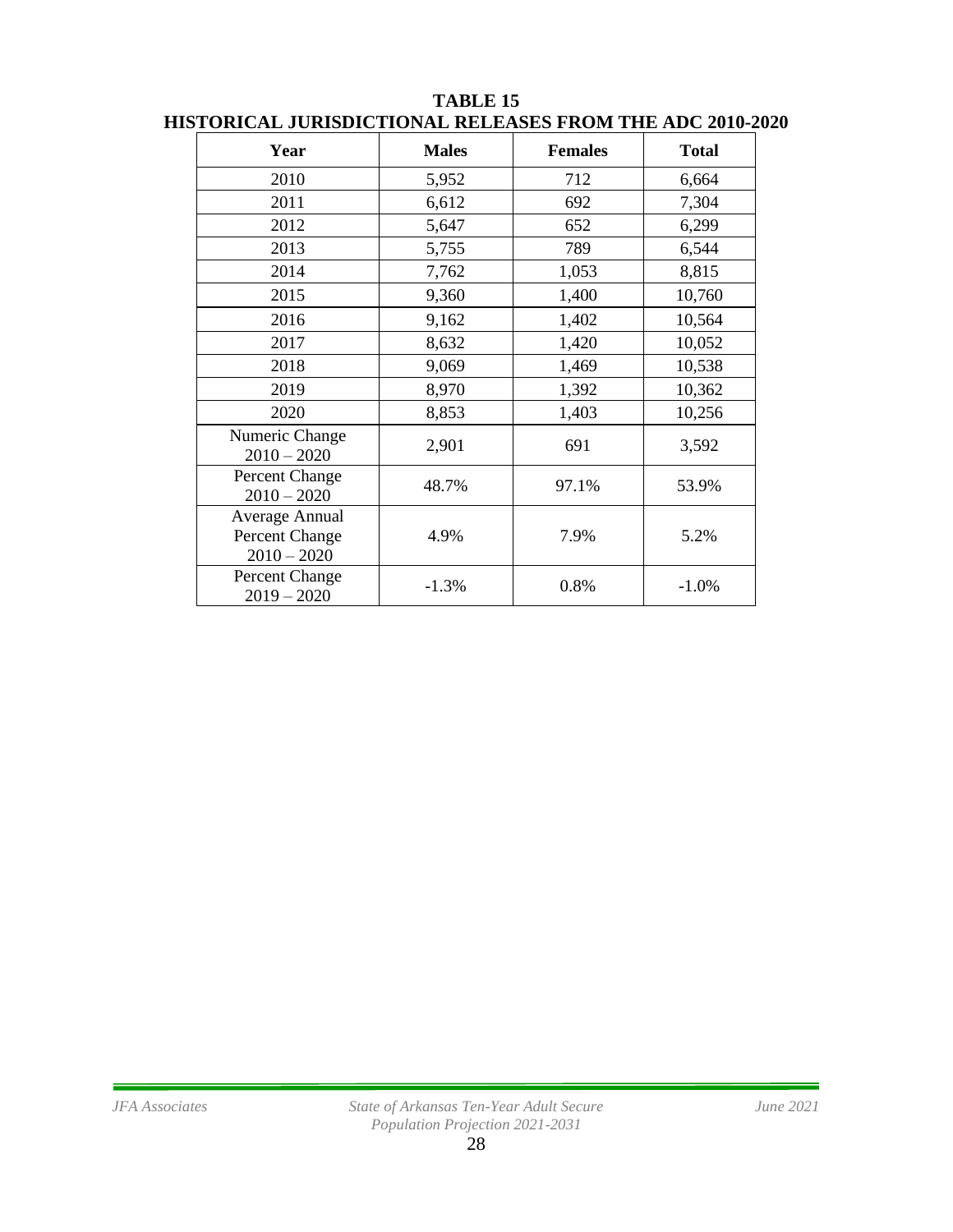### **VI. CURRENT ARKANSAS INMATE POPULATION TRENDS**

### **A. 2020 Admissions to Prison**

*Significant Finding: The average sentence applied to the entire admissions population (excluding lifers) in 2020 was 96.6 months (8.1 years), versus 99.1 months (8.3 years) in 2019.*

Table 17 provides information about the population admitted to prison in 2020 based on the ADC admissions extract data file. The admissions population in Table 17 is divided into Identification (ID) groups based on a combination of factors that include offense seriousness level, admission type, gender, and special sentencing conditions. The ID groups are generated for modeling purposes and do not necessarily coincide with ADC groupings. Some groupings are specialized for modeling purposes. These include unique categories for persons sentenced to life in prison, for those sentenced for 70 percent offenses and persons sentenced for 100% offenses. The rest of admissions for the simulation model are divided into new commitments and parole violators and then by seriousness level. Parole violators are further disaggregated into a new charge and technical violators. As mentioned previously, identification of parole violator reason has changed for this iteration of the forecast report. This is reflected in groupings in Table 17. All groups are differentiated by gender.

Data from the ADC admissions extract file was used to generate Figure 8 which details the average sentences for each group in 2020. Unless specifically stated, all ID groups discussed below are assumed to exclude lifers, 100 percent offenders, seriousness level unknown cases and 70 percent inmates.

### *Significant Trends:*

### *Admissions Counts*

- In 2020, male parole violators accounted for 56.5 percent of all ADC admissions while male new commits accounted for 30.2 percent. Female parole violators accounted for 6.3 percent of ADC admissions in 2020 while female new commitments made up 7.0 percent.
- In 2020, 2.5 percent of admissions had release restrictions. This 2.5 percent is comprised of 46 admissions for 70 percent drug crimes, 11 admissions for life sentences, 20 admissions for 100% offenders and 173 admissions for all other 70 percent crimes.
- The groups discussed in the above bullet comprise a small portion of yearly admissions, however, because of their long sentences the numbers of these groups stack up over time in the prison population. The ADC population on December 31, 2020 was comprised of over 30 percent inmates with minimum serving time restrictions (70 percenters, lifers, and 100 percenters).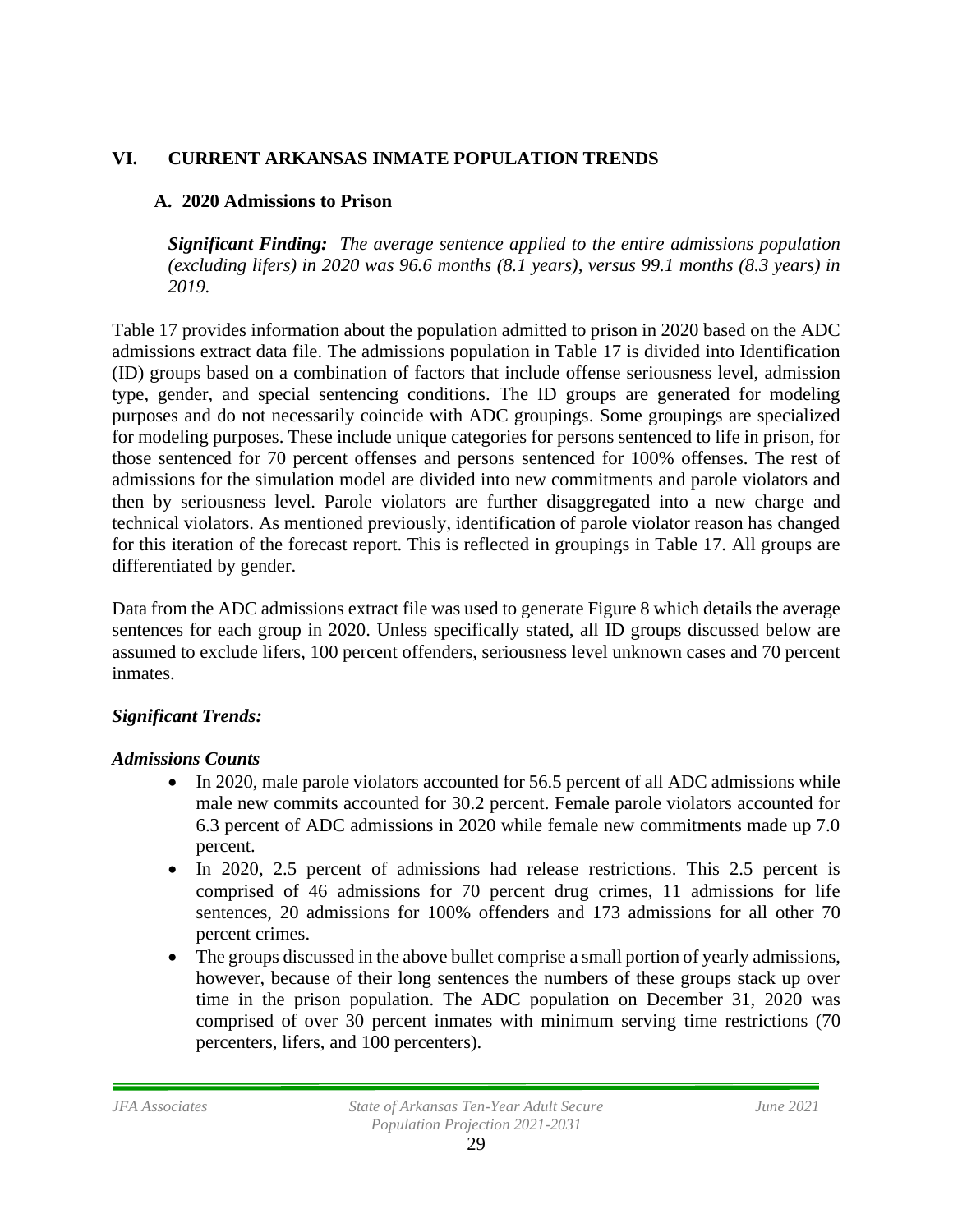• Table 16 shows the historical growth in the inmate population in reference to the impact that 70 percenters have had on the year end population. In the past ten years the number of 70 percenters has grown by 10.4 percent overall and, in contrast, the number of 70 percenters who were eligible for good time reduction in the ADC year-end population has dropped significantly.

## *Sentence Lengths*

- New commitment males had an average sentence of 77.2 months (6.4 years) in 2020.
- New commitment females averaged a sentence of 63.5 months (5.3 years) in 2020. This is reflective of the higher proportion of drug offenses committed by women sentenced to a term of imprisonment at the ADC. Because there are fewer serious or violent offenses, the average sentence for a female is lower than that of a male.
- In 2020 male parole violators admitted with a new charge had an average sentence of 106.1 months (8.8 years).
- In 2020 female parole violators with a new charge had an average sentence of 81.9 months (6.8 years).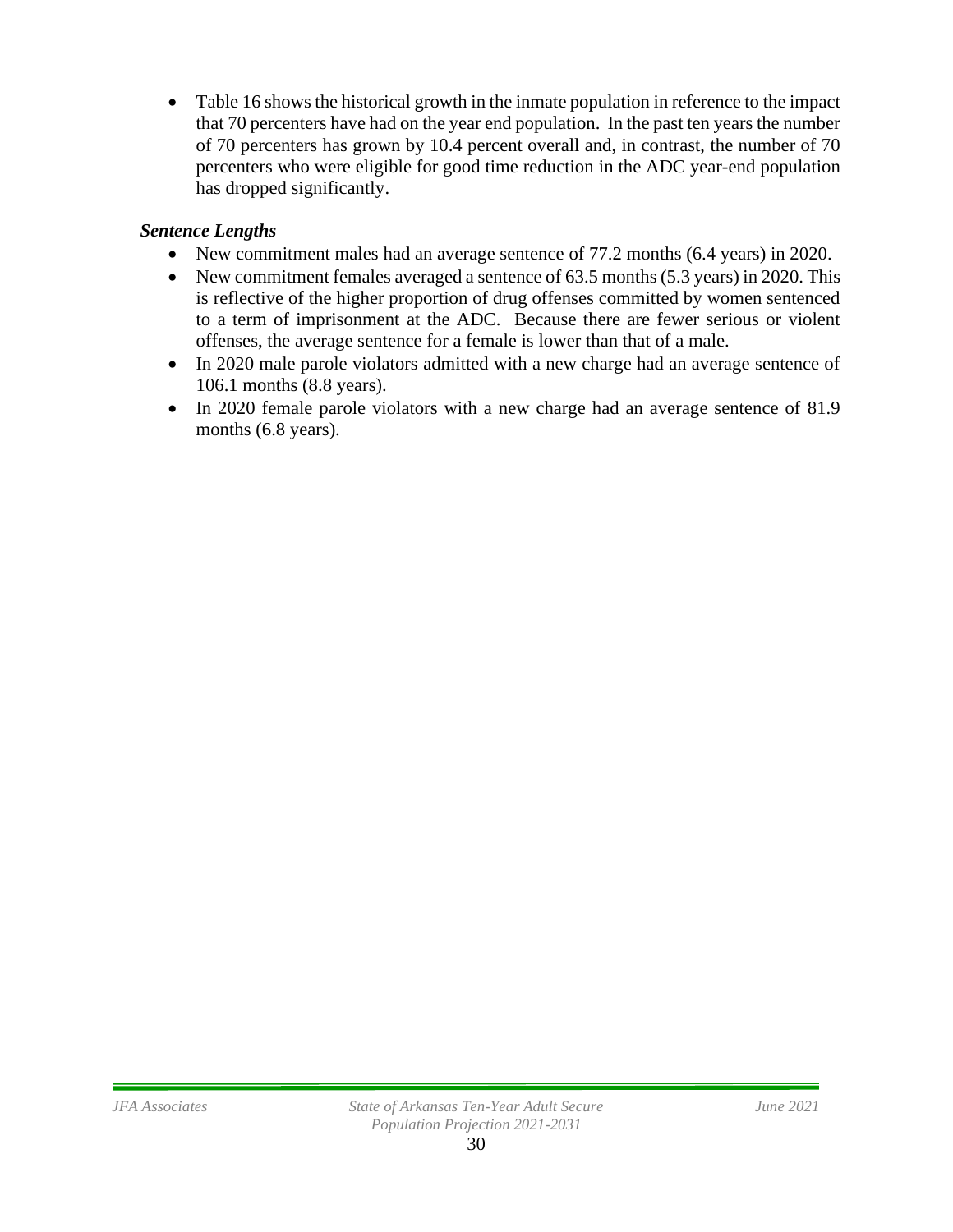|                              |                                                 |                                                  | Average                                                  |                                                                 |                                                              |
|------------------------------|-------------------------------------------------|--------------------------------------------------|----------------------------------------------------------|-----------------------------------------------------------------|--------------------------------------------------------------|
| Year                         | Drug 70<br><b>Percenters</b><br><b>Admitted</b> | Other 70<br><b>Percenters</b><br><b>Admitted</b> | <b>Sentence All</b><br>70<br><b>Percenters</b><br>(mos.) | <b>Total End of</b><br><b>Year Drug 70</b><br><b>Percenters</b> | <b>Total End</b><br>of Year<br>Other 70<br><b>Percenters</b> |
| 2010                         | 156                                             | 313                                              | 250                                                      | 437                                                             | 2,694                                                        |
| 2011                         | 91                                              | 185                                              | 236                                                      | n/a                                                             | n/a                                                          |
| 2012                         | 54                                              | 200                                              | 260                                                      | 369                                                             | n/a                                                          |
| 2013                         | 61                                              | 211                                              | 236                                                      | 349                                                             | 2,675                                                        |
| 2014                         | 73                                              | 241                                              | 229                                                      | 333                                                             | 2,662                                                        |
| 2015                         | 61                                              | 211                                              | 228                                                      | 278                                                             | 2,777                                                        |
| 2016                         | 91                                              | 270                                              | 228                                                      | 211                                                             | 2,839                                                        |
| 2017                         | 63                                              | 257                                              | 252                                                      | 165                                                             | 2,877                                                        |
| 2018                         | 76                                              | 272                                              | 230                                                      | 118                                                             | 2,966                                                        |
| 2019                         | 64                                              | 269                                              | 243                                                      | 105                                                             | 3,021                                                        |
| 2020                         | 46                                              | 173                                              | 232                                                      | 75                                                              | 2,974                                                        |
| Numeric Change<br>2010-2020  | $-110$                                          | $-140$                                           | $-18$                                                    | $-362$                                                          | 280                                                          |
| Percent Change 2010-<br>2020 | $-70.5%$                                        | $-44.7%$                                         | $-7.2%$                                                  | $-82.8%$                                                        | 10.4%                                                        |
| Percent Change 2019-<br>2020 | $-28.1%$                                        | $-35.7%$                                         | $-4.6%$                                                  | $-28.6%$                                                        | $-1.6%$                                                      |

#### **TABLE 16 HISTORICAL 70 PERCENT ACTS ADMISSIONS & YEAR END COUNT 2010-2020**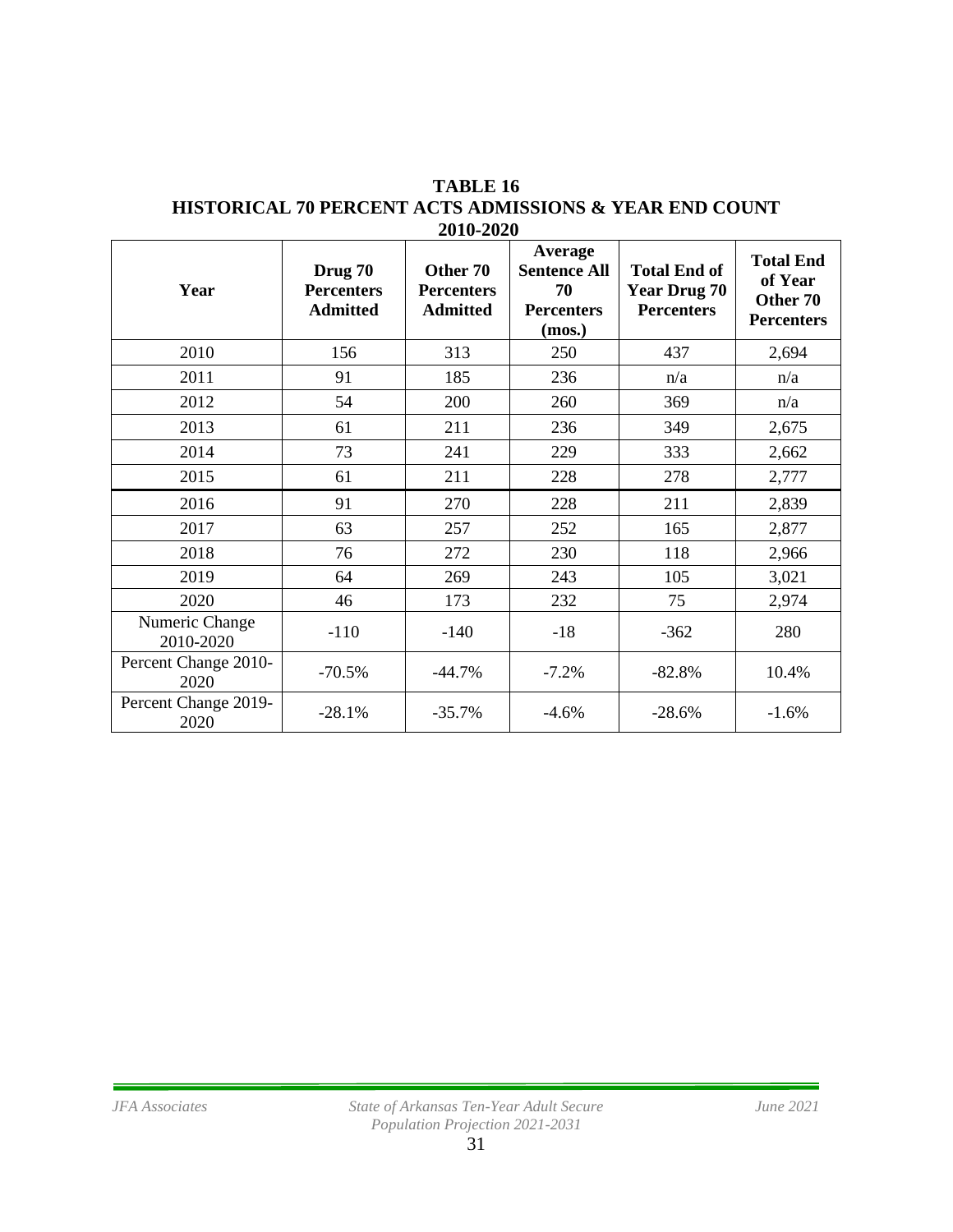| <b>ID Group</b>                              | <b>Number</b><br><b>Admitted</b> | <b>Percent of</b><br><b>Total</b> | Average<br><b>Sentence</b><br>(months)<br>2020 | Average<br><b>Sentence</b><br>(months)<br>2019 |
|----------------------------------------------|----------------------------------|-----------------------------------|------------------------------------------------|------------------------------------------------|
| <b>Lifers</b>                                | 11                               | 0.1%                              | Life                                           | Life                                           |
| <b>100 Percent Inmates</b>                   | 20                               | $0.2\%$                           | 149.7                                          | 238.4                                          |
| <b>70 Percent Acts Inmates</b>               | 219                              | 2.5%                              | 232.3                                          | 242.9                                          |
| 1 <sup>st</sup> Degree Murder                | 37                               | 0.4%                              | 391.5                                          | 401.5                                          |
| Rape                                         | 53                               | 0.6%                              | 309.7                                          | 334.0                                          |
| <b>Aggravated Robbery</b>                    | 82                               | 1.0%                              | 169.9                                          | 166.3                                          |
| Kidnapping                                   | $\mathbf{1}$                     | 0.0%                              | 180.0                                          | 177.0                                          |
| Drug - Methamphetamine                       | 46                               | 0.5%                              | 127.3                                          | 146.7                                          |
|                                              |                                  |                                   |                                                |                                                |
| <b>New Commitments - Males</b>               | 2,438                            | 28.3%                             | 77.2                                           | 81.3                                           |
| Seriousness levels 1-2                       | 138                              | 1.6%                              | 43.1                                           | 39.9                                           |
| Seriousness level 3                          | 766                              | 8.9%                              | 45.8                                           | 46.0                                           |
| Seriousness level 4                          | 341                              | 4.0%                              | 64.5                                           | 75.0                                           |
| Seriousness level 5                          | 345                              | 4.0%                              | 73.7                                           | 75.2                                           |
| Seriousness level 6                          | 449                              | 5.2%                              | 96.2                                           | 99.0                                           |
| Seriousness level 7                          | 222                              | 2.6%                              | 123.9                                          | 137.9                                          |
| Seriousness levels 8-10                      | 177                              | 2.1%                              | 164.6                                          | 175.7                                          |
|                                              |                                  |                                   |                                                |                                                |
| <b>New Commitments - Females</b>             | 588                              | 6.8%                              | 63.5                                           | 63.9                                           |
| Seriousness levels 1-6                       | 508                              | 5.9%                              | 54.9                                           | 56.6                                           |
| Seriousness levels 7-10                      | 80                               | 0.9%                              | 118.3                                          | 112.6                                          |
|                                              |                                  |                                   |                                                |                                                |
| <b>Parole Violators New Charge - Males</b>   | 4,347                            | 50.5%                             | 92.7                                           | n/a                                            |
| Seriousness levels 1-6:                      | 3,316                            | 38.5%                             | 84.8                                           | n/a                                            |
| Seriousness levels 7-10:                     | 1,031                            | 12.0%                             | 117.9                                          | n/a                                            |
| <b>Parole Violators Technical - Males</b>    | 412                              | 4.8%                              | 98.9                                           | n/a                                            |
|                                              |                                  |                                   |                                                |                                                |
| <b>Parole Violators New Charge - Females</b> | 496                              | 5.8%                              | 70.6                                           | n/a                                            |
| Seriousness levels 1-6:                      | 404                              | 4.7%                              | 67.0                                           | n/a                                            |
| Seriousness levels 7-10:                     | 92                               | 1.1%                              | 86.6                                           | n/a                                            |
| <b>Parole Violators Technical - Females</b>  | 44                               | $0.5\%$                           | 77.8                                           | n/a                                            |
|                                              |                                  |                                   |                                                |                                                |
| <b>Unknown seriousness level</b>             | 32                               | 0.4%                              | 56.5                                           | 115.8                                          |
| <b>TOTAL</b>                                 | 8,607                            | 100.0%                            | $96.6*$                                        | 99.1*                                          |

#### **TABLE 17 ADC ADMISSIONS COUNTS AND AVERAGE SENTENCE BY ID GROUP IN 2020**

*Note: \*Average sentence for all admissions excludes lifers.*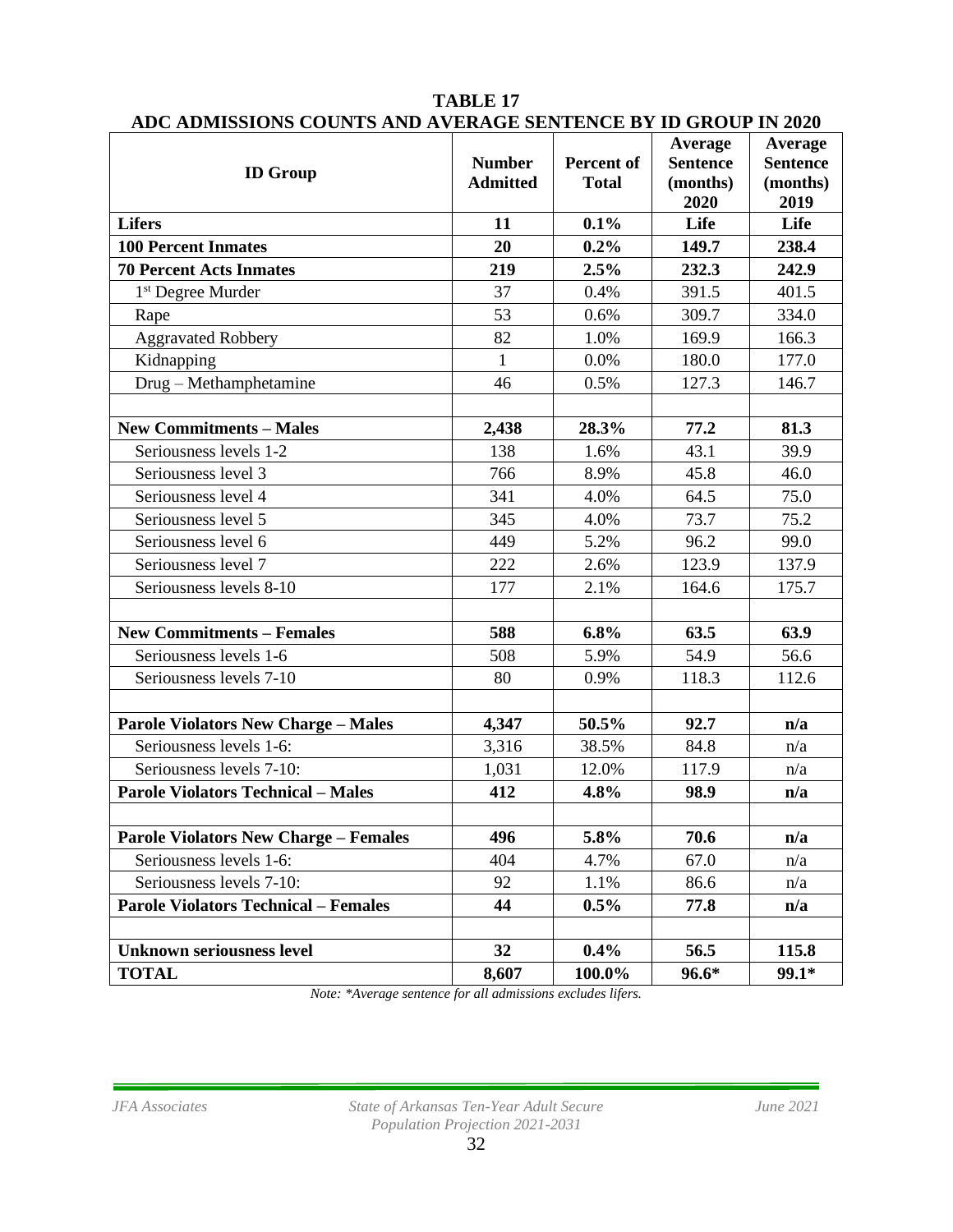#### **FIGURE 6: AVERAGE SENTENCES OF ADC ADMISSIONS IN 2020 BY GENDER, SERIOUSNESS LEVEL AND ADMISSION TYPE**



### **B. New Commitment Sentence Length Comparison**

Table 18 and Figure 7 depict average sentences for new commitments by seriousness level for 2016 through 2020. These data reflect the stability in sentencing practices in Arkansas and identify years where new laws have impacted sentences in specific seriousness levels.

### *Significant Trends:*

Between 2016 and 2020, the average of seriousness level 3 average annual sentences was 42 months. In 2020, seriousness level 3 averaged sentences of 45 months. This group has seen increasing average sentences in recent years. Changes to average sentences may be due to the different types of crimes ranked as seriousness level 3.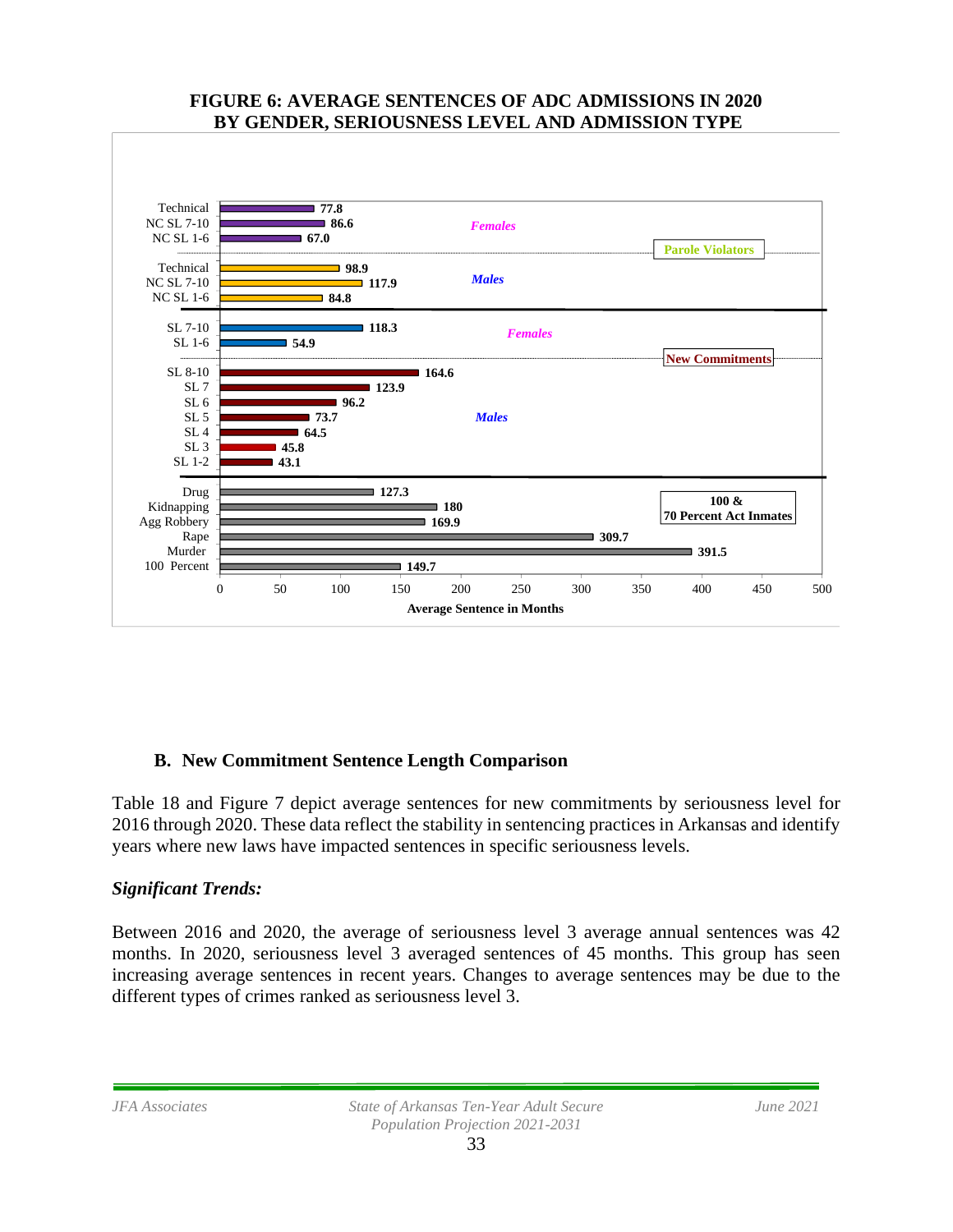|                          |      |                                  | LEVEL 2010 - 2020 |      |      |                      |                                        |  |
|--------------------------|------|----------------------------------|-------------------|------|------|----------------------|----------------------------------------|--|
|                          |      | <b>Average Sentence (months)</b> |                   |      |      |                      | Average                                |  |
| <b>Seriousness Level</b> | 2016 | 2017                             | 2018              | 2019 | 2020 | Average<br>2016-2020 | <b>Percent</b><br>Change 2016-<br>2020 |  |
| Seriousness levels 1-2   | 34   | 39                               | 43                | 41   | 42   | 40                   | 5.7%                                   |  |
| Seriousness level 3      | 36   | 39                               | 45                | 46   | 45   | 42                   | 5.9%                                   |  |
| Seriousness level 4      | 70   | 63                               | 66                | 71   | 63   | 67                   | $-2.2%$                                |  |
| Seriousness level 5      | 70   | 67                               | 70                | 72   | 71   | 70                   | $0.4\%$                                |  |
| Seriousness level 6      | 86   | 91                               | 99                | 98   | 92   | 93                   | 1.9%                                   |  |
| Seriousness level 7      | 116  | 120                              | 129               | 128  | 122  | 123                  | 1.4%                                   |  |
| Seriousness level 8      | 164  | 160                              | 173               | 161  | 147  | 161                  | $-2.5%$                                |  |
| Seriousness level 9      | 294  | 297                              | 320               | 321  | 313  | 309                  | 1.6%                                   |  |
| Seriousness level 10     | 422  | 475                              | 373               | 415  | 416  | 420                  | 0.6%                                   |  |

#### **TABLE 18 AVERAGE SENTENCES OF NEW COMMITMENTS TO ADC BY SERIOUSNESS LEVEL 2016 - 2020**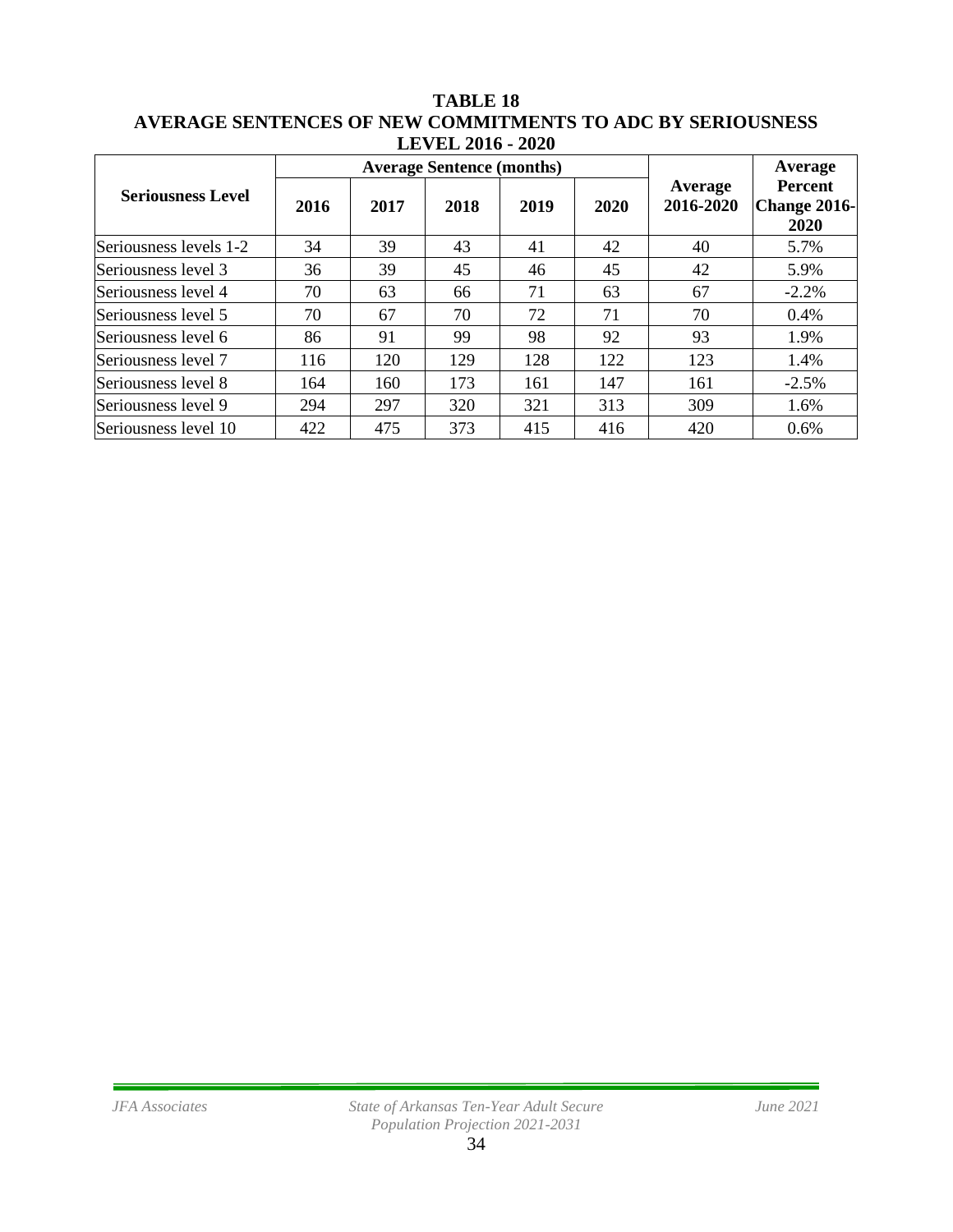

#### **FIGURE 7: COMPARISON OF AVERAGE SENTENCES FOR NEW COMMITMENTS TO ADC BY SERIOUSNESS LEVEL 2016 – 2020**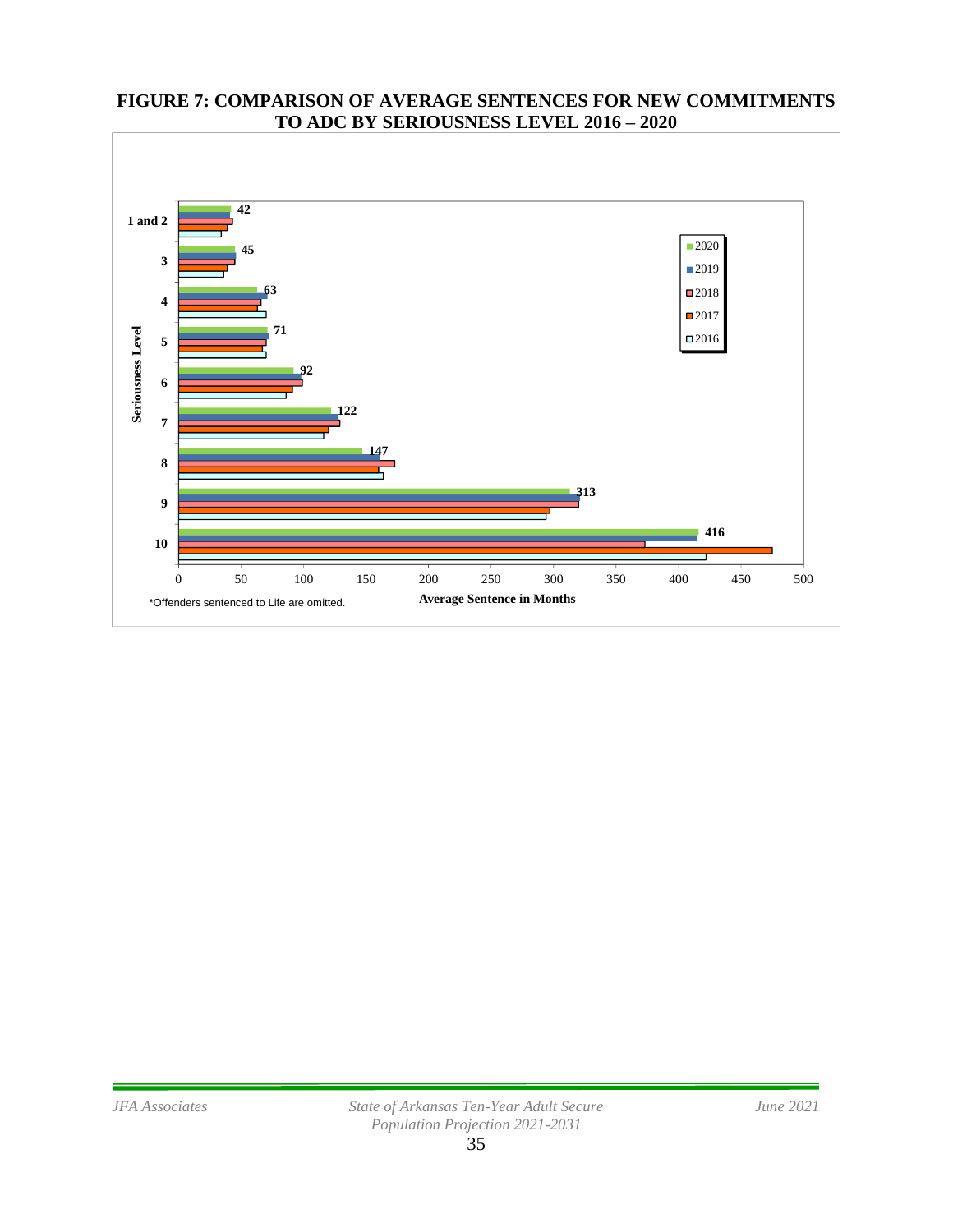### **C. 2020 Release Population**

Table 19 provides information about the population released from prisons in Arkansas in 2020. For each ID group, Table 20 presents the number of people released, the average length of stay in months, and the percent of releases by release type. Please note that the parole violator data for these data use the old ADC extract data violator reason. Updates to these data using the new violator reason data were not able to be made as of the release of this report.

### *Average Length of Stay*

- The average length of stay for male new commitments demonstrated a direct correlation with seriousness level in 2020. Average length of stay ranged from between 8.7 months for seriousness levels 1-2, to 71.6 months for seriousness levels 8-10 (combined). The overall male average length of stay for 2020 was 19.9 months.
- The average length of stay of female new commitments across all seriousness levels in 2020 was 11.3 months. Lower-level offenders (1-6) averaged an average LOS of 9.1 months while higher level (7-10) averaged 28.1 months.
- The average LOS of male parole violators with a new charge released in 2020 was 21.9 months (1.8 years). Male technical parole violators averaged a LOS of 6.8 months.
- In 2020, the average LOS of female parole violators with a new charge was 14.0 months. Female technical parole violators averaged a LOS of 4.3 months.
- In 2020, 35 100 percent offenders were released from prison after serving an average length of stay of 116.0 months (9.7 years).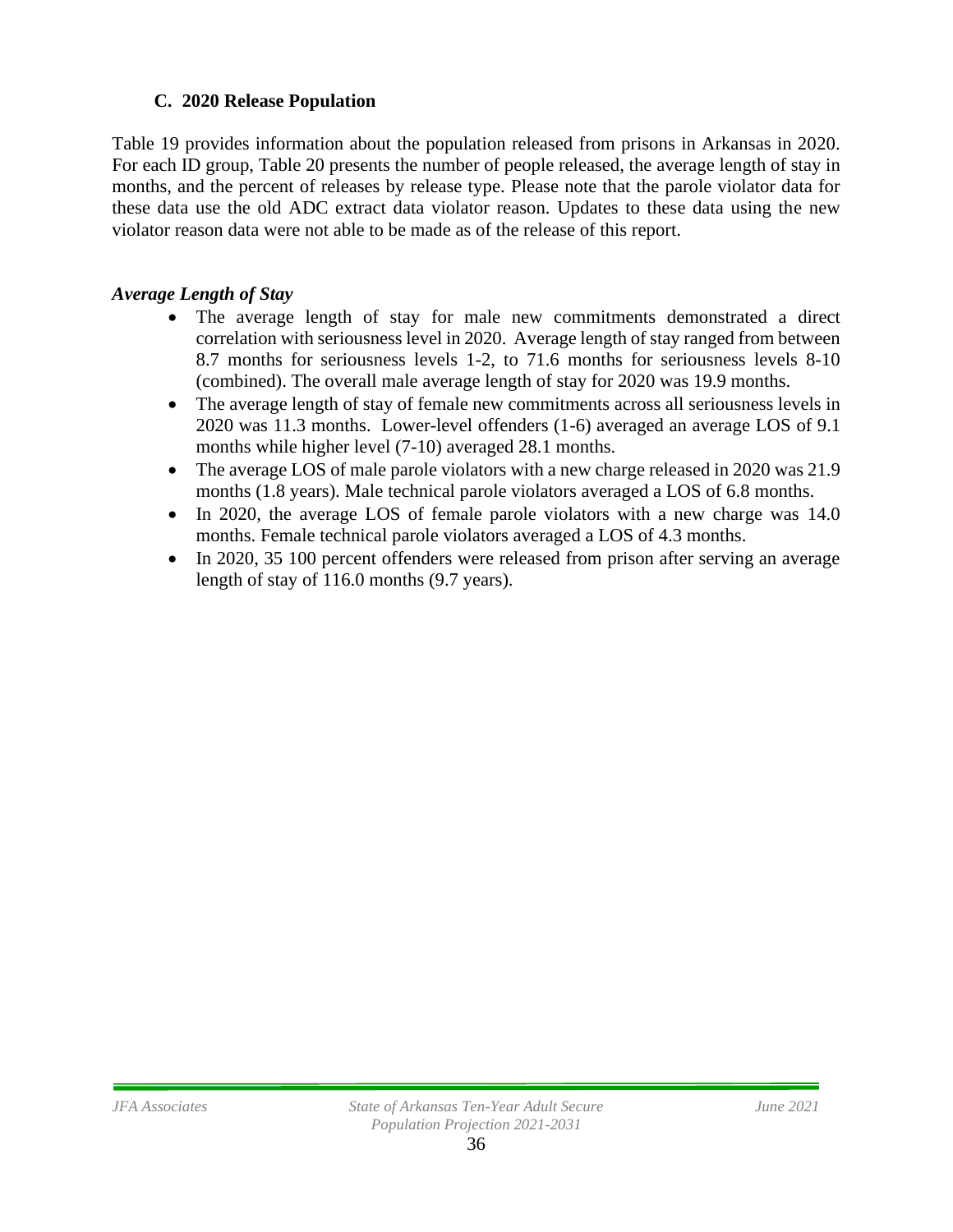| ектор еето на от отна не керенов татра ок нос кереново не воза | <b>Number of</b> |         | Length of         | <b>Percent by Release</b>  |                        |                     |
|----------------------------------------------------------------|------------------|---------|-------------------|----------------------------|------------------------|---------------------|
| <b>ID Group</b>                                                | <b>Releases</b>  | Percent | <b>Stay</b>       | <b>Mechanism</b><br>Parole |                        |                     |
| <b>Lifers</b>                                                  | 44               | 0.4%    | (months)<br>358.8 | 7%                         | <b>Discharge</b><br>9% | <b>Other</b><br>84% |
| <b>100 Percent Inmates</b>                                     | $\overline{35}$  | $0.3\%$ | 116.0             | 14%                        | 66%                    | 20%                 |
| <b>70 Percent Inmates</b>                                      | 307              | $3.0\%$ | 87.1              | 78%                        | 13%                    | 9%                  |
| 1 <sup>st</sup> Degree Murder                                  | 30               | 0.3%    | 133.7             | 80%                        | $0\%$                  | 20%                 |
|                                                                | 76               | 0.7%    | 139.5             | 49%                        | 26%                    | 25%                 |
| Rape                                                           | 121              |         | 79.2              | 88%                        |                        | 2%                  |
| <b>Aggravated Robbery</b>                                      | 5                | 1.2%    |                   |                            | 10%                    |                     |
| Kidnapping                                                     |                  | 0.0%    | 136.5             | 80%                        | 0%                     | 20%                 |
| Drug - Methamphetamine                                         | 75               | 0.7%    | 24.7              | 83%                        | 11%                    | 6%                  |
| <b>New Commitments - Males</b>                                 | 3,282            | 32.0%   | 21.2              | 93%                        | 6%                     | $1\%$               |
| Seriousness levels 1-2                                         | 148              | 1.4%    | 8.7               | 95%                        | 4%                     | 1%                  |
| Seriousness level 3                                            | 993              | 9.7%    | 9.8               | 93%                        | 6%                     | 1%                  |
| Seriousness level 4                                            | 440              | 4.3%    | 16.1              | 90%                        | 9%                     | 1%                  |
| Seriousness level 5                                            | 487              | 4.7%    | 15.4              | 96%                        | 3%                     | 1%                  |
| Seriousness level 6                                            | $\overline{681}$ | 6.6%    | $\overline{24.8}$ | 92%                        | 6%                     | 2%                  |
| Seriousness level 7                                            | 310              | 3.0%    | 35.9              | 95%                        | 4%                     | 1%                  |
| Seriousness level 8-10                                         | 223              | 2.2%    | 71.6              | 89%                        | 6%                     | 5%                  |
|                                                                |                  |         |                   |                            |                        |                     |
| <b>New Commitments - Females</b>                               | 777              | 7.6%    | 11.3              | 97%                        | 3%                     | $<1\%$              |
| Seriousness levels 1-6                                         | 689              | 6.7%    | 9.1               | 97%                        | 3%                     | 0%                  |
| Seriousness levels 7-10                                        | 88               | 0.9%    | 28.1              | 97%                        | 1%                     | 2%                  |
|                                                                |                  |         |                   |                            |                        |                     |
| <b>Parole Violators New Charge - Males</b>                     | 1,734            | 16.9%   | 21.9              | 95%                        | 4%                     | $1\%$               |
| Seriousness levels 1-6                                         | 1,213            | 11.8%   | 18.6              | 94%                        | 5%                     | 1%                  |
| Seriousness levels 7-10                                        | 521              | 5.1%    | 29.7              | 96%                        | 3%                     | $1\%$               |
| <b>Parole Violators Technical - Males</b>                      | 3,443            | 33.6%   | 6.8               | 91%                        | 9%                     | $\overline{0\%}$    |
|                                                                |                  |         |                   |                            |                        |                     |
| <b>Parole Violators New Charge - Females</b>                   | 211              | 2.1%    | 14.0              | 98%                        | 2%                     | $0\%$               |
| Seriousness levels 1-6                                         | 166              | 1.6%    | 11.8              | 98%                        | 2%                     | $0\%$               |
| Seriousness levels 7-10                                        | 45               | 0.4%    | 21.9              | 100%                       | $0\%$                  | 0%                  |
| <b>Parole Violators Technical - Females</b>                    | 386              | 3.8%    | 4.3               | 94%                        | 6%                     | 0%                  |
|                                                                |                  |         |                   |                            |                        |                     |
| <b>Unknown</b>                                                 | 37               | 0.4%    | 11.4              | 94%                        | 3%                     | 3%                  |
| <b>TOTAL</b>                                                   | 10,256           | 100.0%  | 18.7              | 92%                        | 7%                     | $1\%$               |

**TABLE 19 AVERAGE LENGTH OF STAY AND RELEASE TYPE FOR ADC RELEASES IN 2020**

*Note: "Other" release category is a "catch-all" of minor prison release routes such as death and administrative closure. Total average LOS excludes lifers.*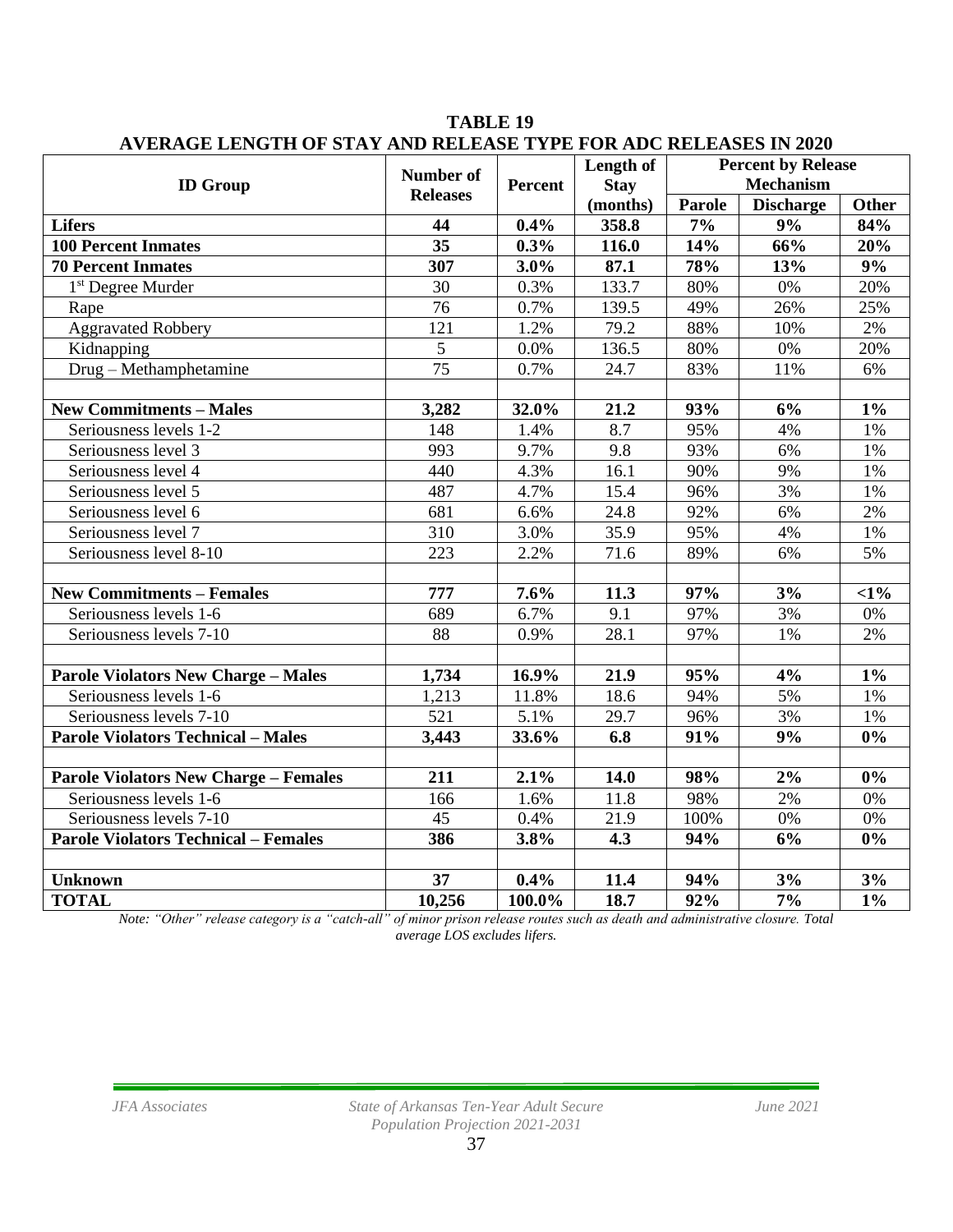### **D. Special Population Analysis**

The ADC requested an analysis of the elderly inmate population to be included in the forecast report beginning with this iteration. Attention to this population is important because aging inmates are more costly to incarcerate due to increased medical needs. Elderly inmates sentenced to longer sentences also contribute to bed stagnation over time as the beds utilized for this group do not turn over quickly and slowly stack up in prison.

Table 20 provides data for the ADC inmate population ages 55 and older. Nationally, the "graying" of state prisons stems from an increase in admissions of older people to prison and the use of longer sentences for more violent crimes. As seen in Table 20, the number of admissions of persons ages 55 and older has increased by an annual average of 3.9 percent since 2016. Further, this group's average sentence is longer than the average sentence of all admissions for each of the five years examined. This group is also added to by existing long serving persons "aging into" the 55 and older cohort.

While the number of releases each year has outpaced admissions, these releases show significantly longer lengths of stay than the total release cohort. This longer length of stay will cause stacking in the end of year population. This is seen from 2016 to 2019 as the number of persons ages 55 and older in the year-end ADC population grew steadily year-on-year.

| Year                         | <b>Admissions</b> | Average<br>Sentence at<br><b>Admission</b><br>(months) | <b>End of Year</b><br><b>Population</b> | <b>Releases</b> | <b>Average LOS</b><br>(months) |
|------------------------------|-------------------|--------------------------------------------------------|-----------------------------------------|-----------------|--------------------------------|
| 2016                         | 465               | 123.4                                                  | 1,914                                   | 655             | 48.2                           |
| 2017                         | 526               | 119.9                                                  | 1,920                                   | 647             | 53.4                           |
| 2018                         | 554               | 128.3                                                  | 2,146                                   | 728             | 43.1                           |
| 2019                         | 645               | 120.2                                                  | 2,235                                   | 783             | 44.9                           |
| 2020                         | 521               | 118.9                                                  | 2,146                                   | 831             | 50.7                           |
| Average<br>Percent<br>Change | 3.9%              | $-0.8\%$                                               | 3.1%                                    | 6.2%            | 2.1%                           |

**TABLE 20 HISTORICAL ADC POPULATIONS AGES 55 AND OLDER 2016-2020**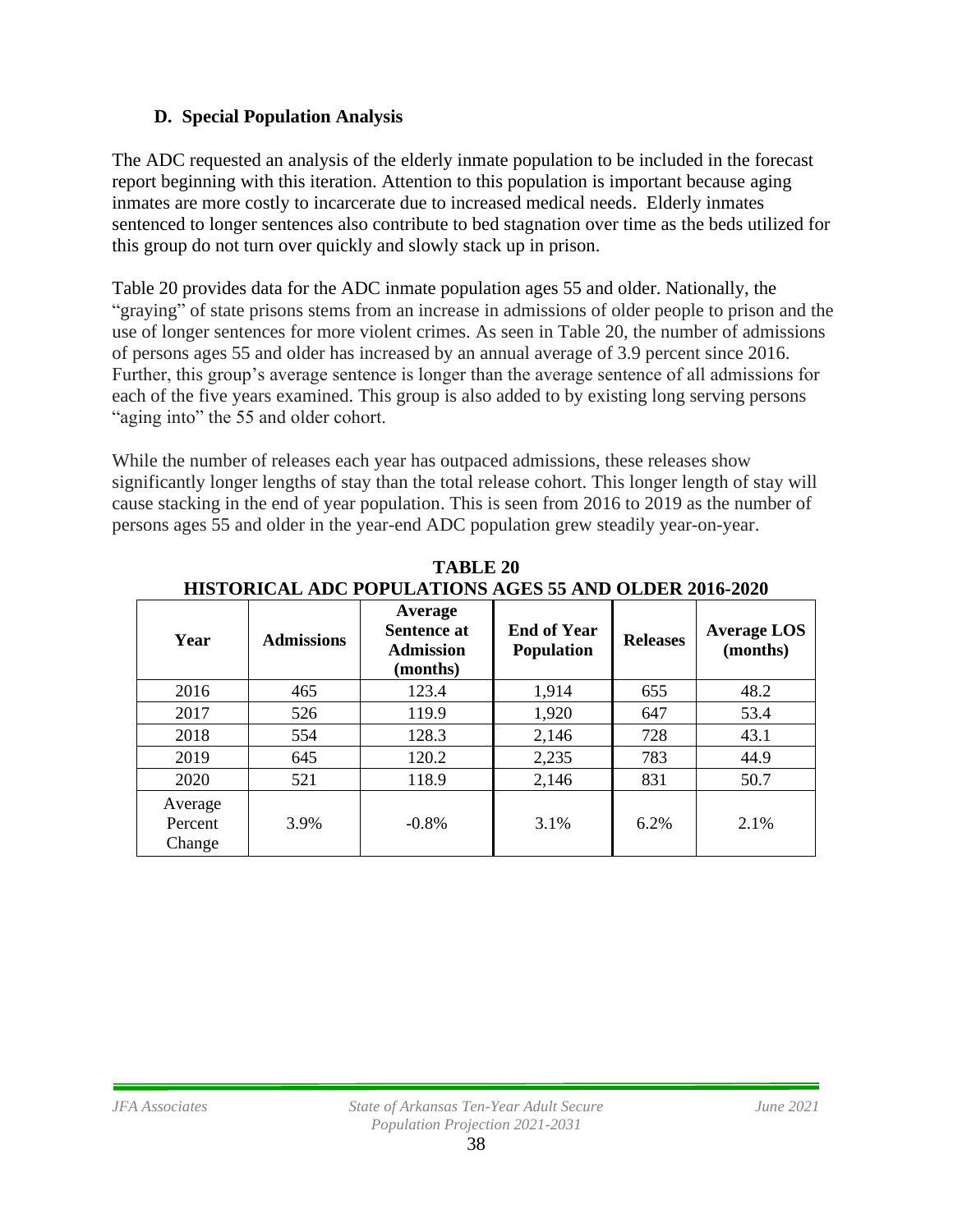### **VII. KEY POPULATION PROJECTION ASSUMPTIONS**

The inmate population projections contained in this report were completed using the Wizard simulation model. This model simulates the movement of inmates through the prison system based on known and assumed policies affecting both the volume of admissions into the system and the lengths of stay for inmates who are housed in prison. Wizard simulates the movement of individual cases, by offense group, and projects each separately. Inmates sentenced under different sentencing policies move through the system differently. Preceding sections of this reports displayed the individual case level data used to build the model. JFA has made the following assumptions that have a significant impact on the projection results.

All forecast assumptions presented below are based on the overall assumption that the global pandemic and all relative effects of the prison population trends will persist until at least June 2021 before beginning to return to more normal operations. Most notably affecting the prison population rebound will be court processes returning to full capacity and how the backlog of cases will be dealt with. Arkansas has a high plea rate for felony court cases, and this should aid in clearing court backlogs and returning ADC admissions to near pre-pandemic levels by the end of 2021.

### **A. Future transfer eligibility rates for new offenders will mimic those observed during 2020.**

Table 21 displays the number and rates at which new law offenders were not released at the transfer eligibility dates for 2019 and 2020. As can be seen in Table 21, approximately 48 percent of all new commitment inmates released are held beyond their transfer eligibility date and serve an average of 9.8 months beyond that date before being released. The statistics shown in Table 21 are included in the simulation model, broken out by gender, and are assumed to continue over the forecast horizon. As the data for 2020 do not differ significantly from 2019, the impact of the COVID-19 pandemic is not considered to be substantial for this statistic. It is assumed that transfer eligibility rates observed in 2020 will continue throughout the forecast horizon.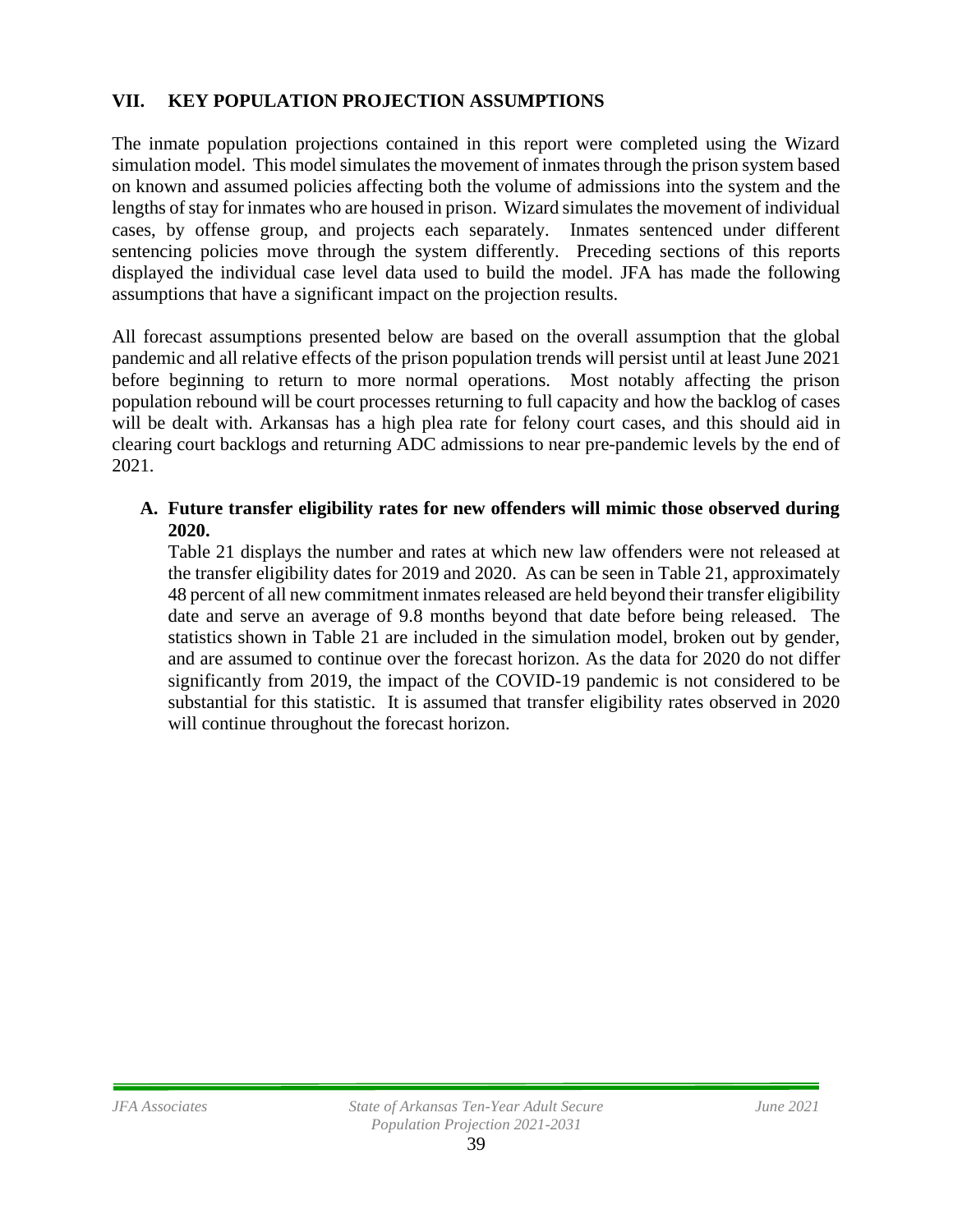| <b>ID Group*</b>          | <b>Total Released via</b><br><b>Discharge/Parole</b> | <b>Total Held Beyond</b><br><b>Transfer Eligibility</b><br><b>Date</b> | <b>Percent Held</b><br><b>Beyond</b><br><b>Transfer</b><br><b>Eligibility Date</b> | Average<br><b>Months Held</b><br><b>Beyond</b><br><b>Transfer</b><br><b>Eligibility Date</b> |  |  |  |  |
|---------------------------|------------------------------------------------------|------------------------------------------------------------------------|------------------------------------------------------------------------------------|----------------------------------------------------------------------------------------------|--|--|--|--|
|                           | 2019                                                 |                                                                        |                                                                                    |                                                                                              |  |  |  |  |
| New Commitments – Males   | 3,775                                                | 1,999                                                                  | 53.0%                                                                              | 10.1                                                                                         |  |  |  |  |
| New Commitments - Females | 879                                                  | 351                                                                    | 39.9%                                                                              | 5.3                                                                                          |  |  |  |  |
| <b>TOTAL</b>              | 4,654                                                | 2,350                                                                  | 50.5%                                                                              | 9.3                                                                                          |  |  |  |  |
| 2020                      |                                                      |                                                                        |                                                                                    |                                                                                              |  |  |  |  |
| New Commitments - Males   | 3,256                                                | 1,644                                                                  | 50.5%                                                                              | 10.6                                                                                         |  |  |  |  |
| New Commitments – Females | 782                                                  | 305                                                                    | 39.0%                                                                              | 5.5                                                                                          |  |  |  |  |
| <b>TOTAL</b>              | 4,038                                                | 1,949                                                                  | 48.3%                                                                              | 9.8                                                                                          |  |  |  |  |

#### **TABLE 21 ADC INMATES (RELEASED VIA DISCHARGE OR PAROLE) HELD BEYOND TRANSFER ELIGIBILITY DATE IN 2019 & 2020**

*\*Analysis does not include prisoners with an offense date before 1/1/1994, lifers, parole violator returns and 70 percenters.*

#### **B. The sentence group composition of future annual new court commitments is assumed to be the same as the composition of new commitments during 2020.**

Table 19 presented the sentencing profiles for newly committed inmates by seriousness level. Future new commitments are assumed to "look like" these new commitment admissions in terms of the proportion of admitting charges, sentences received, good time credit awards, and serving times to parole eligibility. Sentences observed in 2020 by severity level were consistent with sentences observed in 2019, indicating no effect from the COVID-19 pandemic. It is assumed that sentences observed in 2020 will be the same throughout the forecast horizon.

### **C. Parole revocation admissions to ADC will be at the level observed during 2020.**

As previously noted in the report, the number of parole violators returned are slightly increasing for males and slightly declining for females. The volume of parole revocations admitted in 2020 were as expected and seem unaffected by the COVID-19 pandemic. It is assumed the level for both males and females will remain constant at levels observed in 2020 over the forecast horizon.

### **D. Projections New Commitment Assumption.**

New Court Commitments into the ADC decreased dramatically in 2020 because of the COVID-19 pandemic and restriction measures. By the first 3 months of 2021, admissions had begun to rebound and were on track to increase close to 2019 levels. It is assumed the rebound of new court admissions into ADC will take approximately 20 months from January 2020- most of the increase predicted to occur from May to December. This is a 10 percent increase in new admissions in 2021. The rebound admissions rate is aggressive compared with what other states around the country are predicting but is based on the high plea bargain rate in Arkansas and the state leadership's commitment to fully open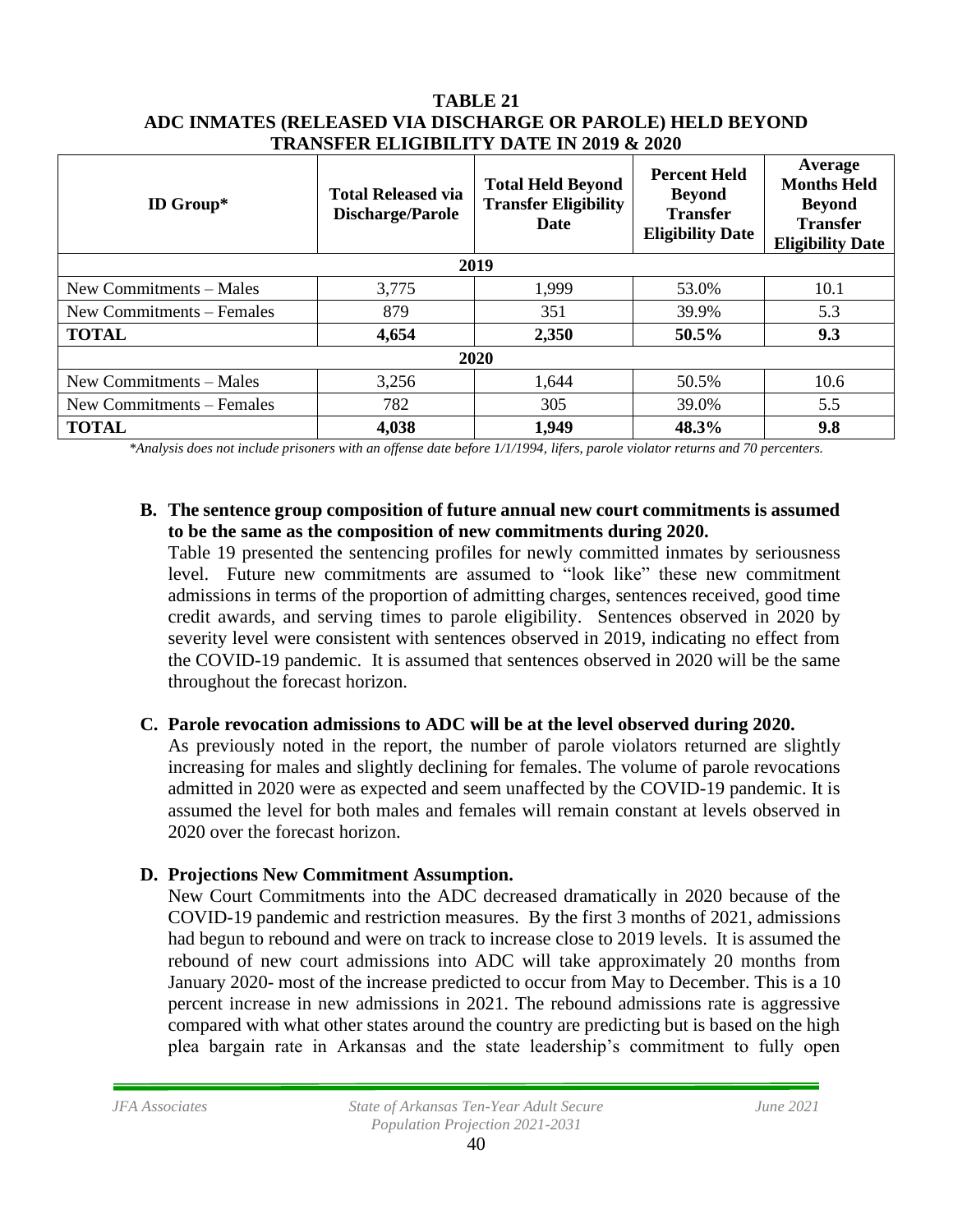operations. From there new court commits to ADC will mirror the state demographic growth trends.

### **VIII. PRISON POPULATION PROJECTIONS FOR 2021-2031**

Table 22 and Figure 8 display the ADC projected inmate populations for the period 2021 to 2031. The tables include the projections using the base model assumptions. A more detailed breakdown of the forecast by gender and by month is presented in the Appendix of this document.

Projections included in this report were produced using the Wizard simulation model which projects bed space needs regardless of housing location or type. The Wizard model, at its most basic level, uses the calculation of:

### *Admissions x Length of Stay = Population*

Forecasts produced under this method will account for shorter sentencing for offenders cycling faster through the system and the stacking effect of lifers, release restricted offenders with long length of stays. All these complex interplays are present in the Arkansas prison system and influence the resulting projections.

- At the end of December 2031 19,160 offenders are projected to be under the jurisdiction of the ADC.
- At the end of 2020, the inmate prison population was 16,094. Under the projection, the population is projected to increase to 16,704 inmates at the end of 2021 and then to increase to 18,100 in 2026. The projected growth represents average annual increases of 1.4 percent per year through the year 2031.
- Under the projections, the male inmate population is projected to grow an annual average of 1.4 percent between 2021 and 2031 while the female inmate populations are projected to grow an average of 1.2 per year.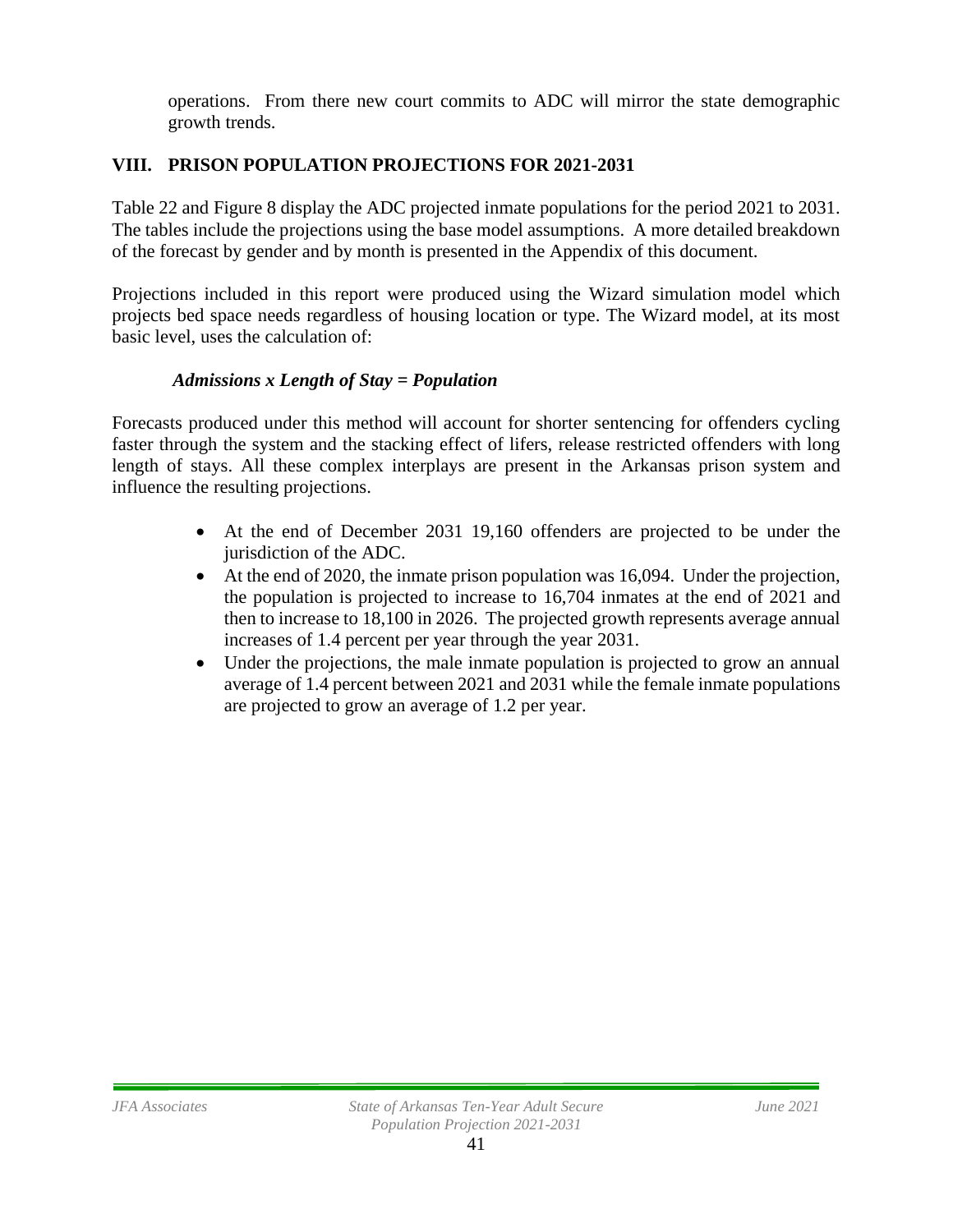|                                | AL AND I NOJECTED END OF TEAT                     |              |                | ADU I VI ULATIVI |
|--------------------------------|---------------------------------------------------|--------------|----------------|------------------|
|                                | Year                                              | <b>Males</b> | <b>Females</b> | <b>Total</b>     |
|                                | 2010                                              | 15,013       | 1,163          | 16,176           |
|                                | 2011                                              | 13,948       | 1,087          | 15,035           |
|                                | 2012                                              | 13,568       | 1,059          | 14,627           |
| Historical (Actual) Population | 2013                                              | 15,881       | 1,330          | 17,211           |
|                                | 2014                                              | 16,453       | 1,397          | 17,850           |
|                                | 2015                                              | 16,282       | 1,402          | 17,684           |
|                                | 2016                                              | 16,161       | 1,376          | 17,537           |
|                                | 2017                                              | 16,665       | 1,413          | 18,078           |
|                                | 2018                                              | 16,396       | 1,403          | 17,779           |
|                                | 2019                                              | 16,188       | 1,571          | 17,759           |
|                                | 2020                                              | 14,781       | 1,313          | 16,094           |
|                                | 2021                                              | 15,318       | 1,386          | 16,704           |
|                                | 2022                                              | 15,693       | 1,419          | 17,112           |
|                                | 2023                                              | 15,908       | 1,436          | 17,344           |
|                                | 2024                                              | 16,156       | 1,455          | 17,611           |
|                                | 2025                                              | 16,361       | 1,471          | 17,832           |
| Projected Population           | 2026                                              | 16,614       | 1,486          | 18,100           |
|                                | 2027                                              | 16,832       | 1,501          | 18,333           |
|                                | 2028                                              | 17,048       | 1,519          | 18,567           |
|                                | 2029                                              | 17,241       | 1,532          | 18,773           |
|                                | 2030                                              | 17,420       | 1,544          | 18,964           |
|                                | 2031                                              | 17,598       | 1,562          | 19,160           |
|                                | Numeric Difference<br>2010-2020                   | $-232$       | 150            | $-82$            |
| Historical<br>Change           | Percent Difference<br>2010-2020                   | $-1.5%$      | 12.9%          | $-0.5%$          |
|                                | <b>Average Percent</b><br>Difference<br>2010-2020 | 1.3%         | 2.8%           | 0.2%             |
|                                | Numeric Difference<br>2021-2031                   | 2,281        | 175            | 2,456            |
| Projected<br>Change            | Percent Difference<br>2021-2031                   | 14.9%        | 12.6%          | 14.7%            |
|                                | <b>Average Percent</b><br>Difference<br>2021-2031 | 1.4%         | 1.2%           | 1.4%             |

#### **TABLE 22 HISTORICAL AND PROJECTED END OF YEAR ADC POPULATION 2010-2031**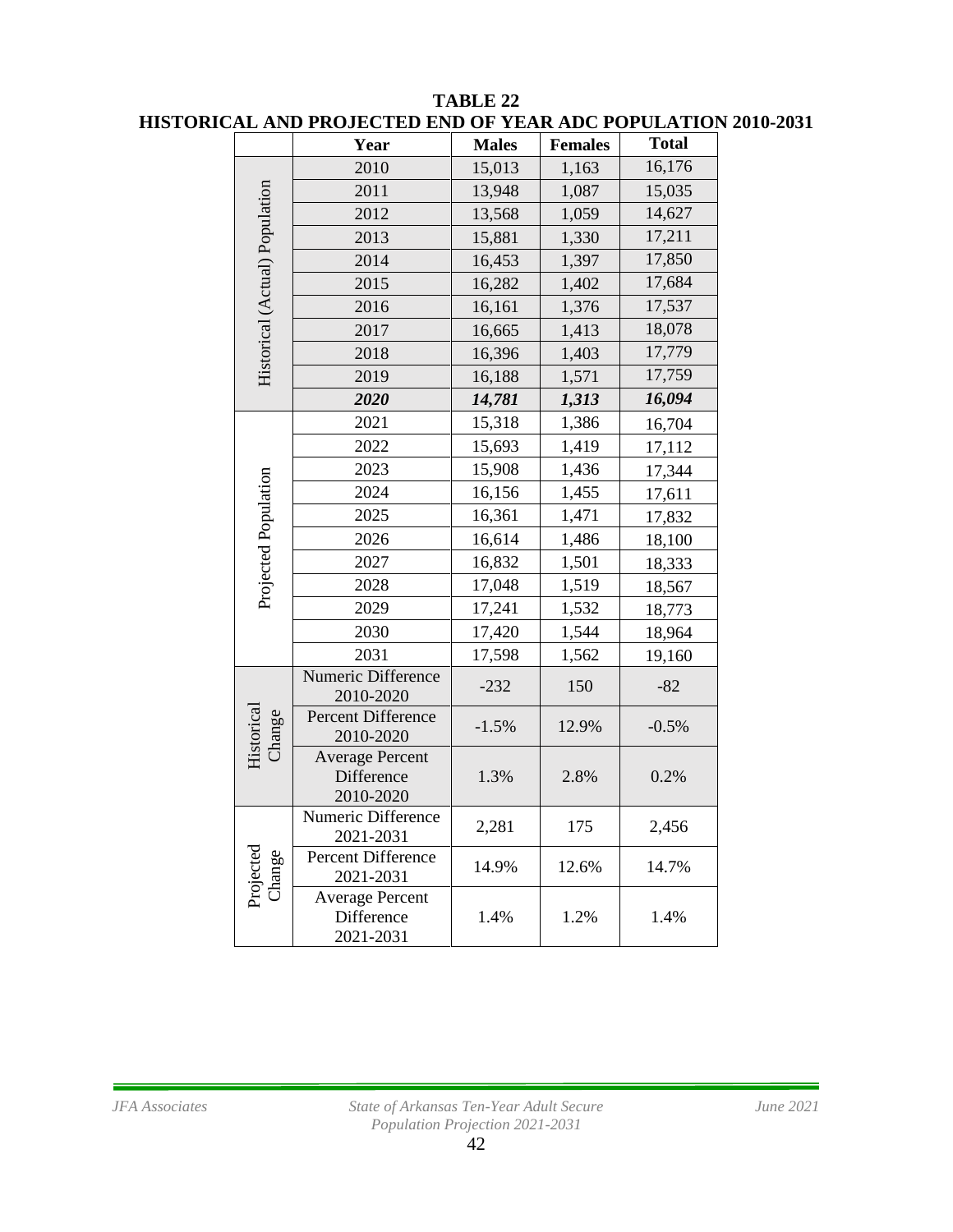### **FIGURE 8 HISTORICAL AND PROJECTED ADC POPULATION 2010-2031**

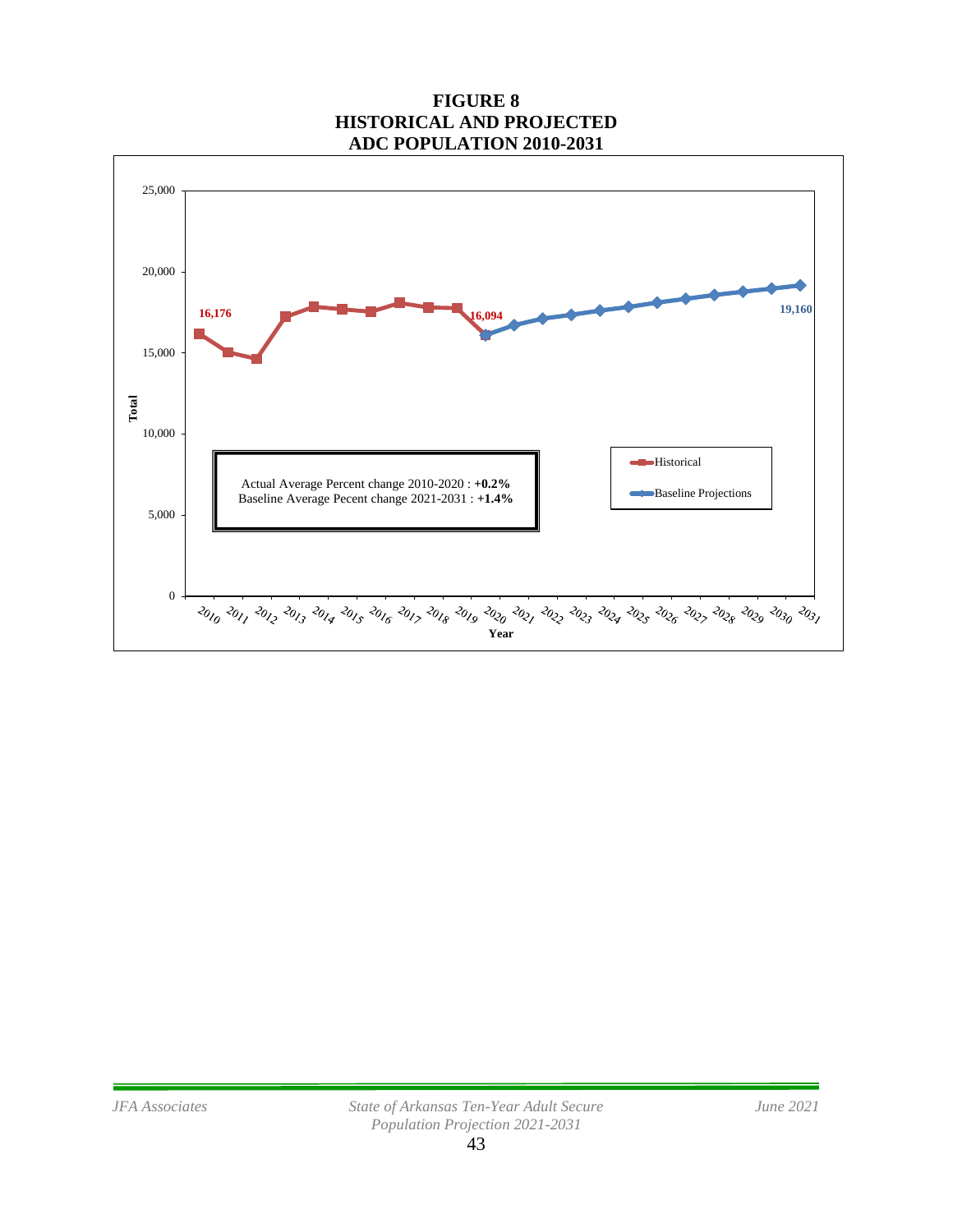| 1 INVJEV 1 E <i>V</i><br>TOTAL ADU TOI ULATION DI MONTH 2021-2031 |                |                 |              |        |        |        |        |        |           |         |                 |                 |
|-------------------------------------------------------------------|----------------|-----------------|--------------|--------|--------|--------|--------|--------|-----------|---------|-----------------|-----------------|
| Year                                                              | <b>January</b> | <b>February</b> | <b>March</b> | April  | May    | June   | July   | August | September | October | <b>November</b> | <b>December</b> |
| <b>Actual 2021</b>                                                | 16,119         | 16,120          | 16,088       | 16,250 | 16,313 | 16,560 | 16,638 | 16,655 | 16,698    |         |                 |                 |
| 2021                                                              | 16,169         | 16,193          | 16,193       | 16,275 | 16,324 | 16,553 | 16,577 | 16,590 | 16,593    | 16,637  | 16,662          | 16,704          |
| 2022                                                              | 16,558         | 16,608          | 16,626       | 16,657 | 16,701 | 16,678 | 16,702 | 16,747 | 16,761    | 16,834  | 16,858          | 17,112          |
| 2023                                                              | 16,891         | 16,915          | 16,908       | 16,931 | 16,950 | 16,971 | 17,011 | 17,036 | 17,060    | 17,087  | 17,105          | 17,344          |
| 2024                                                              | 17,201         | 17,223          | 17,252       | 17,266 | 17,259 | 17,303 | 17,325 | 17,418 | 17,480    | 17,525  | 17,497          | 17,611          |
| 2025                                                              | 17,558         | 17,593          | 17,587       | 17,629 | 17,649 | 17,670 | 17,676 | 17,724 | 17,761    | 17,795  | 17,836          | 17,832          |
| 2026                                                              | 17,839         | 17,866          | 17,903       | 17,893 | 17,925 | 17,950 | 17,970 | 18,007 | 18,021    | 18,061  | 18,095          | 18,100          |
| 2027                                                              | 18,200         | 18,207          | 18,223       | 18,281 | 18,312 | 18,330 | 18,341 | 18,398 | 18,401    | 18,430  | 18,433          | 18,333          |
| 2028                                                              | 18,534         | 18,557          | 18,591       | 18,648 | 18,715 | 18,763 | 18,800 | 18,779 | 18,812    | 18,864  | 18,907          | 18,567          |
| 2029                                                              | 18,885         | 18,881          | 18,900       | 18,946 | 18,919 | 18,948 | 18,979 | 19,003 | 19,017    | 19,067  | 19,123          | 18,773          |
| 2030                                                              | 19,186         | 19,177          | 19,178       | 19,236 | 19,233 | 19,244 | 19,251 | 19,225 | 19,269    | 19,266  | 19,277          | 18,964          |
| 2031                                                              | 19,365         | 19,387          | 19,381       | 19,354 | 19,432 | 19,459 | 19,488 | 19,485 | 19,478    | 19,525  | 19,510          | 19,160          |

**TABLE 23 PROJECTED TOTAL ADC POPULATION BY MONTH 2021-2031**

Ė.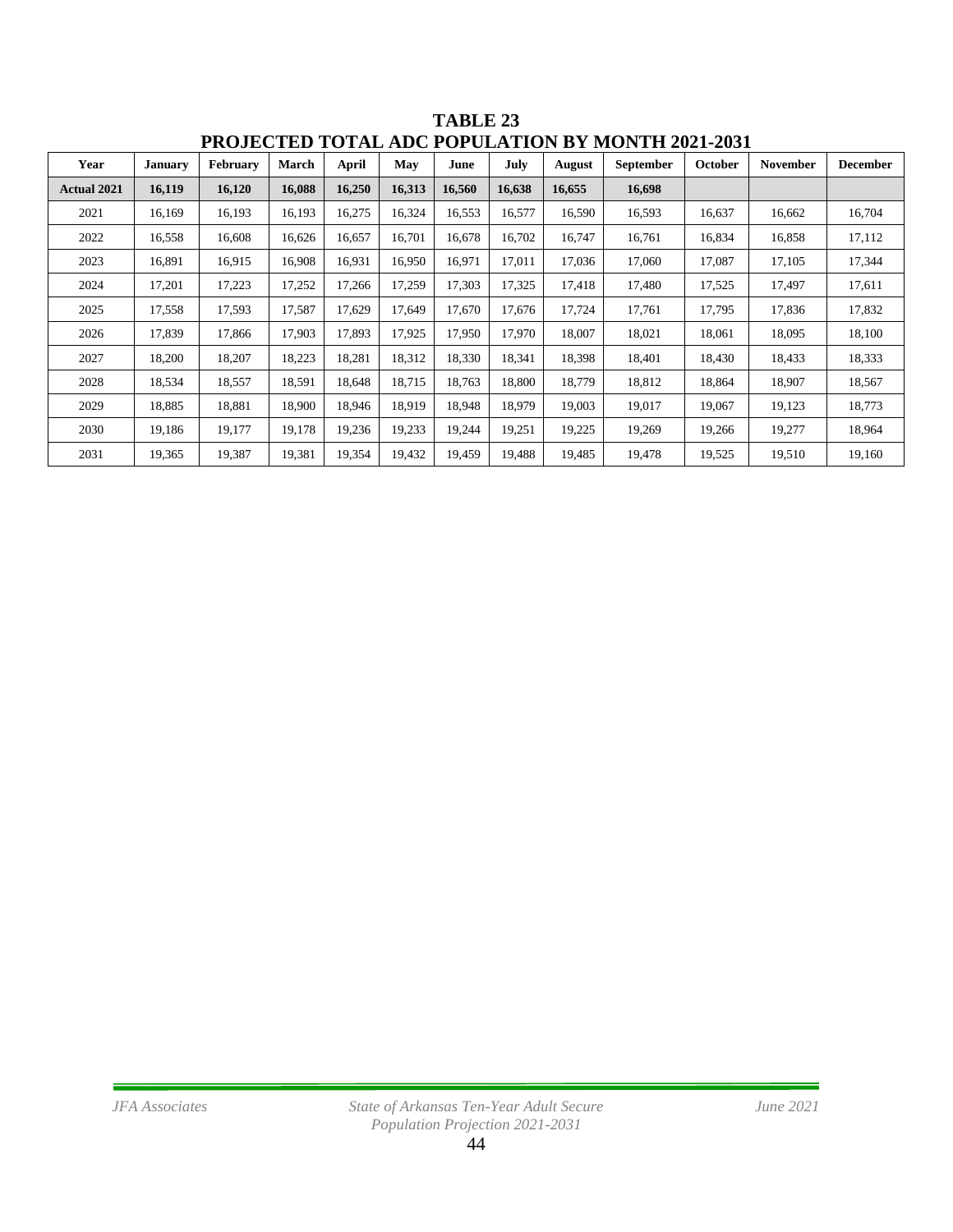| Year               | <b>January</b> | February | <b>March</b> | April | May   | June  | July  | <b>August</b> | <b>September</b> | October | <b>November</b> | <b>December</b> |
|--------------------|----------------|----------|--------------|-------|-------|-------|-------|---------------|------------------|---------|-----------------|-----------------|
| <b>Actual 2021</b> | 1,324          | 1,341    | 1,339        | 1,356 | 1,360 | 1,377 | 1,401 | 1,397         | 1,415            |         |                 |                 |
| 2021               | 1,328          | 1,347    | 1,348        | 1,358 | 1,355 | 1,374 | 1,376 | 1,377         | 1,377            | 1,381   | 1,383           | 1,386           |
| 2022               | 1,373          | 1,377    | 1,378        | 1,381 | 1,385 | 1,383 | 1,385 | 1,388         | 1,389            | 1,396   | 1,398           | 1,419           |
| 2023               | 1,399          | 1,401    | 1,400        | 1,402 | 1,403 | 1,405 | 1,409 | 1,411         | 1,413            | 1,415   | 1,416           | 1,436           |
| 2024               | 1,421          | 1,423    | 1,425        | 1,426 | 1,426 | 1,429 | 1,431 | 1,439         | 1,444            | 1,448   | 1,445           | 1,455           |
| 2025               | 1,449          | 1,451    | 1,451        | 1,454 | 1,456 | 1,458 | 1,458 | 1,462         | 1,465            | 1,468   | 1,471           | 1,471           |
| 2026               | 1,465          | 1,467    | 1,470        | 1,469 | 1,472 | 1,474 | 1,475 | 1,478         | 1,480            | 1,483   | 1,486           | 1,486           |
| 2027               | 1,491          | 1,491    | 1,492        | 1,497 | 1,500 | 1,501 | 1,502 | 1,507         | 1,507            | 1,509   | 1,510           | 1,501           |
| 2028               | 1,516          | 1,518    | 1,521        | 1,525 | 1,531 | 1,535 | 1,538 | 1,536         | 1,539            | 1,543   | 1,547           | 1,519           |
| 2029               | 1,541          | 1,541    | 1,542        | 1,546 | 1,544 | 1,546 | 1,549 | 1,551         | 1,552            | 1,556   | 1,560           | 1,532           |
| 2030               | 1,562          | 1,561    | 1,561        | 1,566 | 1,566 | 1,566 | 1,567 | 1,565         | 1,568            | 1,568   | 1,569           | 1,544           |
| 2031               | 1,578          | 1,580    | 1,580        | 1,577 | 1,584 | 1,586 | 1,588 | 1,588         | 1,587            | 1,591   | 1,590           | 1,562           |

**TABLE 24 PROJECTED FEMALE ADC POPULATION BY MONTH 2021-2031**

**TABLE 25 PROJECTED MALE ADC POPULATION BY MONTH 2021-2031**

| Year               | <b>January</b> | February | March  | April  | May    | June   | July   | <b>August</b> | <b>September</b> | October | November | <b>December</b> |
|--------------------|----------------|----------|--------|--------|--------|--------|--------|---------------|------------------|---------|----------|-----------------|
| <b>Actual 2021</b> | 14,795         | 14,779   | 14,749 | 14,894 | 14,953 | 15,183 | 15,237 | 15,258        | 15,283           |         |          |                 |
| 2021               | 14,841         | 14,846   | 14,845 | 14,917 | 14,969 | 15,179 | 15,201 | 15,213        | 15,216           | 15,256  | 15,279   | 15,318          |
| 2022               | 15,185         | 15,231   | 15,248 | 15,276 | 15,316 | 15,295 | 15,317 | 15,359        | 15,372           | 15,438  | 15,460   | 15,693          |
| 2023               | 15,492         | 15,514   | 15,508 | 15,529 | 15,547 | 15,566 | 15,602 | 15,625        | 15,647           | 15,672  | 15,689   | 15,908          |
| 2024               | 15,780         | 15,800   | 15,827 | 15,840 | 15,833 | 15.874 | 15.894 | 15.979        | 16.036           | 16,077  | 16,052   | 16,156          |
| 2025               | 16,109         | 16,142   | 16,136 | 16,175 | 16,193 | 16,212 | 16,218 | 16,262        | 16,296           | 16,327  | 16,365   | 16,361          |
| 2026               | 16,374         | 16,399   | 16,433 | 16,424 | 16,453 | 16,476 | 16,495 | 16,529        | 16,541           | 16,578  | 16,609   | 16,614          |
| 2027               | 16,709         | 16,716   | 16,731 | 16,784 | 16,812 | 16,829 | 16,839 | 16,891        | 16,894           | 16,921  | 16,923   | 16,832          |
| 2028               | 17,018         | 17.039   | 17,070 | 17,123 | 17,184 | 17,228 | 17,262 | 17,243        | 17,273           | 17,321  | 17,360   | 17,048          |
| 2029               | 17,344         | 17,340   | 17,358 | 17,400 | 17,375 | 17,402 | 17,430 | 17,452        | 17,465           | 17,511  | 17,563   | 17,241          |
| 2030               | 17,624         | 17,616   | 17,617 | 17,670 | 17,667 | 17,678 | 17,684 | 17,660        | 17,701           | 17,698  | 17,708   | 17,420          |
| 2031               | 17,787         | 17,807   | 17,801 | 17,777 | 17,848 | 17,873 | 17,900 | 17,897        | 17,891           | 17,934  | 17,920   | 17,598          |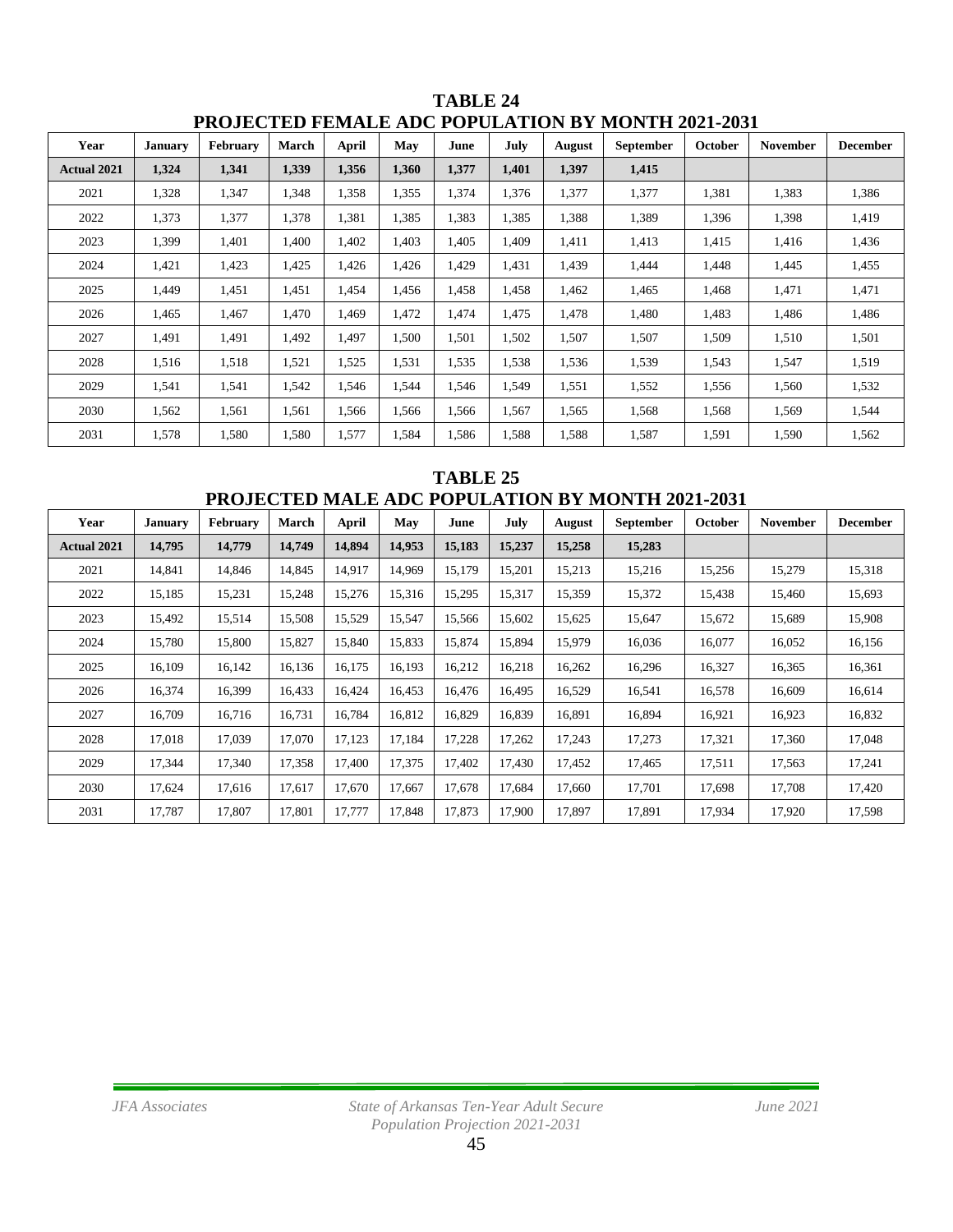### **IX. COMMUNITY CORRECTION CENTER POPULATION PROJECTIONS FOR 2021-2031**

Beginning with this iteration of the prison forecast report, projections for the community corrections centers (CCC) will be presented in this report rather than in the ACC forecasting report.

As seen in Table 26, up until 2020 and the impact of COVID-19 mitigation measures, these facilities generally remained at capacity year-on-year. In 2020, the average daily population for all CCC fell below capacity. The forecast in Table 27 shows a steady increase in the ADP for the CCC, returning to capacity within the next few years.

It should be noted the CCC forecast is constructed under the current space restraints of the ACC centers, which have been operating at full capacity for many years. It is recommended that with improved data, a closer analysis of the overall need of bedspace in the CCC centers regardless of capacity be conducted to refine these estimates in the future.

Note: The population peaking factor is a rough estimate of maximum bed-space needs based on the actual average daily population. It is defined as the percentage that the population peak for the year was above the daily average. 2020 data is for May 2020-April 2021.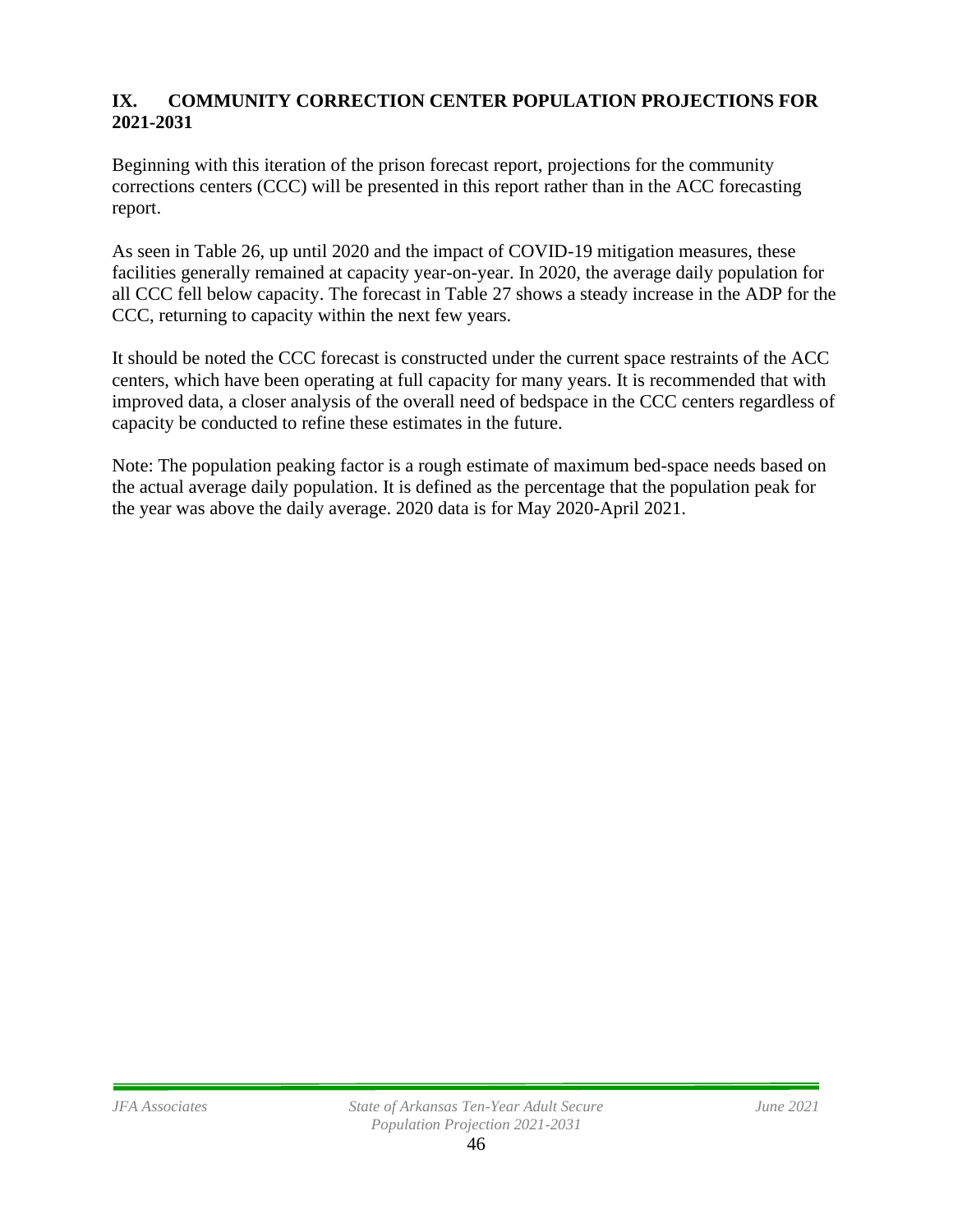### **TABLE 26 HISTORICAL COMMUNITY CORRECTION CENTER AVERAGE DAILY POPULATION BY UNIT WITH PEAKING FACTOR 2010-2020**

| CY                                        |            | <b>Central</b>           | East<br><b>Central</b>   |                                 | <b>Northeast</b> |                          | <b>Northwest</b> |                          | <b>Southwest</b> |                          | Omega      |                          |
|-------------------------------------------|------------|--------------------------|--------------------------|---------------------------------|------------------|--------------------------|------------------|--------------------------|------------------|--------------------------|------------|--------------------------|
|                                           | <b>ADP</b> | <b>Peaking</b><br>Factor | <b>ADP</b>               | <b>Peaking</b><br><b>Factor</b> | <b>ADP</b>       | <b>Peaking</b><br>Factor | <b>ADP</b>       | <b>Peaking</b><br>Factor | <b>ADP</b>       | <b>Peaking</b><br>Factor | <b>ADP</b> | <b>Peaking</b><br>Factor |
| Capacity                                  |            | 150                      | 350                      |                                 | 240              |                          | 126              |                          | 525              |                          | 300        |                          |
| 2010                                      | 149.7      | 0.3%                     | $\overline{\phantom{a}}$ | $\overline{\phantom{a}}$        | 238.1            | 0.4%                     | 98.2             | 1.4%                     | 475.0            | 0.3%                     | 281.4      | 0.8%                     |
| 2011                                      | 148.2      | 1.2%                     | $\overline{\phantom{a}}$ |                                 | 231.9            | 3.8%                     | 96.3             | 3.7%                     | 464.7            | 2.2%                     | 242.4      | 18.8%                    |
| 2012                                      | 147.0      | 3.4%                     | $\overline{\phantom{a}}$ |                                 | 210.0            | 9.0%                     | 96.0             | 4.2%                     | 361.0            | 11.9%                    | 278.0      | 5.0%                     |
| 2013                                      | 149.3      | 1.1%                     | $\overline{\phantom{a}}$ |                                 | 215.2            | 8.3%                     | 98.9             | 4.1%                     | 356.6            | 4.0%                     | 272.3      | 9.2%                     |
| 2014                                      | 149.0      | 2.1%                     | $\overline{\phantom{a}}$ | $\overline{\phantom{a}}$        | 236.9            | 2.1%                     | 99.7             | 2.3%                     | 463.5            | 3.6%                     | 282.0      | 3.5%                     |
| 2015                                      | 149.3      | 3.8%                     | $\overline{\phantom{a}}$ |                                 | 235.2            | 3.3%                     | 99.9             | 2.1%                     | 424.3            | 8.2%                     | 283.5      | 5.1%                     |
| 2016                                      | 153.4      | 5.0%                     | 303.2                    | 21.1%                           | 226.9            | 6.7%                     | 107.9            | 11.2%                    | 455.3            | 9.2%                     | 259.8      | 12.8%                    |
| 2017                                      | 150.3      | 7.8%                     | 350.6                    | 7.8%                            | 222.8            | 10.4%                    | 107.3            | 9.0%                     | 483.8            | 9.8%                     | 297.2      | 5.3%                     |
| 2018                                      | 155.6      | 5.9%                     | 359.8                    | 4.8%                            | 221.6            | 11.9%                    | 113.2            | 3.4%                     | 455.1            | 5.7%                     | 281.0      | 12.8%                    |
| 2019                                      | 153.3      | 9.6%                     | 357.9                    | 6.2%                            | 238.9            | 4.2%                     | 119.7            | 7.8%                     | 481.6            | 12.3%                    | 294.9      | 8.9%                     |
| 2020*                                     | 115.8      | 22.6%                    | 257.5                    | 35.2%                           | 184.2            | 22.2%                    | 103.8            | 14.6%                    | 254.9            | 67.5%                    | 205.8      | 32.2%                    |
| Average<br>Percent<br>Change<br>2010-2020 | $-2.2%$    |                          | $-14.3%$                 |                                 | $-2.1\%$         |                          | 0.7%             |                          | $-3.8%$          |                          | $-2.2%$    |                          |

*Note: Central, East Central and Northeast counts include drug treatment cases.*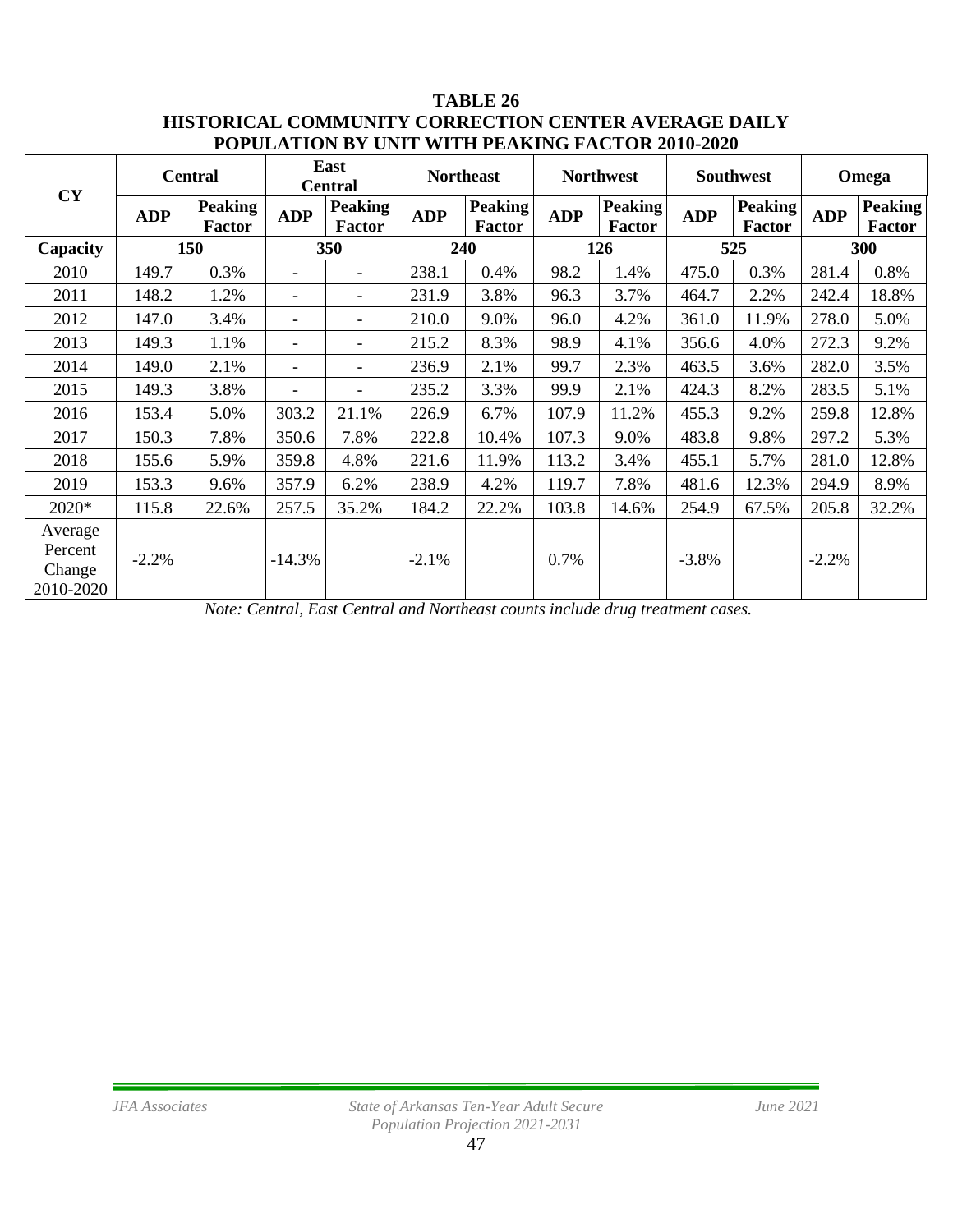| <b>CY</b>                                  | <b>Central</b><br>CCC | East<br><b>Central</b><br>$\bf{CCC}$ | <b>Northeast</b><br><b>CCC</b> | <b>Northwest</b><br><b>CCC</b> | <b>Southwest</b><br>CCC | Omega | <b>Total</b> |  |  |  |  |  |
|--------------------------------------------|-----------------------|--------------------------------------|--------------------------------|--------------------------------|-------------------------|-------|--------------|--|--|--|--|--|
| 2020 Actual                                | 116                   | 258                                  | 184                            | 104                            | 255                     | 206   | 1,123        |  |  |  |  |  |
| 2021                                       | 126                   | 280                                  | 200                            | 113                            | 301                     | 237   | 1,257        |  |  |  |  |  |
| 2022                                       | 132                   | 293                                  | 209                            | 118                            | 326                     | 257   | 1,335        |  |  |  |  |  |
| 2023                                       | 135                   | 300                                  | 214                            | 121                            | 344                     | 271   | 1,385        |  |  |  |  |  |
| 2024                                       | 138                   | 307                                  | 219                            | 124                            | 353                     | 278   | 1,419        |  |  |  |  |  |
| 2025                                       | 142                   | 315                                  | 225                            | 127                            | 362                     | 285   | 1,456        |  |  |  |  |  |
| 2026                                       | 145                   | 323                                  | 230                            | 130                            | 371                     | 292   | 1,491        |  |  |  |  |  |
| 2027                                       | 149                   | 331                                  | 236                            | 133                            | 380                     | 299   | 1,528        |  |  |  |  |  |
| 2028                                       | 153                   | 339                                  | 242                            | 137                            | 390                     | 307   | 1,568        |  |  |  |  |  |
| 2029                                       | 156                   | 348                                  | 248                            | 140                            | 399                     | 314   | 1,605        |  |  |  |  |  |
| 2030                                       | 160                   | 356                                  | 254                            | 144                            | 409                     | 322   | 1,645        |  |  |  |  |  |
| 2031                                       | 164                   | 365                                  | 261                            | 147                            | 420                     | 330   | 1,687        |  |  |  |  |  |
| <b>Average Percent</b><br>Change 2021-2031 | 3.2%                  | 3.2%                                 | 3.2%                           | 3.2%                           | 4.7%                    | 4.4%  | 3.8%         |  |  |  |  |  |

**TABLE 27 PROJECTIONS OF CCC AND SSC POPULATIONS 2021 – 2031**

*Note: Forecast peaking factor is determined by averaging the most recent 2 years of actual peaking factor.*